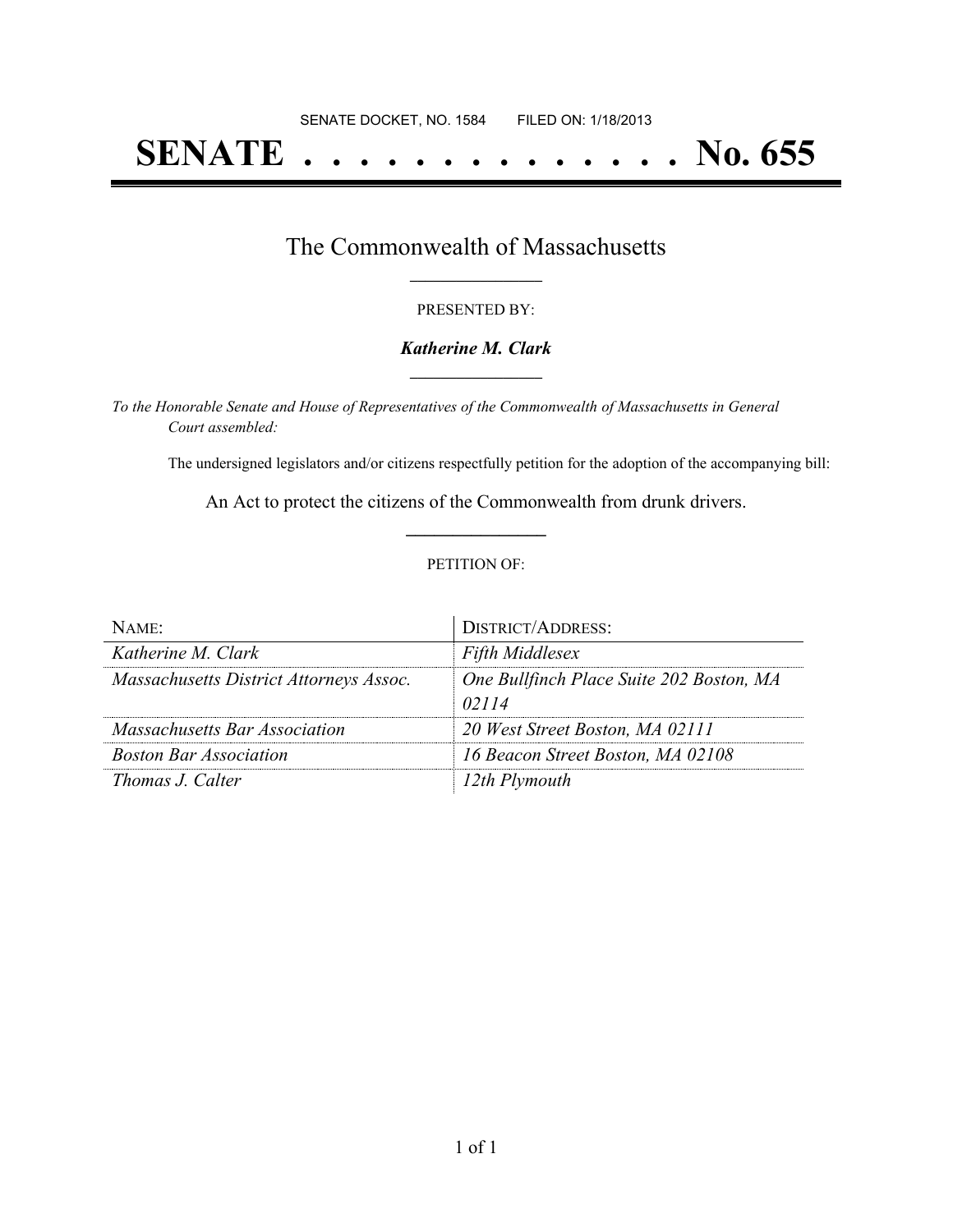# SENATE DOCKET, NO. 1584 FILED ON: 1/18/2013 **SENATE . . . . . . . . . . . . . . No. 655**

By Ms. Clark, a petition (accompanied by bill, Senate, No. 655) of Katherine M. Clark, Massachusetts District Attorneys Assoc., Massachusetts Bar Association, Boston Bar Association and other members of the General Court for legislation to protect the citizens of the Commonwealth from drunk drivers. The Judiciary.

## [SIMILAR MATTER FILED IN PREVIOUS SESSION SEE SENATE, NO. *678* OF 2011-2012.]

# The Commonwealth of Massachusetts

**\_\_\_\_\_\_\_\_\_\_\_\_\_\_\_ In the Year Two Thousand Thirteen \_\_\_\_\_\_\_\_\_\_\_\_\_\_\_**

An Act to protect the citizens of the Commonwealth from drunk drivers.

Be it enacted by the Senate and House of Representatives in General Court assembled, and by the authority *of the same, as follows:*

1 SECTION 1. Section 1 of Chapter 90 of the General Laws, as appearing in the 2010 2 Official Edition, is hereby amended by including the following definitions:-

 Blood alcohol content: The number of grams of alcohol per 100 milliliters of blood; or the number of grams of alcohol per 210 liters of breath; or the number of grams of alcohol per 67 milliliters of urine. Blood alcohol content is also known as: blood alcohol level, blood alcohol concentration, and BAC.

7 Disposition: A conviction, guilty plea, plea of nolo contendere, placement on probation, 8 continuance without a finding or admission to sufficient facts.

9 Drugs or other substance: Marijuana, narcotic drugs, depressants or stimulant substances, 10 all as defined in section 1 of chapter 94C, or vapors of glue.

11 Ignition interlock device: A breath alcohol sensing instrument designed to be mounted in an automobile and connected to the ignition key switching system in a way that prevents the vehicle from starting unless the driver first provides a breath sample. These devices contain an instrument to measure the alcohol content of a deep lung breath sample. If the measured blood alcohol content is at or above a set level, the ignition is locked and the vehicle will not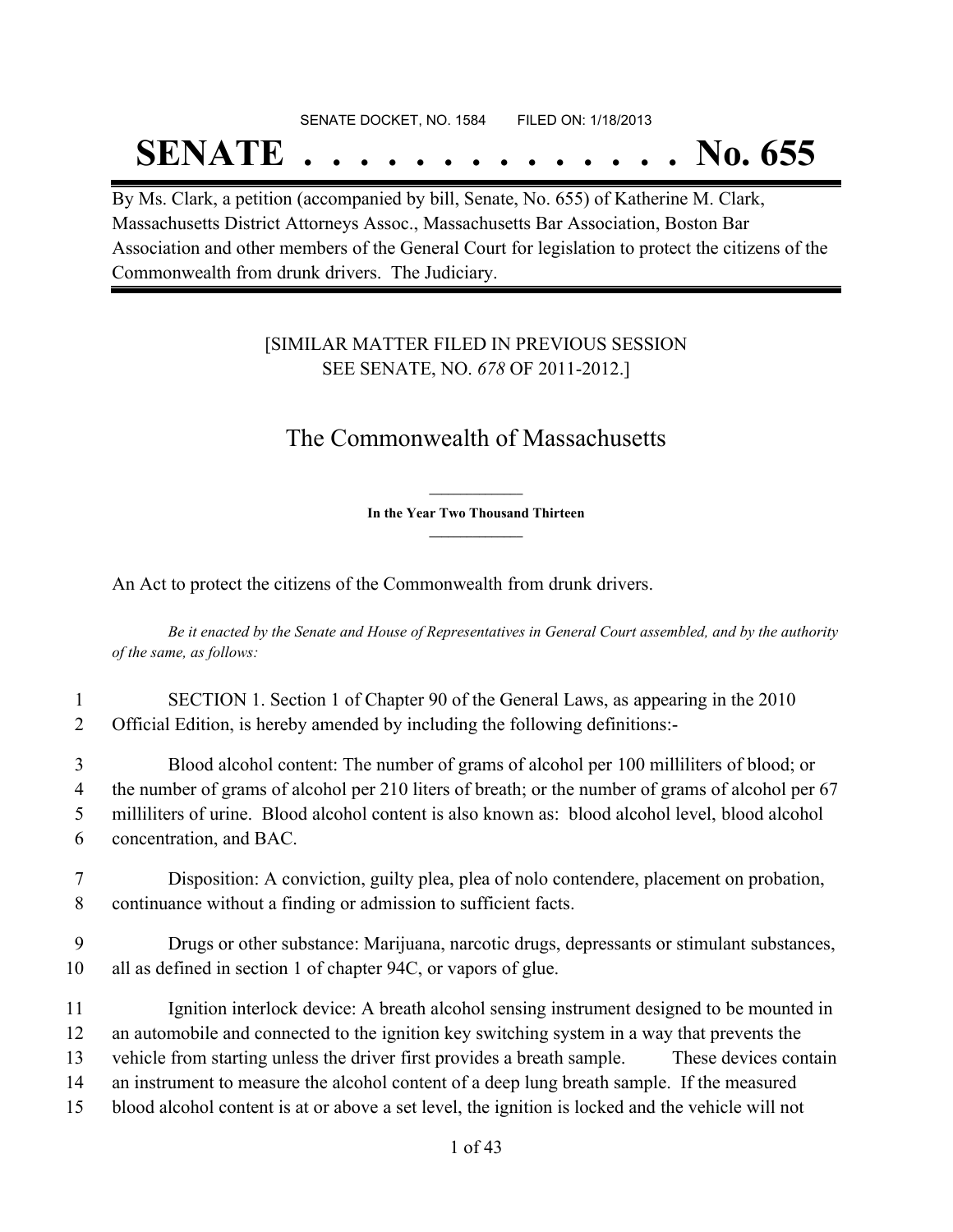start. For purposes of this chapter, the registrar will certify each model or device approved for use.

 Minimum mandatory: The term of a sentence that shall not be reduced or suspended nor shall any person be eligible for probation, parole, furlough, or receive any deduction for good conduct during that term provided; however, that the commissioner of correction may, on the recommendation of the warden, superintendent, or other person in charge of a correctional institution, or the administrator of a county correctional institution, grant to an offender committed a temporary release in the custody of an officer of such institution for the following purposes only: to attend the funeral of a relative; to visit a critically ill relative; to obtain emergency medical or psychiatric services unavailable at said institution; to engage in employment pursuant to a work release program; or for the purposes of an aftercare program designed to support the recovery of an offender who has completed an alcohol or controlled substance education, treatment, or rehabilitation program operated by the department of correction; and provided, further, that the defendant may serve all or party of such minimum mandatory sentence to the extent that resources are available in a correctional facility specifically designed by the department of correction for the incarceration and rehabilitation of drinking drivers.

 Open Container: A bottle, can or other receptacle used to contain a liquid that has been opened or has a broken seal or the contents of which have been partially removed or consumed; provided, however, that a bottle resealed pursuant to section 12 of chapter 138 shall not be considered an open container.

 Operating under the influence offense: Any conviction, nolo contendere plea, continuation without a finding with an assignment to an alcohol, drug or substance abuse education treatment program for operating under the influence under chapter 90, chapter 90A , chapter 90B, or chapter 265, or of a like offense of operating under the influence from another jurisdiction.

 Passenger Area: The area designed to seat the driver and passengers while the motor vehicle is in operation and any area that is readily accessible to the driver or a passenger while in a seated position including, but not limited to, the glove compartment; provided, however, that the passenger area shall not include a motor vehicle's trunk or a locked glove compartment or, if a motor vehicle is not equipped with a trunk, the area behind the last upright seat or an area not normally occupied by the driver or passenger.

 Prior under the influence offense: Any conviction, nolo contendere plea, or continuation without a finding with an assignment to an alcohol, drug or substance abuse education treatment program for operating under the influence under chapter 90, chapter 90A, chapter 90B, or 51 chapter 265 section 13  $\frac{1}{2}$ , section 13  $\frac{1}{2}$ , or of a like offense of operating under the influence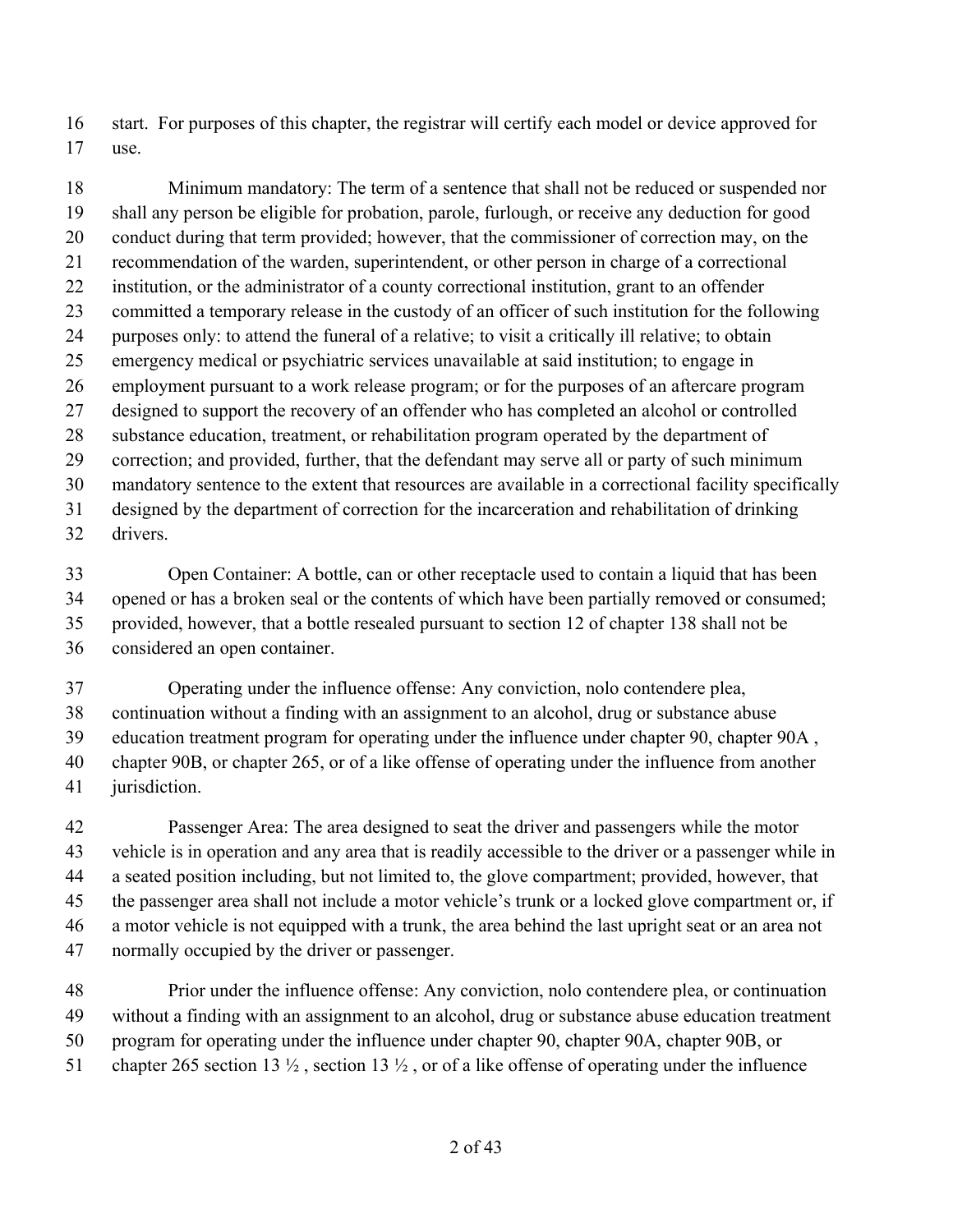from another jurisdiction, where the findings, judgment, or adjudication date by the court precedes the date of offense for which he is now charged.

 Public way: Any street or highway that is open to the public and is controlled and maintained by some level of government, or in a place to which the public has a right of access, or in a place to which members of the public have access as invitees or licensees.

Under the Influence: (1) Having ingested enough marijuana, narcotic drugs, depressants

or stimulant substances, all as defined in section 1 of chapter 94C, or intoxicating liquor or

 vapors of glue to diminish one's capacity or ability to drive safely ; or (2) Having a blood alcohol content of .08% or above.

- Vehicle or vessel used in public transportation: Any train, passenger bus, school bus or other vehicle used to transport pupils, passenger ferry boat, water shuttle or other equipment used in public transportation owned by, or operated under the authority of the Massachusetts Bay
- Transportation Authority, the Woods Hole, Martha's Vineyard and Nantucket Steamship
- Authority, Massachusetts Port Authority, or the Massachusetts Department of Transportation.
- SECTION 2. Section 23 of chapter 90 of the General Laws, as so appearing, is hereby amended by striking lines 1 through 144 and replacing it with the following:-
- (1) No person shall operate a motor vehicle with a suspended license or right to operate, or after being notified by the Registry of Motor Vehicles of such suspension.
- (a) A person convicted under subsection (1) of this section shall be punished as follows:
- (1) First offense: The defendant shall be fined not more than \$500.
- (2) Subsequent offense: The defendant shall be imprisoned in a jail or house of correction for not less than 60 days but not more than 1 year.
- (b)Upon a conviction under subsection (1) of this section the registrar shall extend said suspension of the license or right to operate for an additional 60 days.
- (c) This paragraph shall not apply to any person who is charged with operating a motor vehicle after his license to operate has been suspended or revoked pursuant to a violation of paragraph (a) of subdivision (1) of section 24, or section 24D, 24E, 24G, 24L or 24N of this chapter, subsection (a) of section 8 or section 8A or 8B of chapter 90B, section 8, 9 or 11 of chapter 90F or after notice of such suspension or revocation of his right to operate a motor vehicle without a license has been issued and received by such person or by his agent or employer, and prior to the restoration of such license or right to operate or the issuance to him of a new license or right to operate because of any such violation.
- (2) No person shall operate a motor vehicle with a suspended certificate of registration unless the registration has been restored or a new registration has been issued.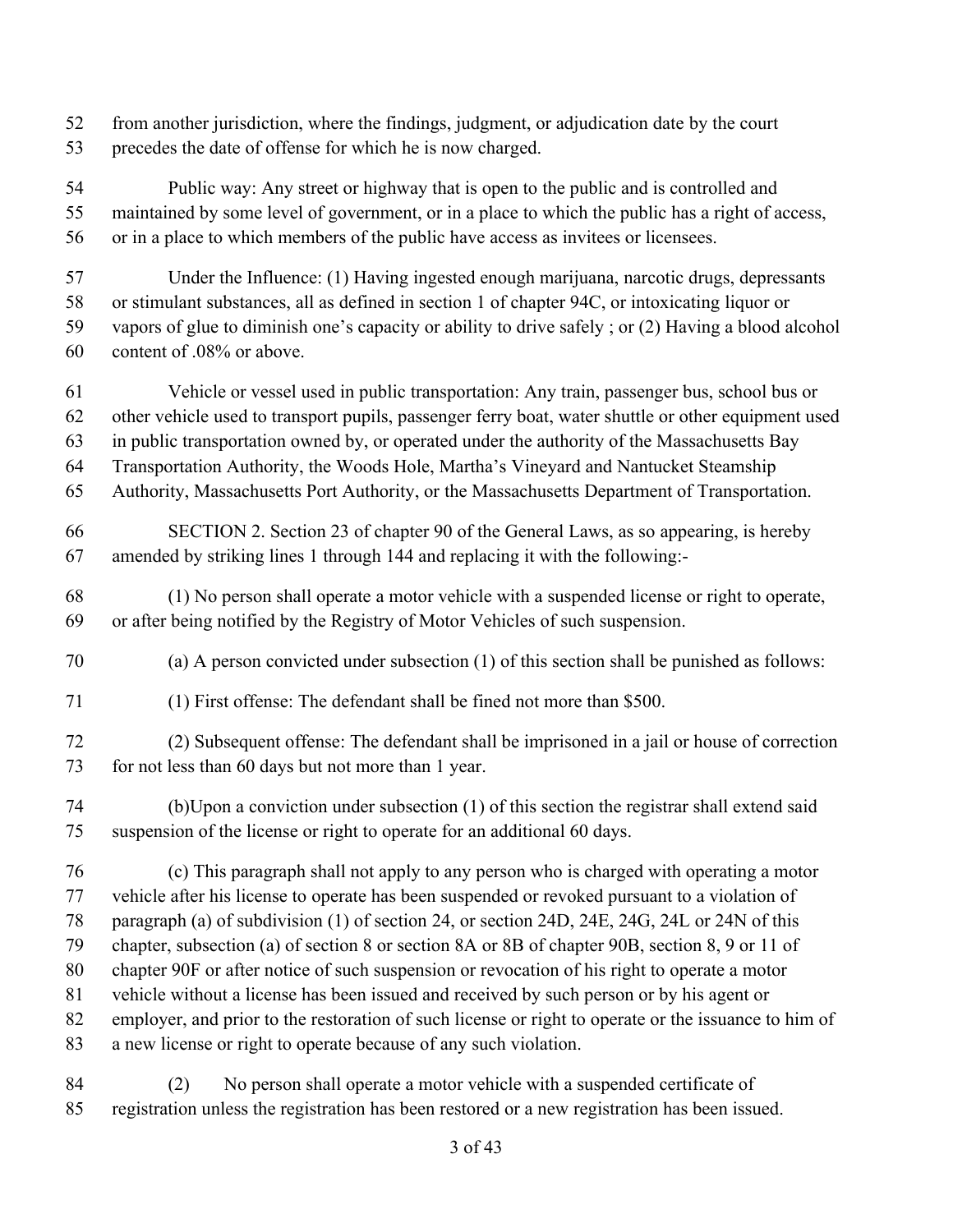(3) No person shall allow another to operate a motor vehicle with a suspended certificate of registration unless the registration has been restored or a new registration has been issued. (4) No person with intent to conceal his identity shall, upon request, present to an officer authorized to make arrests a license issued to another person. (a) A person convicted under subsection (2), (3) or (4) of this section shall be punished as follows: (1) First offense: The defendant shall be imprisoned in a jail or house of correction for not more than 10 days, or fined not less than \$500 but not more than \$1000, or both. (2) Subsequent offense: The defendant shall be imprisoned in a jail or house of correction for not less than 60 days but not more than 1 year. (b) Upon a conviction under subsection (2), (3), or (4), of this section the registrar shall extend said suspension of the license or right to operate for an additional 60 days. (5) No person shall attach or permit to be attached to a motor vehicle or trailer a number plate assigned to another motor vehicle or trailer with the intent to conceal the identity of 101 the motor vehicle or trailer. (6) No person shall obscure or permit to be obscured the figures on any number plate attached to a motor vehicle or trailer with the intent to conceal the identity of the motor vehicle or trailer. (7) No person shall fail to display a number plate and registration number duly assigned to a motor vehicle or trailer with the intent to conceal the identity of such motor vehicle or trailer. (a) A person convicted under subsection (5), (6), or (7) of this section shall be imprisoned in a jail or house of correction for not more than 10 days, or fined not more than \$100, or both. (b) Upon a conviction under subsection (5), (6), or (7) of this section the registrar shall extend said suspension of the license or right to operate for an additional 60 days. (8) No person shall operate a motor vehicle with a suspended license or right to operate due to being a habitual traffic offender pursuant to section 22F of chapter 90 after being notified by the Registry of Motor Vehicles of such suspension. (a) A person convicted under this subsection shall be imprisoned in a jail or house of correction for not more than 2 years or fined not less than \$500 but not more than \$5000, or both.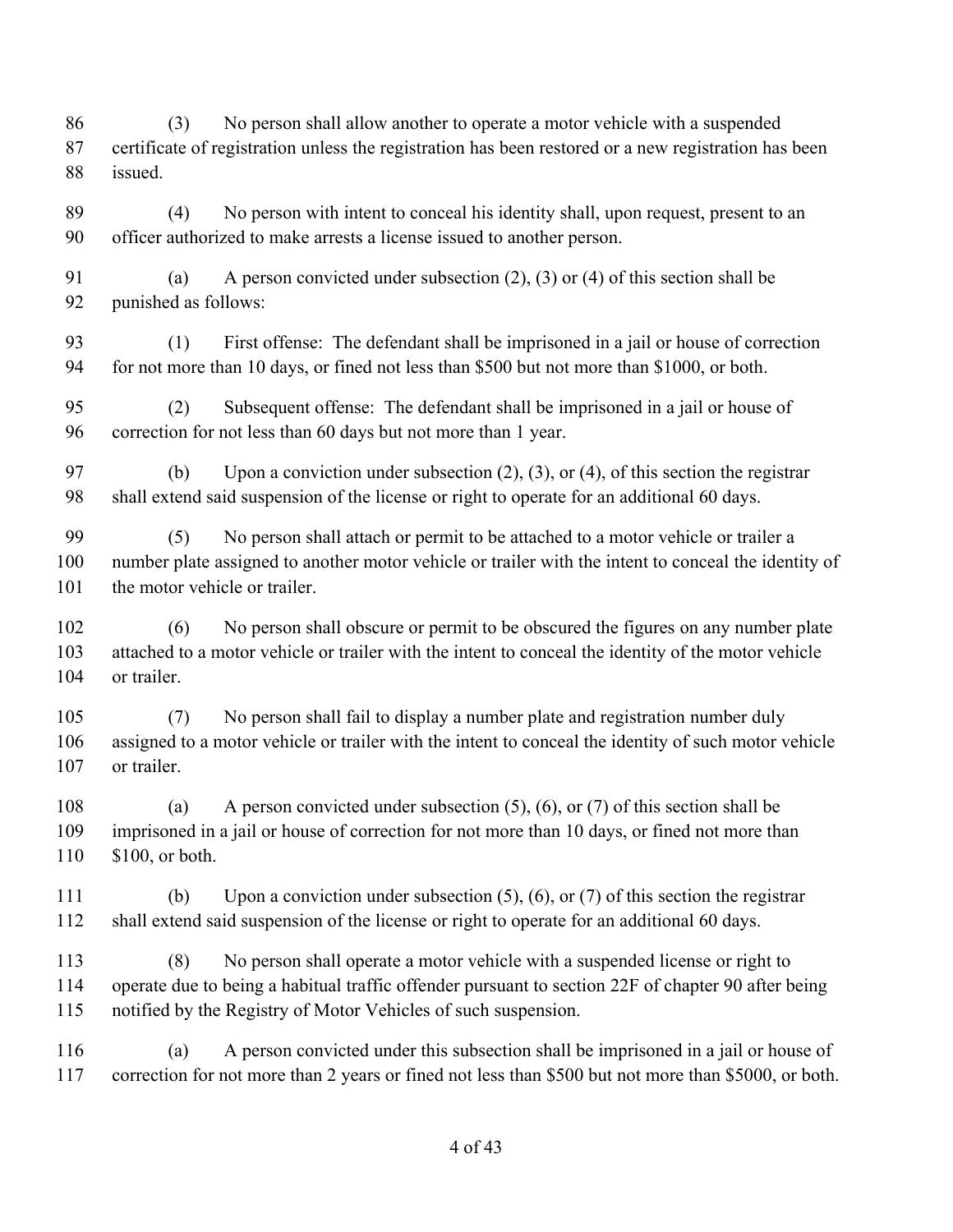(b) Upon a conviction under this subsection the registrar shall extend said suspension of the license or right to operate for an additional 60 days.

 (9) No person shall operate a motor vehicle with a suspended license or right to operate due to a prior operating under the influence offense under chapter 90, 90B, 90F, or 265, or after being notified by the Registry of Motor Vehicles of such suspension.

 (a) A person convicted under this subsection shall be imprisoned in a jail or house of correction for a minimum mandatory term of 60 days but not more than 2 ½ years and fined not less than \$1,000 but not more than \$10,000. No case commenced under this subsection shall be continued without a finding or placed on file, or subject to the provisions of section 87 of chapter 276.

 (b) Upon a conviction under this subsection the registrar shall extend said suspension of the license or right to operate for an additional 1 year.

 (10) No person shall operate a motor vehicle under the influence with a suspended license or right to operate due to a prior operating under the influence offense or after being notified by the Registry of Motor Vehicles of such suspension.

 (a) A person convicted under this subsection shall be imprisoned in a jail or house of 134 correction for a minimum mandatory term of 1 year but not more than 2  $\frac{1}{2}$  years and fined not less than \$2,500 but not more than \$10,000. No case commenced under this subsection shall be continued without a finding, or placed on file, or subject to the provisions of section 87 of chapter 276.

 (b) Upon a conviction under this subsection the registrar shall extend said suspension of the license or right to operate for an additional 1 year.

 (c) A sentence imposed under this subsection shall be served consecutively to and not concurrently with any other sentence or penalty.

 (11) A certificate of the registrar or his authorized agent indicating that: (1) a license 143 or right to operate has not been restored; or (2) a certificate of registration has not been restored; or (3) a new license to operate has not been issued; or (4) a new certificate of registration has not been issued shall be admissible as evidence in any court of the commonwealth to prove the facts certified to therein.

147 A certificate of a clerk of court that a person's license or right to operate a motor vehicle was suspended for a period of time shall be admissible as prima facie evidence in any court of the commonwealth to prove the facts certified to therein.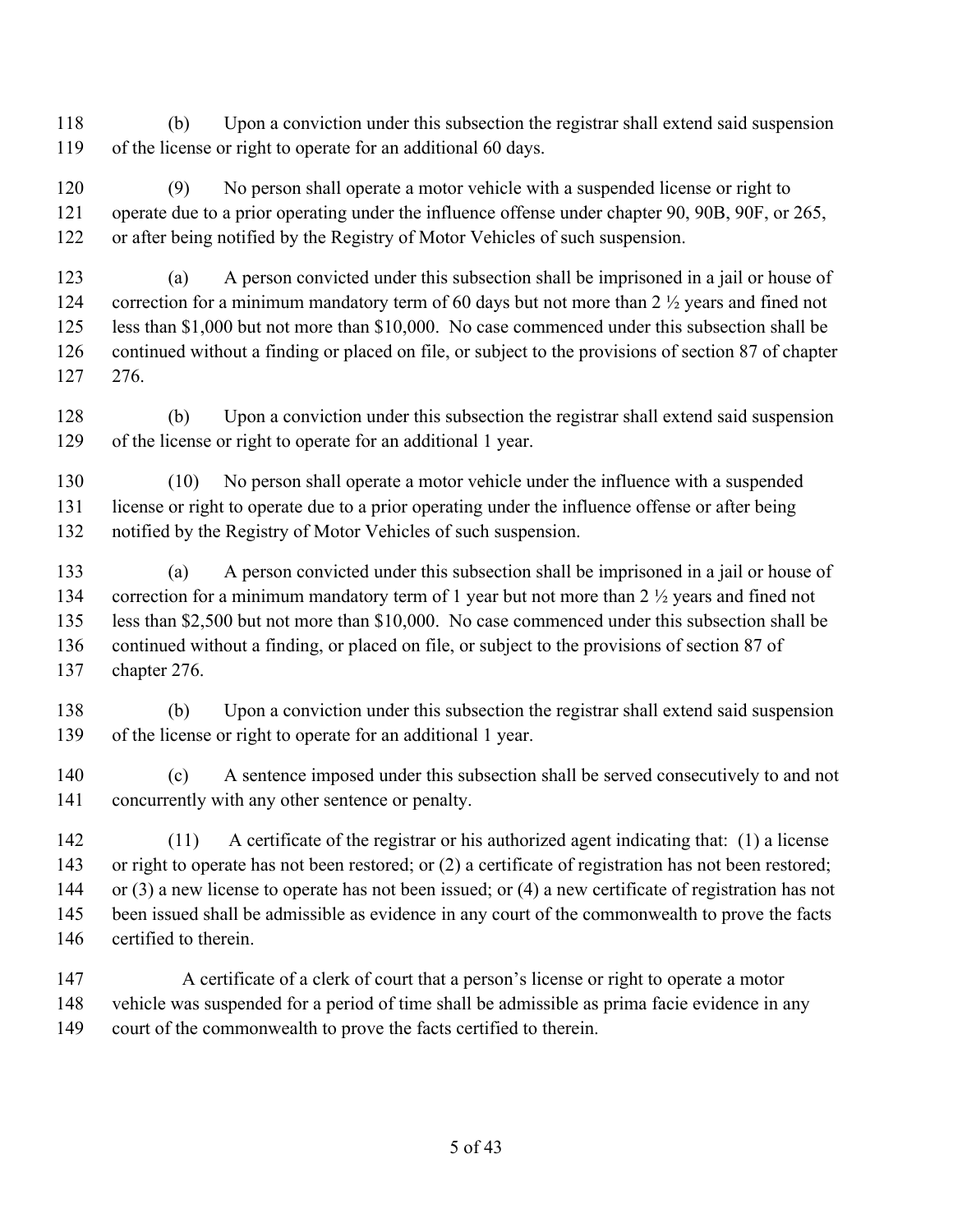(12) In no case shall a person who fails to pay an administrative reinstatement fee without the registrar giving written prior notice mandating payment thereof, be prosecuted for operating after suspension of a license.

 (13) Upon a finding by the registrar that a person with a suspended license or right to operate, did operate a vehicle registered to another, the registrar shall, after hearing, suspend the certificate of registration of said motor vehicle for up to 30 days. Immediately, upon suspension, the certificate of registration and the number plates shall be surrendered to the registrar.

 SECTION 3. Section 24, 24 ½ , 24A, 24B, 24D, 24E, 24F, 24G, 24H, 24I, 24J, 24K, 24L, 24M, 24N, 24O, 24P, 24Q, 24R, 24S, 24T, 24U, 24V, 24W, and 24X of chapter 90 of the General Laws, is hereby amended by striking each section and inserting in place thereof the following:-

Chapter 90, § 24 - False statements in an application

 (1) No person shall falsely make, steal, alter, forge, or counterfeit, a learner's permit, a license to operate a motor vehicle, an identification card issued under section 8E of this chapter, a special parking identification disability placard, a certificate of registration of a motor vehicle or trailer or an inspection sticker.

 (2) No person shall procure or assist another to falsely make, steal, alter, forge, or counterfeit, a learner's permit, a license to operate a motor vehicle, an identification card issued under section 8E of this chapter, a special parking identification disability placard, a certificate of registration of a motor vehicle or trailer or an inspection sticker.

 (3) No person shall forge or use without authority the signature, a facsimile of the signature, or validating signature stamp of the registrar or a deputy registrar upon a genuine, falsely made, stolen, altered, forged, or counterfeited learner's permit, license to operate a motor vehicle, identification card issued under section 8E of this chapter, a special parking identification disability placard, a certificate of registration of a motor vehicle or trailer, or an inspection sticker.

 (4) No person shall have in his possession, utter, publish as true, or in any way make use of a falsely made, stolen, altered, forged, or counterfeited learner's permit, license to operate a motor vehicle, identification card issued under section 8E of this chapter, a special parking identification disability placard, a certificate of registration of a motor vehicle or trailer or an inspection sticker.

 (5) No person shall have in his possession, utter, publish as true, or in any way make use of a falsely made, stolen, altered, forged, or counterfeited signature, facsimile of the signature, or validating signature stamp of the registrar or a deputy registrar.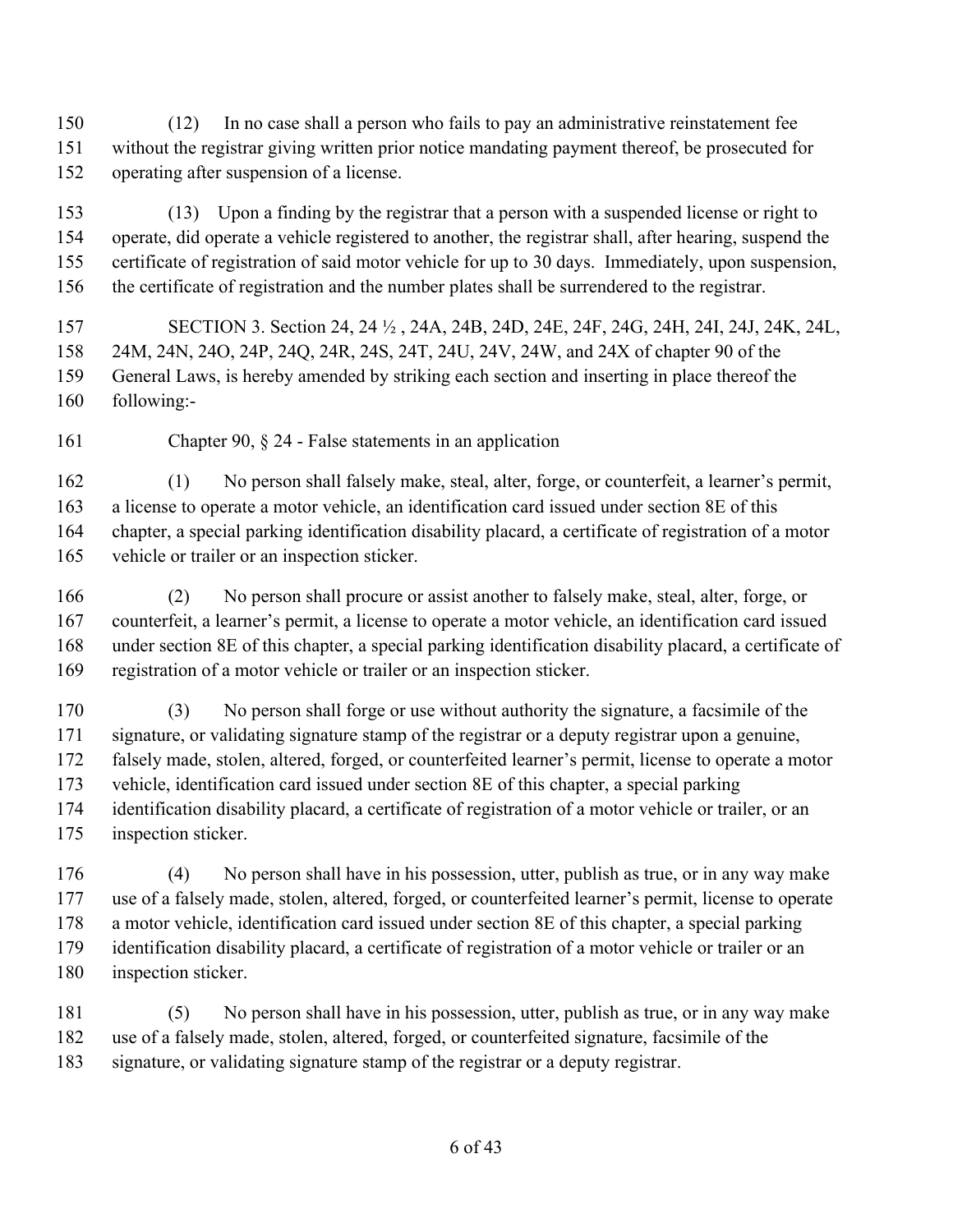184 (a) A person convicted under subsection  $(1)$ ,  $(2)$ ,  $(3)$ ,  $(4)$ , or  $(5)$  of this section shall be imprisoned in a jail or house of correction for not more than 2 years or state prison for not more than 5 years or fined not more than \$500.

 (b) Upon a conviction under this section the registrar shall suspend the license or right to operate for 1 year. No appeal or motion for a new trial shall stay the suspension of the license or right to operate provided; however, that if the prosecution against such person has terminated in his favor, the registrar shall immediately reinstate his license or right to operate.

 (6) No person shall make any false statement in an application for a learner's permit or license to operate a motor vehicle.

 (7) No person shall make any false statement in an application for a registration of a motor vehicle.

 (8) No person shall loan to or knowingly permit his learner's permit or license to operate a motor vehicle to be used by another person.

 (a) A person convicted under subsection (6), (7), or (8) of this section shall be imprisoned in a jail or house of correction for not less than 2 weeks but not more than 2 years, or fined not less than \$20 but no more than \$200, or both.

 (b) Upon a conviction under subsection (6), (7), or (8) of this section the registrar shall, unless the court or magistrate recommends otherwise, suspend the license or right to operate as follows:

(1) First offense: 60 days

(2) Subsequent offense within 3 years: 1 year

 No appeal or motion for new trial shall stay the suspension of the license or right to operate provided; however, that if the prosecution against such person has terminated in his favor, the registrar shall immediately reinstate his license or right to operate.

 (c) A summons may be issued instead of a warrant for arrest upon a complaint for a violation if there is reason to believe the defendant will appear before the court.

 Chapter 90, § 24A - Operation of a motor vehicle while drinking alcoholic beverage from open container

 (1) No person shall possess an open container or resealed bottle of alcoholic beverage in the passenger area of any motor vehicle while on a public way.

 (2) A person convicted under this section shall be fined not less than \$100 but not more than \$500.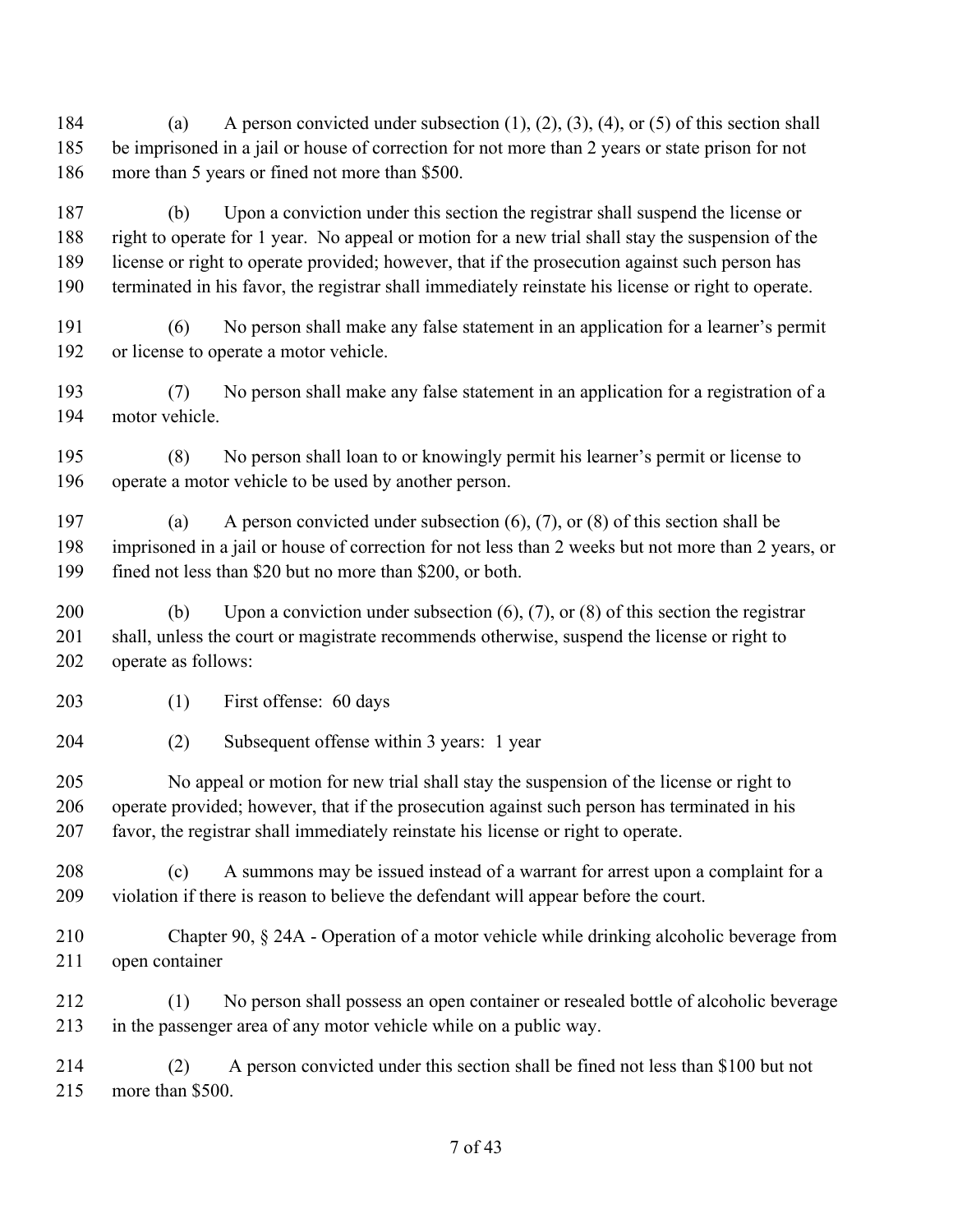(3) This section shall not apply to passengers of a motor vehicle designed, maintained and used for the transportation of persons for compensation, or the living quarters of a house 218 coach or house trailer.

 (4) Notwithstanding the provisions of this section, the driver of any motor vehicle, including a house coach or house trailer, shall not possess an open container of alcoholic beverage.

Chapter 90, § 24B (1) - Negligent/Reckless operation

 (1) No person shall operate a motor vehicle on a public way negligently or recklessly so that the lives or safety of the public might be endangered.

 (2) A person convicted under this section shall be imprisoned in a jail or house of correction for not less than 2 weeks but not more than 2 years or fined not less than \$20 but not more than \$200 dollars, or both.

 (3) Upon a conviction under this section the registrar shall, unless the court or magistrate recommends otherwise, suspend the license or right to operate as follows:

(a) First offense: 60 days

(b) Subsequent offense within 3 years: 1 year

 No appeal or motion for a new trial shall stay the suspension of the license or right to operate provided; however, that if the prosecution against such person has terminated in his favor, the registrar shall immediately reinstate his license or right to operate.

 (4) Upon a conviction of this subsection, if it appears by the records of the registrar that the person convicted is the owner of a motor vehicle or has exclusive control of any motor vehicle as a manufacturer or dealer or otherwise, the registrar may suspend the certificate of registration of any or all motor vehicles owned or exclusively controlled by the person.

 (5) Upon a disposition under this section the court shall assess a \$250 fee to the person. The court shall deposit \$187.50 of the \$250 collected under this assessment into the Head Injury Treatment Services Trust Fund. The remaining \$62.50 shall be deposited into the General Fund. The assessment shall not be subject to reduction or waiver by the court for any reason.

 A summons may be issued instead of a warrant for arrest upon a complaint for a violation of this section if there is reason to believe the defendant will appear before the court.

 Chapter 90, § 24B (2) – Cell phone use while operating causing injury to a vehicle or property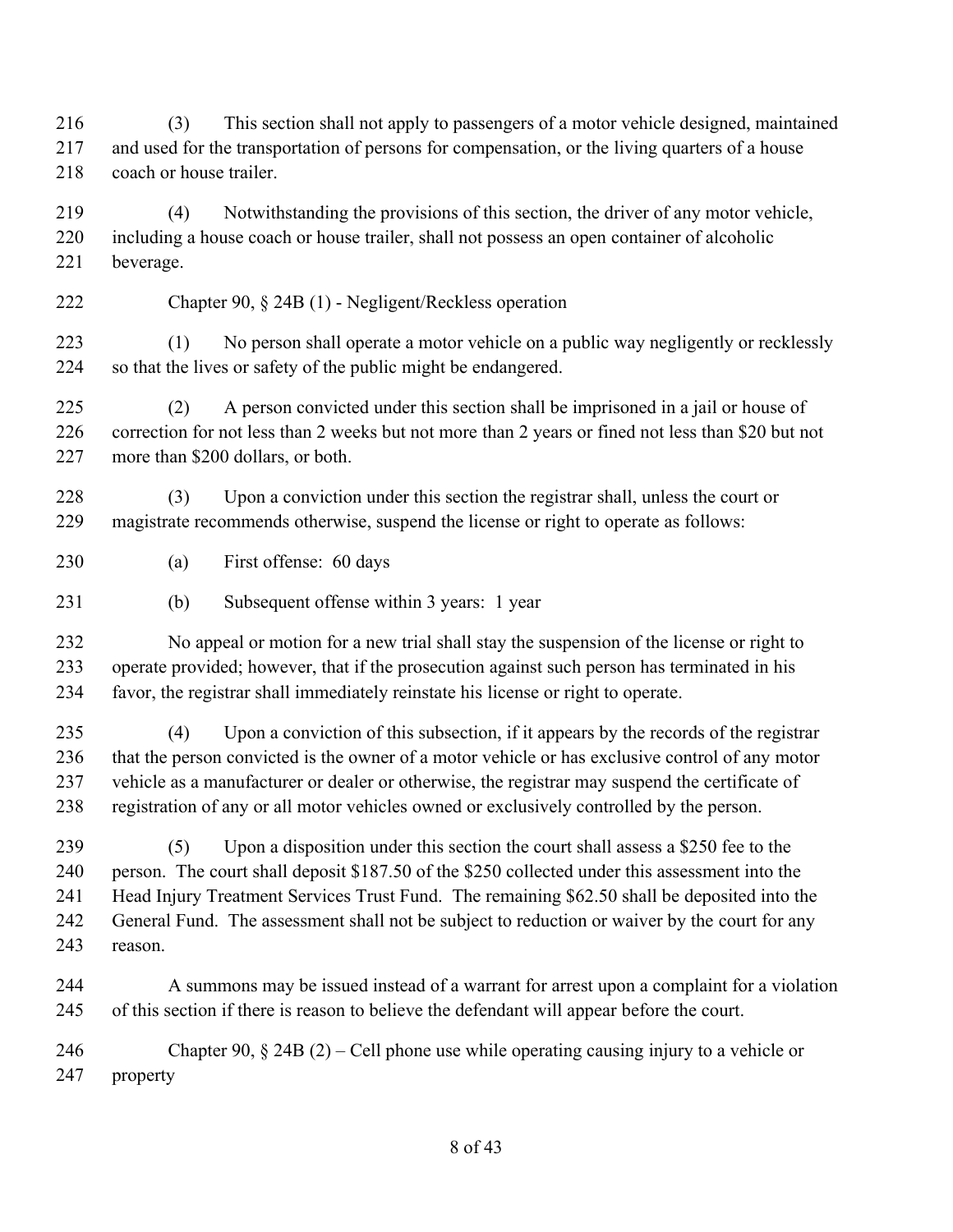(1) No person shall operate a motor vehicle while using a mobile phone or any other handheld device capable of accessing the internet, to manually compose, send or receive an electronic message on any public way negligently so that the lives or safety of the public might be endangered and proximately cause injury to any vehicle or property.

 For the purposes of this section, an operator shall not be considered to be operating a motor vehicle if the vehicle is stationary and not located in a part of a public way intended for travel.

 (2) A person convicted of this subsection shall be imprisoned in a jail or house of correction for not less than 2 weeks but not more than 2 years or fined not less than \$20 but not more than \$200, or both.

 (3) Upon a conviction under this subsection the registrar shall, unless the court or magistrate recommends otherwise, suspend the license or right to operate as follows:

- (a) First offense: 60 days
- (b) Subsequent offense within 3 years: 1 year

 No appeal or motion for a new trial shall stay the suspension of the license or right to operate provided; however, that if the prosecution against such person has terminated in his favor, the registrar shall immediately reinstate his license or right to operate.

 (4) Upon a conviction of this subsection, if it appears by the records of the registrar that the person convicted is the owner of a motor vehicle or has exclusive control of any motor vehicle as a manufacturer or dealer or otherwise, the registrar may suspend the certificate of registration of any or all motor vehicles owned or exclusively controlled by the person.

 (5) Upon a disposition under this section the court shall assess a \$250 fee to the person. The court shall deposit \$187.50 of the \$250 collected under this assessment into the Head Injury Treatment Services Trust Fund. The remaining \$62.50 shall be deposited into the General Fund. The assessment shall not be subject to reduction or waiver by the court for any reason.

 A summons may be issued instead of a warrant for arrest upon a complaint for a violation of this section if there is reason to believe the defendant will appear before the court.

Chapter 90, § 24B (3) – Cell phone use while operating causing injury to another person

 (1) No person shall operate a motor vehicle while using a mobile phone or any other handheld device capable of accessing the internet, to manually compose, send or receive an electronic message on any public way negligently so that the lives or safety of the public might be endangered and proximately cause injury to any other person.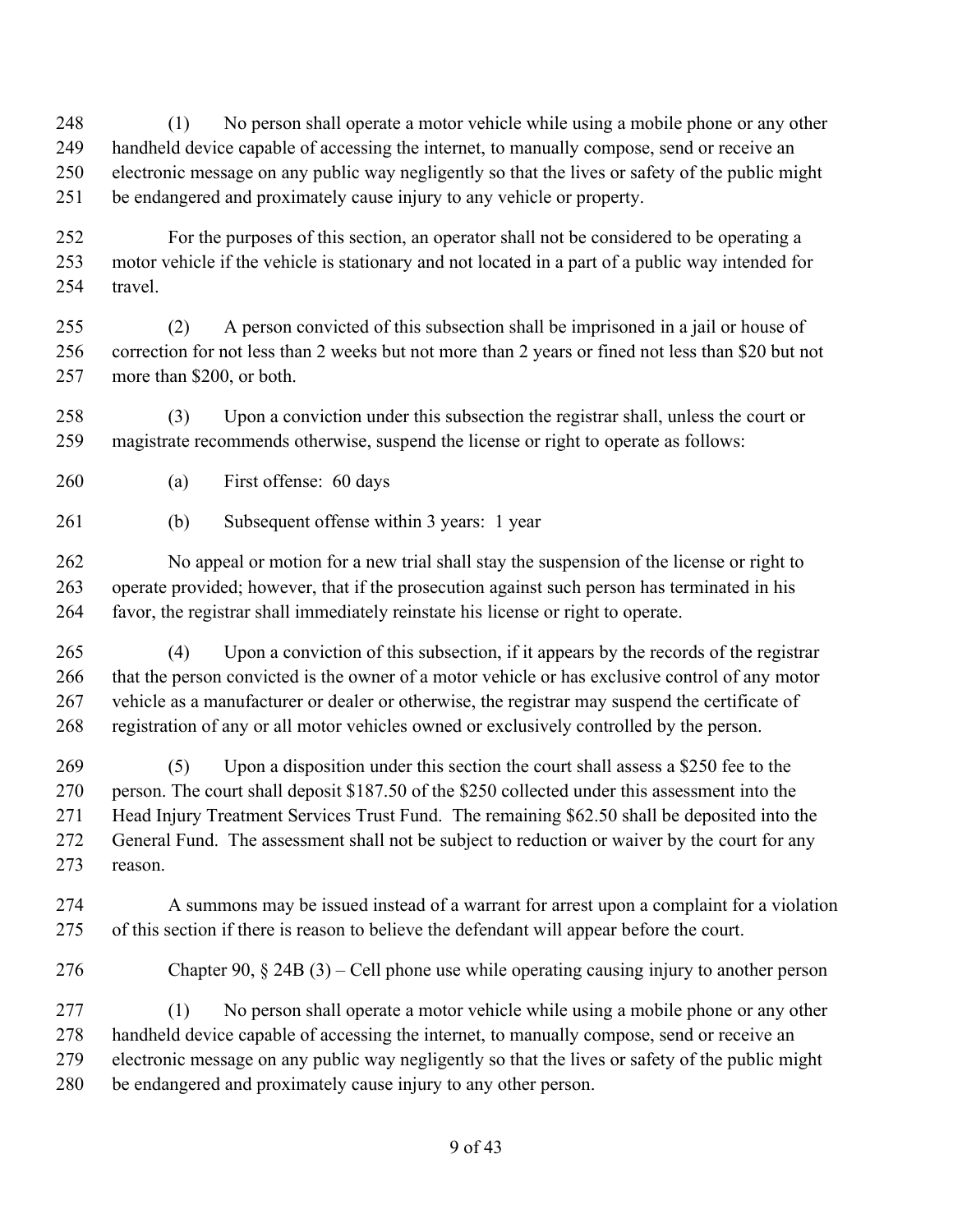For the purposes of this section, an operator shall not be considered to be operating a motor vehicle if the vehicle is stationary and not located in a part of a public way intended for travel.

 (2) A person convicted of this subsection shall be imprisoned in a jail or house of correction for not less than 2 weeks but not more than 2 years or fined not less than \$20 but not more than \$200, or both.

 (3) Upon a conviction under this subsection the registrar shall, unless the court or magistrate recommends otherwise, suspend the license or right to operate as follows:

- (a) First offense: 60 days
- (b) Subsequent offense within 3 years: 1 year

 No appeal or motion for a new trial shall stay the suspension of the license or right to operate provided; however, that if the prosecution against such person has terminated in his favor, the registrar shall immediately reinstate his license or right to operate.

 (4) Upon a conviction of this subsection, if it appears by the records of the registrar that the person convicted is the owner of a motor vehicle or has exclusive control of any motor vehicle as a manufacturer or dealer or otherwise, the registrar may suspend the certificate of registration of any or all motor vehicles owned or exclusively controlled by the person.

 (5) Upon a disposition under this section the court shall assess a \$250 fee to the person. The court shall deposit \$187.50 of the \$250 collected under this assessment into the Head Injury Treatment Services Trust Fund. The remaining \$62.50 shall be deposited into the General Fund. The assessment shall not be subject to reduction or waiver by the court for any reason.

 A summons may be issued instead of a warrant for arrest upon a complaint for a violation of this section if there is reason to believe the defendant will appear before the court.

 Chapter 90, § 24B (4) – Cell phone by public transportation operator use while operating causing injury to a vehicle or property

 (1) No operator of a vehicle or vessel used in public transportation, including a train, passenger bus, school bus or other vehicle used to transport pupils, passenger ferry boat, water shuttle or other equipment used in public transportation owned by, or operated under the authority of the Massachusetts Bay Transportation Authority, the Woods Hole, Martha's Vineyard and Nantucket Steamship Authority, Massachusetts Port Authority, or the Massachusetts Department of Transportation, shall use a mobile telephone, hands-free mobile telephone or other mobile electronic device while operating such vehicle or vessel shall operate a motor vehicle while using a mobile phone or any other handheld device capable of accessing the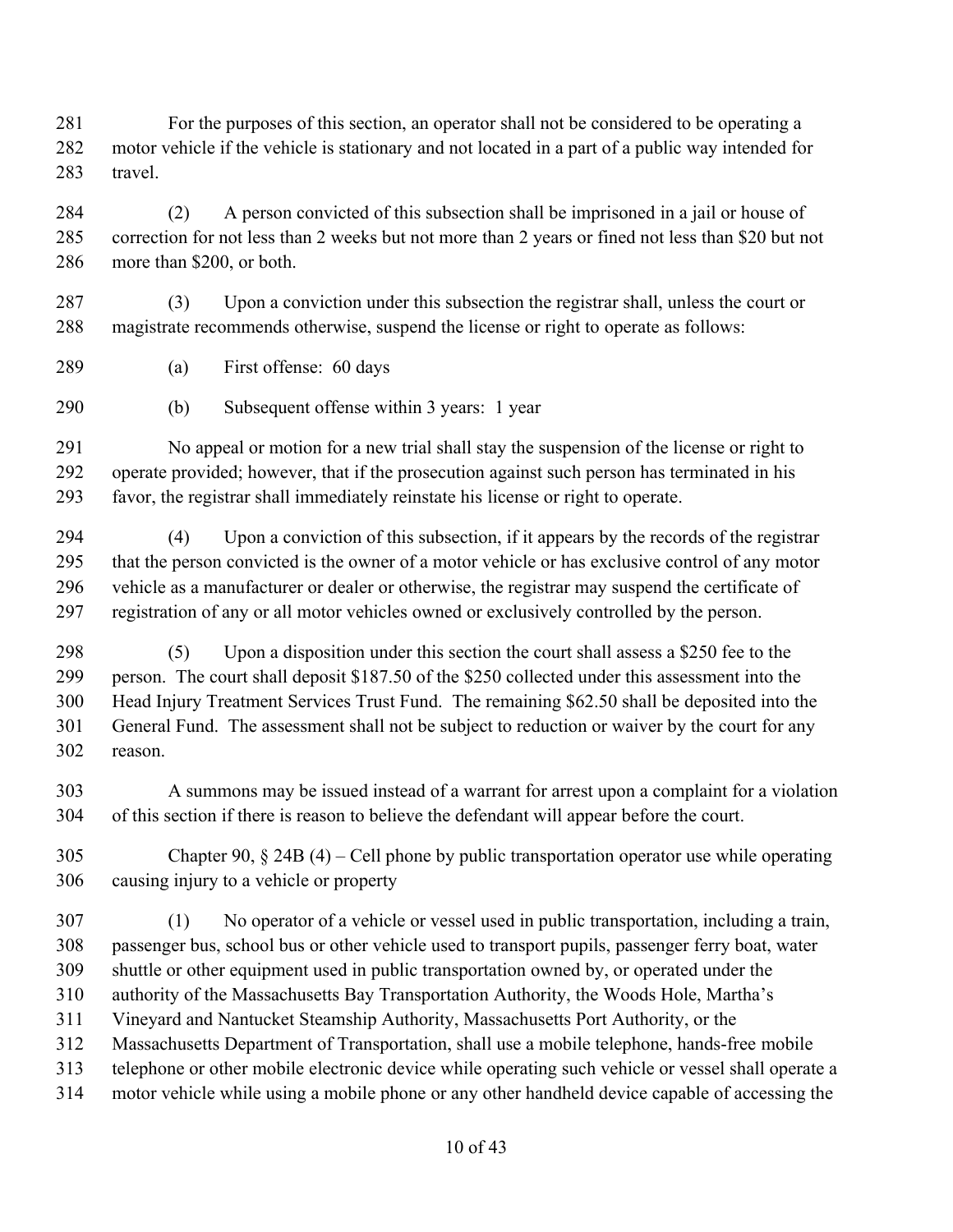- internet, to manually compose, send or receive an electronic message on any public way
- negligently so that the lives or safety of the public might be endangered and proximately cause
- injury to any vehicle or property.

 This subsection shall not apply to the operator of a vehicle or vessel used in public transportation using a mobile telephone, hands-free mobile telephone or mobile electronic device in the performance of the operator's official duties.

 In order for the use of any such device to be made "in the performance of the operator's official duties," such use must have been made in conformance with applicable written guidelines issued by a public entity listed in this paragraph relative to circumstances when operators are permitted to use said devices in the performance of their official duties or pursuant to directives from federal authorities having regulatory jurisdiction over such public entity's operations.

 It shall be an affirmative defense for an operator under this section to produce evidence that the use of a mobile telephone that is the basis of the alleged violation was in the case of an emergency. For the purpose of this paragraph, an emergency shall mean that the operator needed to communicate with another to report any of the following: (1) that the vehicle or vessel was disabled; (2) that medical attention or assistance was required on the vehicle or vessel; (3) that police intervention, fire department or other emergency services was necessary for the personal safety of a passenger or to otherwise ensure the safety of the passengers; or (4) that a disabled vehicle or an accident was present on a roadway.

 (2) A person convicted of this subsection shall be imprisoned in a jail or house of correction for not less than 2 weeks but not more than 2 years or fined not less than \$20 but not more than \$200, or both.

 (3) Upon a conviction under this subsection the registrar shall, unless the court or magistrate recommends otherwise, suspend the license or right to operate as follows:

- (a) First offense: 60 days
- (b) Subsequent offense within 3 years: 1 year

 No appeal or motion for a new trial shall stay the suspension of the license or right to operate provided; however, that if the prosecution against such person has terminated in his favor, the registrar shall immediately reinstate his license or right to operate.

 (4) Upon a conviction of this subsection, if it appears by the records of the registrar that the person convicted is the owner of a motor vehicle or has exclusive control of any motor vehicle as a manufacturer or dealer or otherwise, the registrar may suspend the certificate of registration of any or all motor vehicles owned or exclusively controlled by the person.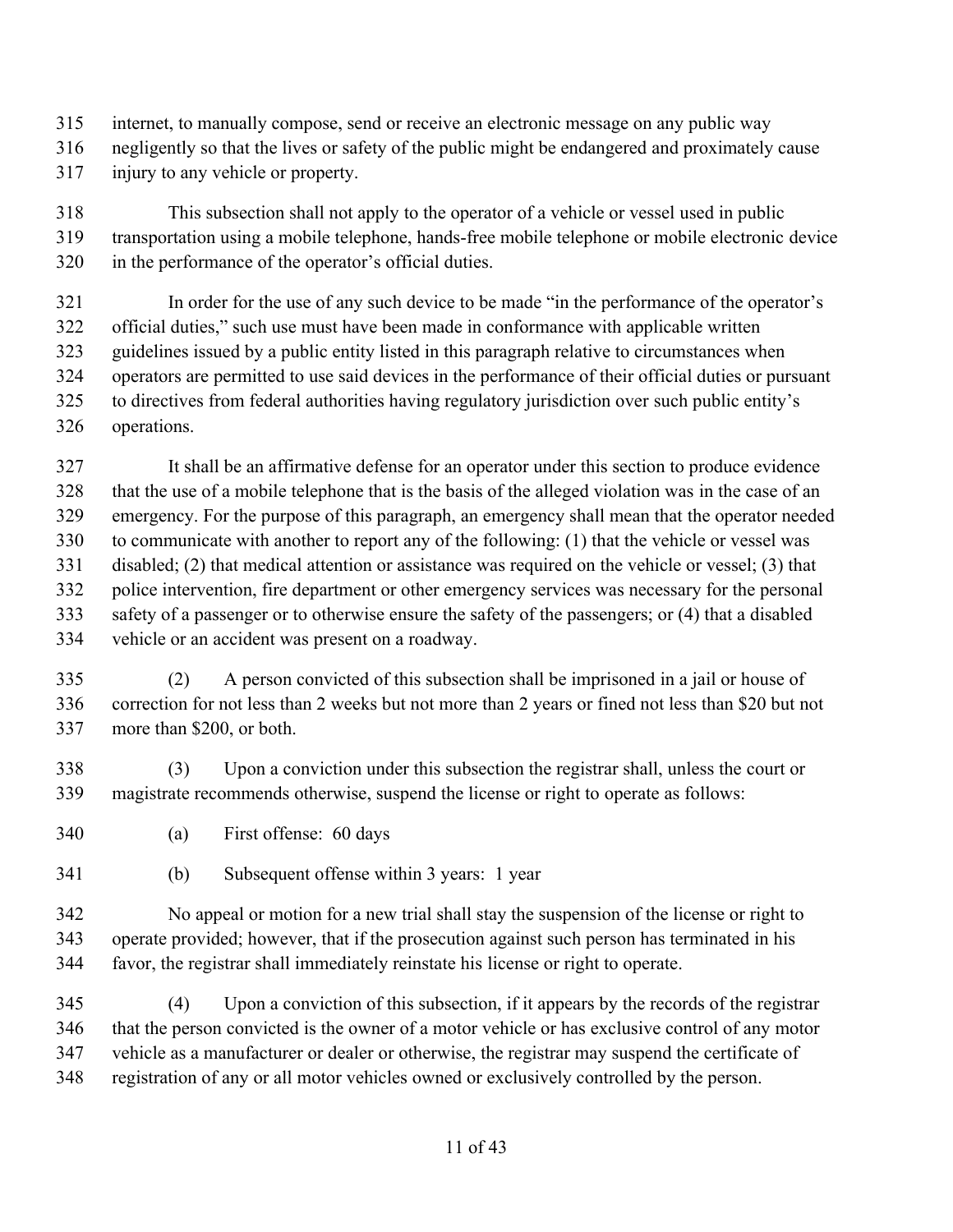(5) Upon a disposition under this section the court shall assess a \$250 fee to the person. The court shall deposit \$187.50 of the \$250 collected under this assessment into the Head Injury Treatment Services Trust Fund. The remaining \$62.50 shall be deposited into the General Fund. The assessment shall not be subject to reduction or waiver by the court for any reason.

- A summons may be issued instead of a warrant for arrest upon a complaint for a violation of this section if there is reason to believe the defendant will appear before the court.
- Chapter 90, § 24B (5) Cell phone use by public transportation operator while operating causing injury to another person
- (1) No operator of a vehicle or vessel used in public transportation, including a train, passenger bus, school bus or other vehicle used to transport pupils, passenger ferry boat, water shuttle or other equipment used in public transportation owned by, or operated under the authority of the Massachusetts Bay Transportation Authority, the Woods Hole, Martha's Vineyard and Nantucket Steamship Authority, Massachusetts Port Authority, or the Massachusetts Department of Transportation, shall use a mobile telephone, hands-free mobile telephone or other mobile electronic device while operating such vehicle or vessel shall operate a motor vehicle while using a mobile phone or any other handheld device capable of accessing the internet, to manually compose, send or receive an electronic message on any public way negligently so that the lives or safety of the public might be endangered and proximately cause injury to any other person.
- This subsection shall not apply to the operator of a vehicle or vessel used in public transportation using a mobile telephone, hands-free mobile telephone or mobile electronic device in the performance of the operator's official duties.
- In order for the use of any such device to be made "in the performance of the operator's official duties," such use must have been made in conformance with applicable written guidelines issued by a public entity listed in this paragraph relative to circumstances when operators are permitted to use said devices in the performance of their official duties or pursuant to directives from federal authorities having regulatory jurisdiction over such public entity's operations.
- It shall be an affirmative defense for an operator under this section to produce evidence that the use of a mobile telephone that is the basis of the alleged violation was in the case of an emergency. For the purpose of this paragraph, an emergency shall mean that the operator needed to communicate with another to report any of the following: (1) that the vehicle or vessel was disabled; (2) that medical attention or assistance was required on the vehicle or vessel; (3) that police intervention, fire department or other emergency services was necessary for the personal safety of a passenger or to otherwise ensure the safety of the passengers; or (4) that a disabled vehicle or an accident was present on a roadway.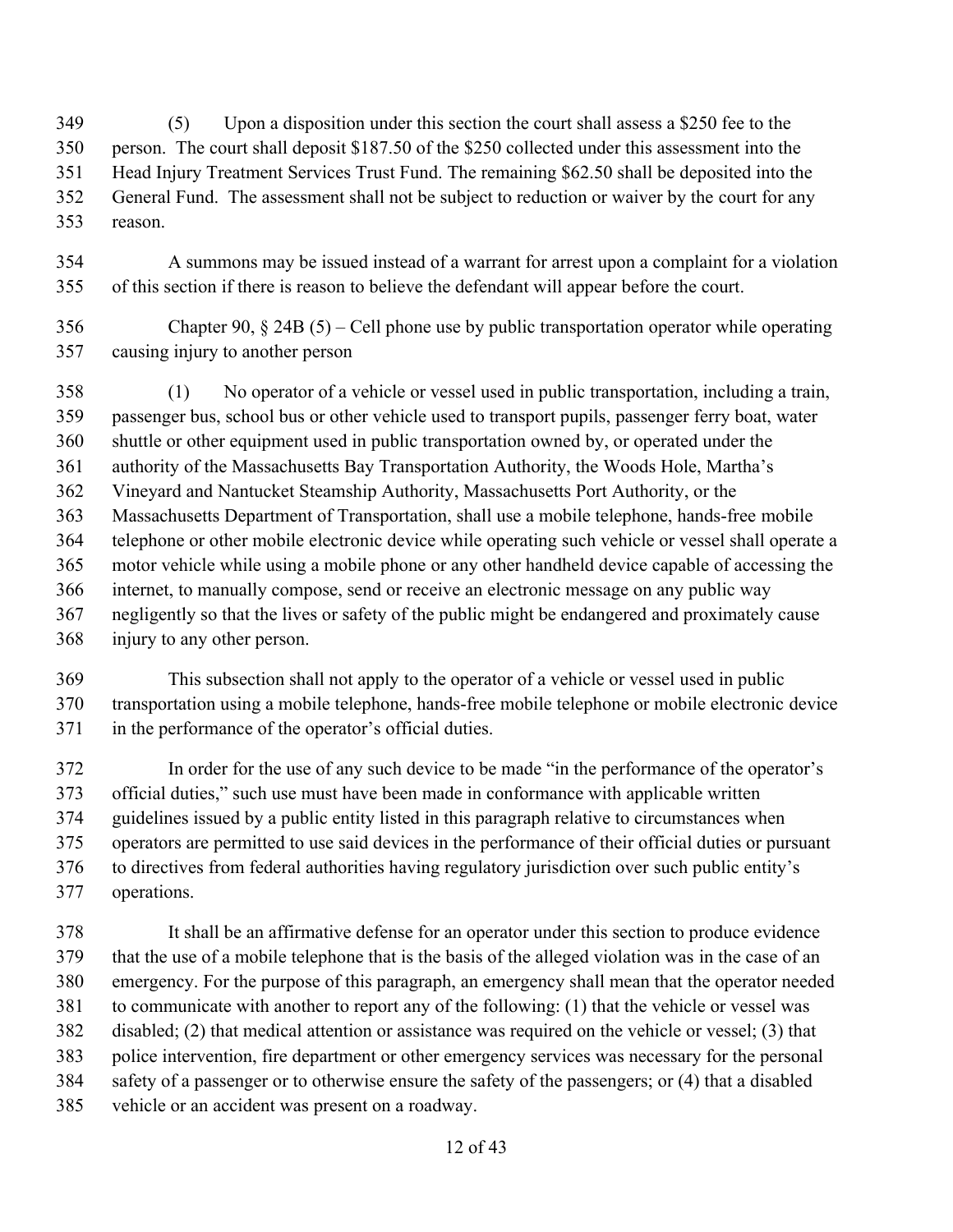(2) A person convicted of this subsection shall be imprisoned in a jail or house of correction for not less than 2 weeks but not more than 2 years or fined not less than \$20 but not more than \$200, or both.

 (3) Upon a conviction under this subsection the registrar shall, unless the court or magistrate recommends otherwise, suspend the license or right to operate as follows:

- (a) First offense: 60 days
- (b) Subsequent offense within 3 years: 1 year

 No appeal or motion for a new trial shall stay the suspension of the license or right to operate provided; however, that if the prosecution against such person has terminated in his favor, the registrar shall immediately reinstate his license or right to operate.

 (4) Upon a conviction of this subsection, if it appears by the records of the registrar that the person convicted is the owner of a motor vehicle or has exclusive control of any motor vehicle as a manufacturer or dealer or otherwise, the registrar may suspend the certificate of registration of any or all motor vehicles owned or exclusively controlled by the person.

 (5) Upon a disposition under this section the court shall assess a \$250 fee to the person. The court shall deposit \$187.50 of the \$250 collected under this assessment into the Head Injury Treatment Services Trust Fund. The remaining \$62.50 shall be deposited into the General Fund. The assessment shall not be subject to reduction or waiver by the court for any reason.

 A summons may be issued instead of a warrant for arrest upon a complaint for a violation of this section if there is reason to believe the defendant will appear before the court.

 Chapter 90, § 24B (6) – Cell phone use by a person under 18 years of age while operating causing injury to a vehicle or property

 (1) No person under 18 years of age shall operate a motor vehicle while using a mobile phone or any other handheld device capable of accessing the internet, to manually compose, send or receive an electronic message on any public way negligently so that the lives or safety of the public might be endangered and proximately cause injury to a vehicle or property.

 For the purposes of this section, an operator shall not be considered to be operating a motor vehicle if the vehicle is stationary and not located in a part of a public way intended for travel.

 It shall be an affirmative defense for an operator to produce evidence that the use of a mobile telephone, hands-free mobile telephone or mobile electronic device that is the basis of the alleged violation was for emergency purposes. For the purpose of this section, an emergency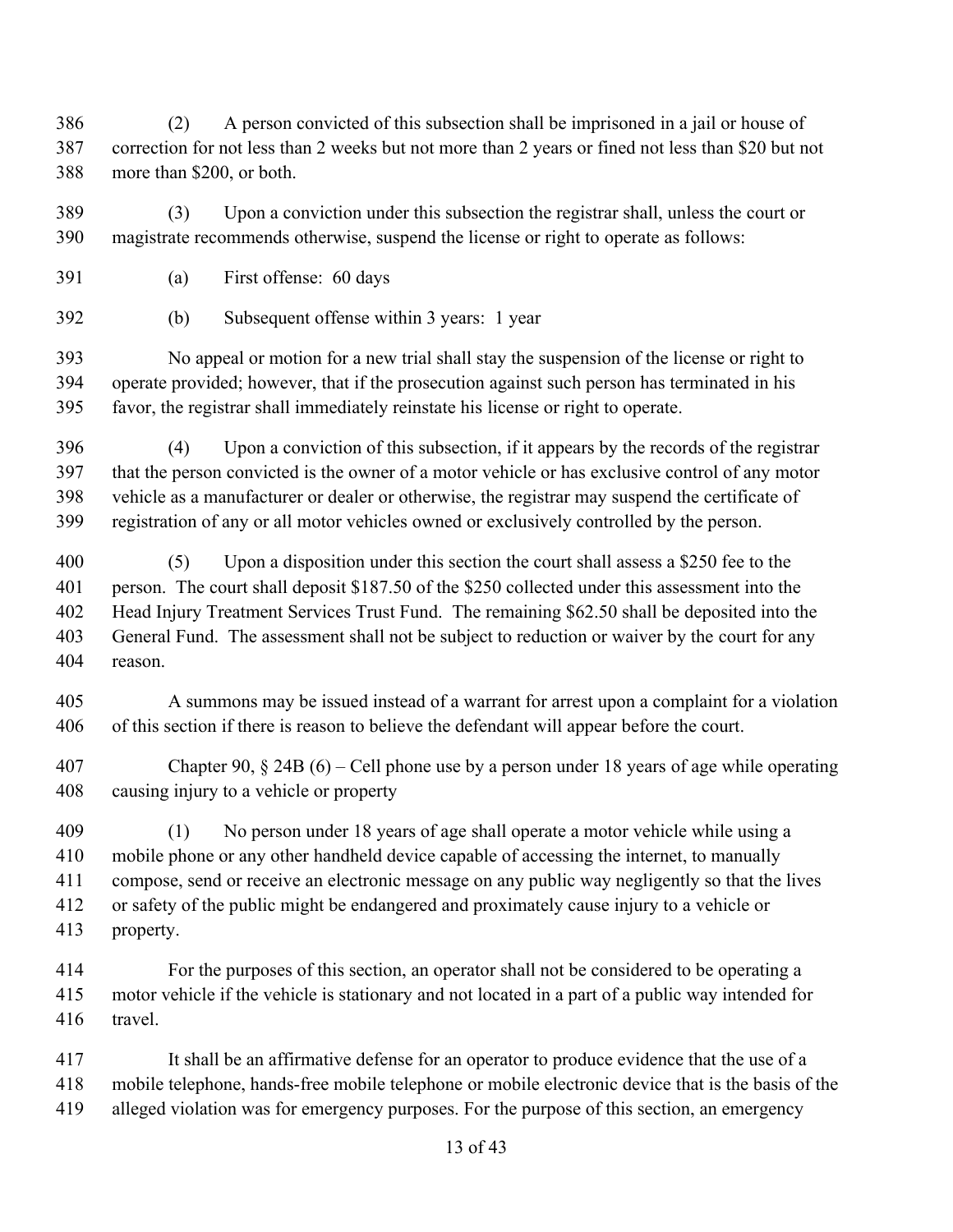shall mean that the junior operator used the hands-free mobile telephone or mobile electronic

- device to communicate with another to report any of the following: (i) that the motor vehicle was
- disabled; (ii) that medical attention or assistance was required; (iii) that police intervention, fire

department or other emergency service was necessary for the personal safety of the operator or a

passenger; or (iv) that a disabled vehicle or an accident was present in the public way.

 (2) A person convicted of this subsection shall be imprisoned in a jail or house of correction for not less than 2 weeks but not more than 2 years or fined not less than \$20 but not more than \$200, or both.

 (3) Upon a conviction under this subsection the registrar shall, unless the court or magistrate recommends otherwise, suspend the license or right to operate as follows:

(a) First offense: 60 days

(b) Subsequent offense within 3 years: 1 year

 No appeal or motion for a new trial shall stay the suspension of the license or right to operate provided; however, that if the prosecution against such person has terminated in his favor, the registrar shall immediately reinstate his license or right to operate.

- (4) Upon a conviction of this subsection, if it appears by the records of the registrar that the person convicted is the owner of a motor vehicle or has exclusive control of any motor vehicle as a manufacturer or dealer or otherwise, the registrar may suspend the certificate of registration of any or all motor vehicles owned or exclusively controlled by the person.
- (5) Upon a disposition under this section the court shall assess a \$250 fee to the person. The court shall deposit \$187.50 of the \$250 collected under this assessment into the Head Injury Treatment Services Trust Fund. The remaining \$62.50 shall be deposited into the General Fund. The assessment shall not be subject to reduction or waiver by the court for any reason.

 A summons may be issued instead of a warrant for arrest upon a complaint for a violation of this section if there is reason to believe the defendant will appear before the court.

- Chapter 90, § 24B (7) Cell phone by a person under 18 years of age use while operating causing injury to another person
- (1) No person under 18 years of age shall operate a motor vehicle while using a mobile phone or any other handheld device capable of accessing the internet, to manually compose, send or receive an electronic message on any public way negligently so that the lives or safety of the public might be endangered and proximately cause injury to any other person.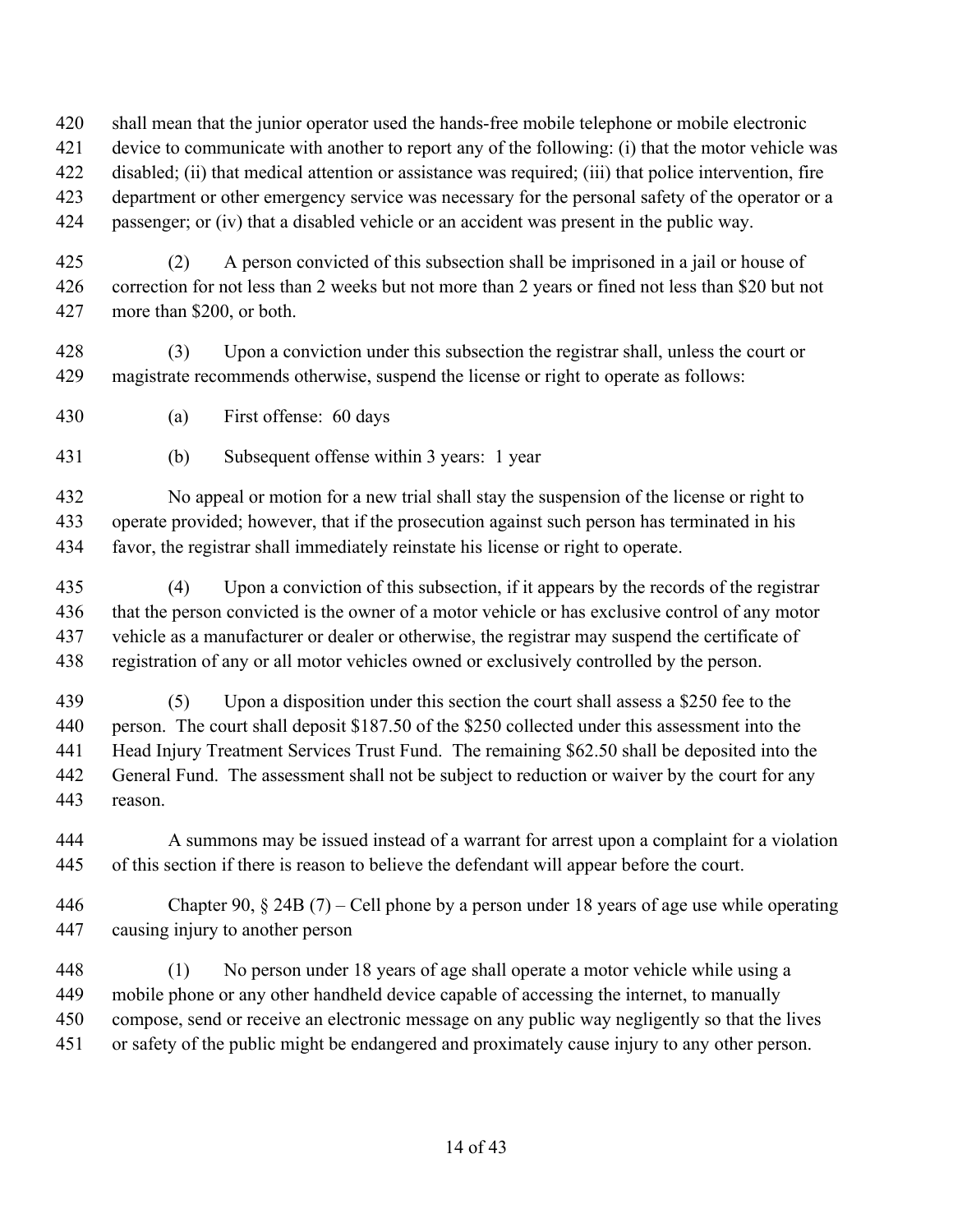For the purposes of this section, an operator shall not be considered to be operating a motor vehicle if the vehicle is stationary and not located in a part of a public way intended for travel.

 It shall be an affirmative defense for a junior operator to produce evidence that the use of a mobile telephone, hands-free mobile telephone or mobile electronic device that is the basis of the alleged violation was for emergency purposes. For the purpose of this section, an emergency shall mean that the junior operator used the hands-free mobile telephone or mobile electronic device to communicate with another to report any of the following: (i) that the motor vehicle was disabled; (ii) that medical attention or assistance was required; (iii) that police intervention, fire department or other emergency service was necessary for the personal safety of the operator or a passenger; or (iv) that a disabled vehicle or an accident was present in the public way.

 (2) A person convicted of this subsection shall be imprisoned in a jail or house of correction for not less than 2 weeks but not more than 2 years or fined not less than \$20 but not more than \$200, or both.

 (3) Upon a conviction under this subsection the registrar shall, unless the court or magistrate recommends otherwise, suspend the license or right to operate as follows:

- (a) First offense: 60 days
- (b) Subsequent offense within 3 years: 1 year

 No appeal or motion for a new trial shall stay the suspension of the license or right to operate provided; however, that if the prosecution against such person has terminated in his favor, the registrar shall immediately reinstate his license or right to operate.

 (4) Upon a conviction of this subsection, if it appears by the records of the registrar that the person convicted is the owner of a motor vehicle or has exclusive control of any motor vehicle as a manufacturer or dealer or otherwise, the registrar may suspend the certificate of registration of any or all motor vehicles owned or exclusively controlled by the person.

 (5) Upon a disposition under this section the court shall assess a \$250 fee to the person. The court shall deposit \$187.50 of the \$250 collected under this assessment into the Head Injury Treatment Services Trust Fund. The remaining \$62.50 shall be deposited into the General Fund. The assessment shall not be subject to reduction or waiver by the court for any reason.

 A summons may be issued instead of a warrant for arrest upon a complaint for a violation of this section if there is reason to believe the defendant will appear before the court.

Chapter 90, § 24C (1) - Leaving the scene after causing property damage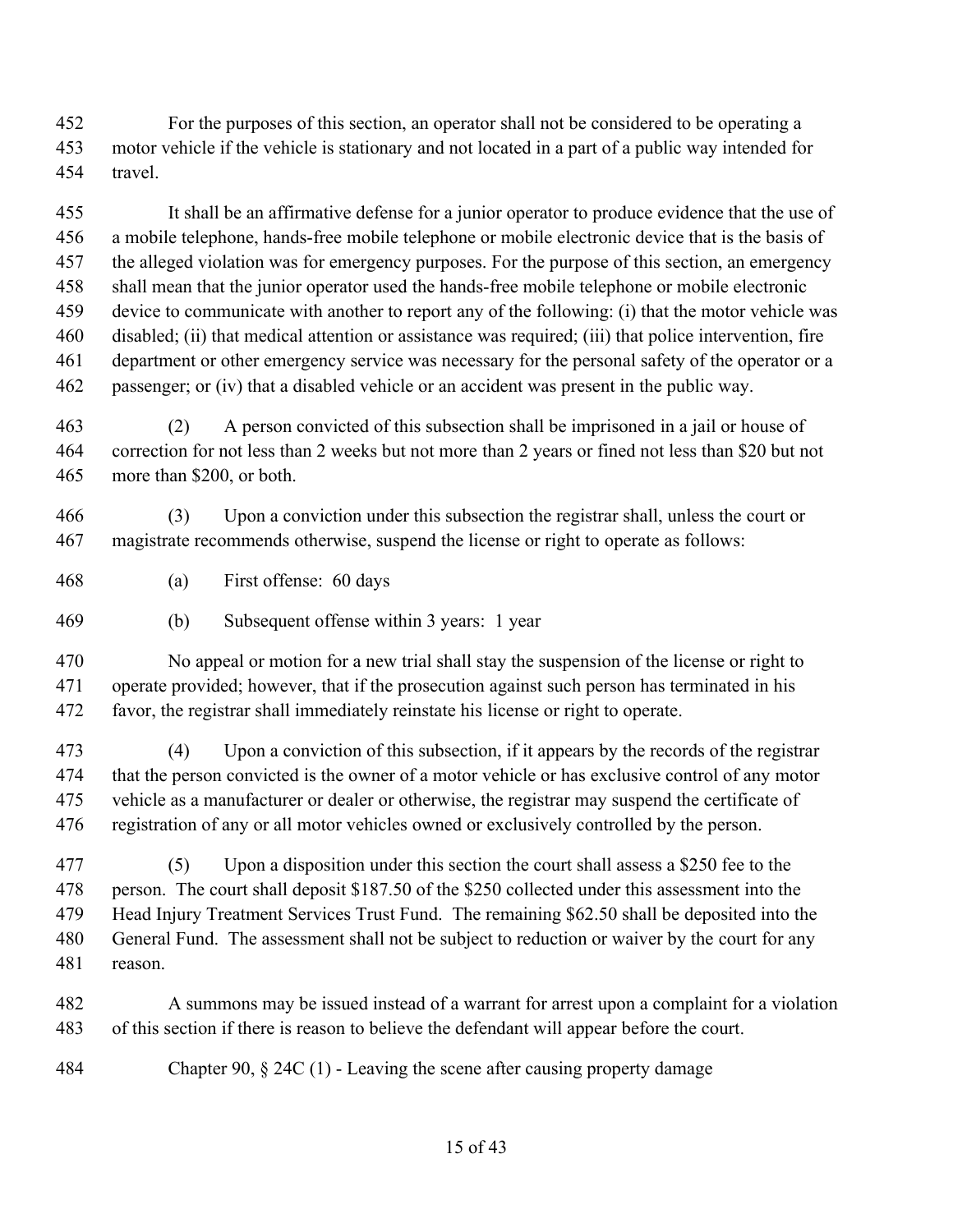(1) No person operating a motor vehicle on a public way shall knowingly collide with or otherwise cause injury to any other vehicle or property without stopping and making known his name, residence and the registration number of his motor vehicle.

 (2) A person convicted of this subsection shall be imprisoned in a jail or house of correction for not less than 2 weeks but not more than 2 years or fined not less than \$20 but not more than \$200, or both.

 (3) Upon a conviction under this subsection the registrar shall, unless the court or magistrate recommends otherwise, suspend the license or right to operate as follows:

- (a) First offense: 60 days
- (b) Subsequent offense within 3 years: 1 year

 No appeal or motion for a new trial shall stay the suspension of the license or right to operate provided; however, if the charges against the person are dismissed, or the person is found not guilty, the person may immediately file a motion before the judge that heard the case, for the purpose of seeking restoration of the license or right to operate. At said hearing, if the court finds that the charges were resolved in favor of the defendant, that there are no alcohol related charges pending in any court, and that there is no evidence before the court based on a preponderance of the evidence that reinstatement of the license or right to operate would endanger the public, there shall be a presumption that the court shall order that this particular suspension be terminated.

 (4) Upon a conviction of this section, if it appears by the records of the registrar that the person convicted is the owner of a motor vehicle or has exclusive control of any motor vehicle as a manufacturer or dealer or otherwise, the registrar may suspend the certificate of registration of any or all motor vehicles owned or exclusively controlled by the person.

 A summons may be issued instead of a warrant for arrest upon a complaint for a violation of this subsection if there is reason to believe the defendant will appear before the court.

Chapter 90, § 24C (2) - Leaving the scene after causing personal injury

 (1) No person operating a motor vehicle on a public way shall knowingly collide with or otherwise cause injury to any person, not resulting in the death of that person, without stopping and making known his name, residence and the registration number of his motor vehicle.

 (2) A person convicted of this subsection shall be imprisoned in a jail or house of correction for not less than 6 months but not more than 2 years and fined not less than \$500 but not more than \$1,000. No case commenced under this subsection shall be continued without a finding or placed on file.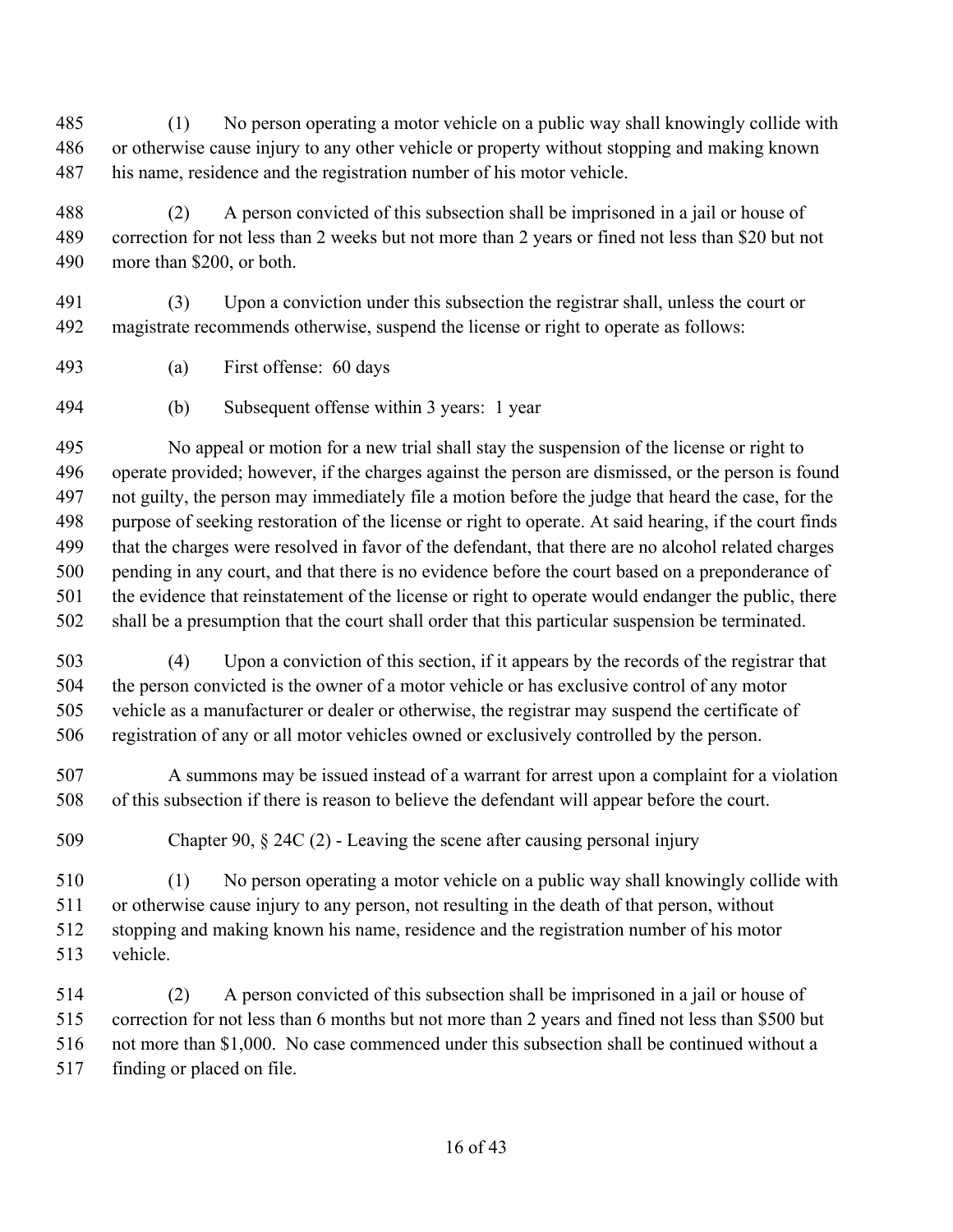(3) Upon a conviction of this subsection the registrar shall, unless the court or magistrate recommend otherwise, suspend the license or right to operate as follows:

- (a) First offense: 1 year
- (b) Subsequent offense: 2 years

 No appeal or motion for a new trial shall stay the suspension of the license or right to operate provided; however, if the charges against the person are dismissed, or the person is found not guilty, the person may immediately file a motion before the judge that heard the case, for the purpose of seeking restoration of the license or right to operate. At said hearing, if the court finds that the charges were resolved in favor of the defendant, that there are no alcohol related charges pending in any court, and that there is no evidence before the court based on a preponderance of the evidence that reinstatement of the license or right to operate would endanger the public, there shall be a presumption that the court shall order that this particular suspension be terminated.

 (4) Upon a conviction of this section, if it appears by the records of the registrar that the person convicted is the owner of a motor vehicle or has exclusive control of any motor vehicle as a manufacturer or dealer or otherwise, the registrar may suspend the certificate of registration of any or all motor vehicles owned or exclusively controlled by the person.

Chapter 90, § 24C (3) - Leaving the scene after causing death

 (1) No person operating a motor vehicle on a public way shall knowingly collide with or otherwise cause injury to any person, resulting in death, without stopping and making known his name, residence and the registration number of his motor vehicle.

 (2) A person convicted under this subsection shall be imprisoned in a jail or house of correction for a minimum mandatory 1 year but not more than 2 ½ years or state prison for not less than 2 ½ but not more than 10 years with a minimum mandatory term of 1 year and fined not less than \$1,000 but not more than \$5,000. No case commenced under this subsection shall be continued without a finding or placed on file.

 (3) Upon a conviction of this subsection the registrar shall, unless the court or magistrate recommends otherwise, suspend the license or right to operate as follows:

(a) First offense: 3 years

(b) Subsequent offense: 10 years

 No appeal or motion for a new trial shall stay the suspension of the license or right to operate provided; however, if the charges against the person are dismissed, or the person is found not guilty, the person may immediately file a motion before the judge that heard the case, for the purpose of seeking restoration of the license or right to operate. At said hearing, if the court finds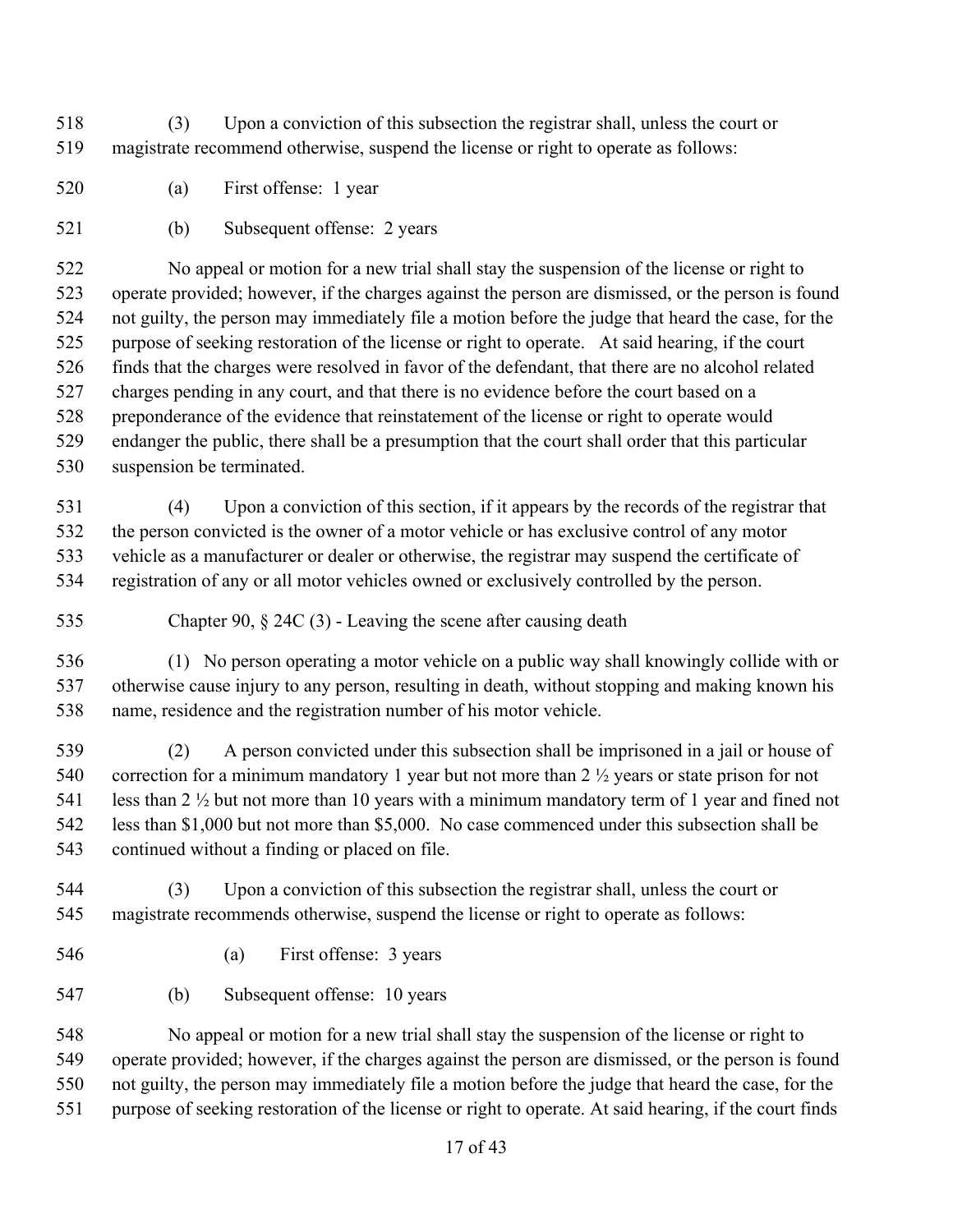that the charges were resolved in favor of the defendant, that there are no alcohol related charges pending in any court, and that there is no evidence before the court based on a preponderance of the evidence that reinstatement of the license or right to operate would endanger the public, there shall be a presumption that the court shall order that this particular suspension be terminated.

 (4) Upon a conviction of this section, if it appears by the records of the registrar that the person convicted is the owner of a motor vehicle or has exclusive control of any motor vehicle as a manufacturer or dealer or otherwise, the registrar may suspend the certificate of registration of any or all motor vehicles owned or exclusively controlled by the person.

 Chapter 90, § 24D- Operating under the influence of intoxicating liquor or other substances

 (1) No person shall operate a motor vehicle on a public way while under the influence of intoxicating liquor, drugs, or other substances as defined in section 1 of chapter 94C.

 (2) A person convicted under subsection (1) of this section shall be punished as follows:

 First Offense: If there is no prior operating under the influence offense, the defendant 567 shall be imprisoned in a jail or house of correction for not more than 2  $\frac{1}{2}$  years or fined not less 568 than \$500 but not more than \$5,000, or both.

 Second Offense: If there is 1 prior operating under the influence offense, the defendant shall be imprisoned in a jail or house of correction for a minimum mandatory term of 30 days but 571 not more than 2  $\frac{1}{2}$  years and fined not less than \$600 but not more than \$10,000.

 Third Offense: If there are 2 prior operating under the influence offenses, the defendant shall be imprisoned in a jail or house of correction for not less than 150 days but not more than 2  $\frac{1}{2}$  years, or state prison for not less than 2  $\frac{1}{2}$  years but not more than 5 years with a minimum mandatory term of 150 days and fined not less than \$1,000 but not more than \$15,000.

 Fourth Offense: If there are 3 prior operating under the influence offenses, the defendant 577 shall be imprisoned in a jail or house of correction for not less than 2 years but not more than 2  $\frac{1}{2}$ 578 years, or state prison for not less than 2  $\frac{1}{2}$  years but not more than 5 years with a minimum mandatory term of 1 year and fined not less than \$1,500 but not more than \$25,000.

 Fifth or Subsequent Offense: If there are 4 or more prior operating under the influence 581 offenses, the defendant shall be imprisoned in a jail or house of correction for not less than 2  $\frac{1}{2}$  years, or be imprisoned in the state prison for not less than 2 ½ years but not more than 5 years with a minimum mandatory term of 2 years and fined not less than \$2,000 but not more than \$50,000.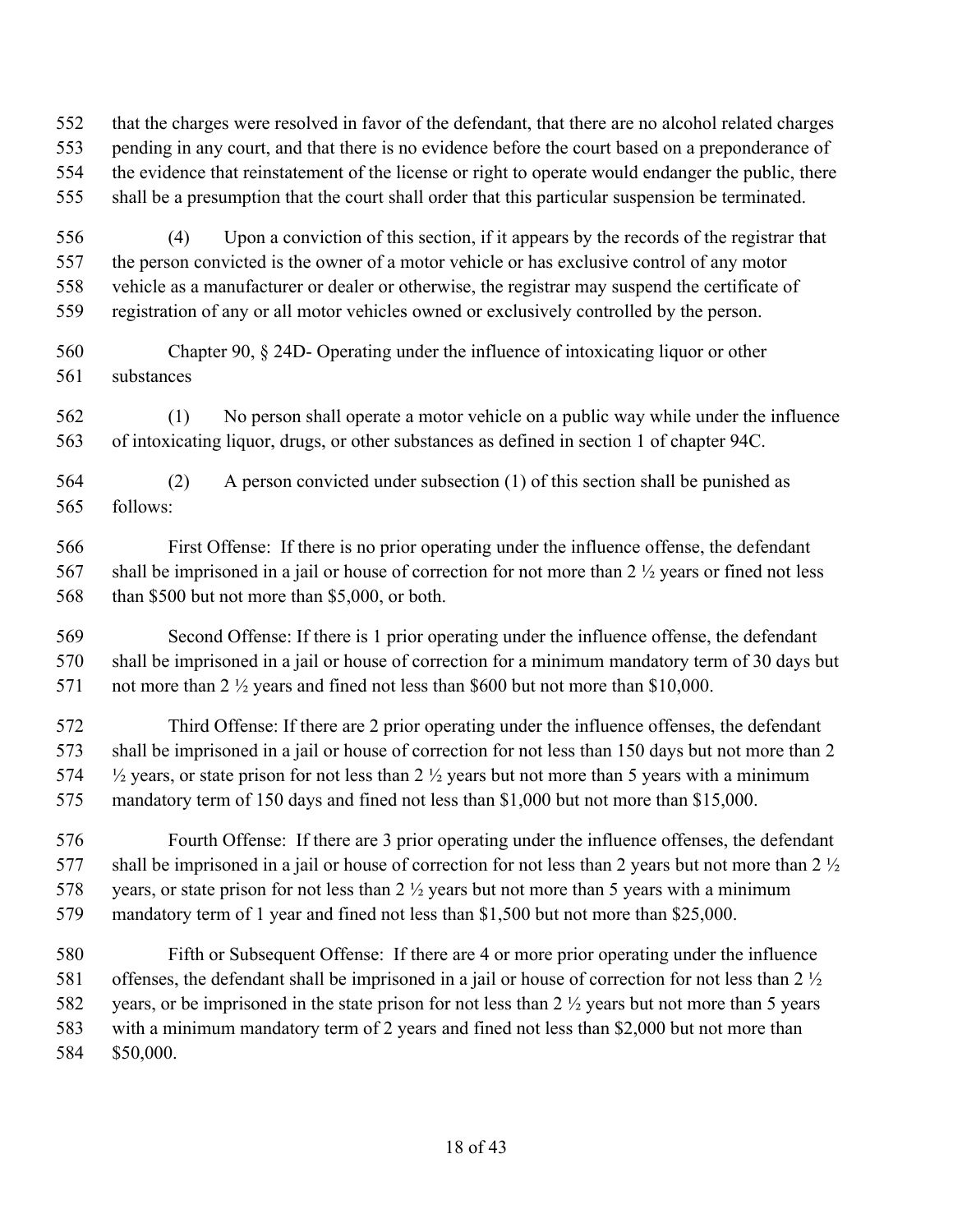Upon a disposition under this section the court shall assess a \$250 fee to the person. The court shall transmit \$187.50 of the \$250 collected under this assessment to the state treasurer to be deposited into the Head Injury Treatment Services Trust Fund. The remaining \$62.50 shall be deposited into the General Fund. The assessment shall not be subject to reduction or waiver by the court for any reason.

 Upon a disposition under this section the court shall assess a \$50 fee to the person. The court shall transmit the \$50 to the state treasurer to be deposited into the Victims of Drunk Driving Trust Fund. The assessment shall not be subject to waiver by the court for any reason. If the court sentences the person to a correctional facility the outstanding assessment shall be noted on the mittimus.

 In any prosecution commenced pursuant to this section, introduction into evidence of a prior conviction or a prior finding of sufficient facts by either certified attested copies of original court papers, or certified attested copies of the defendant's biographical and informational data from records of the department of probation, any jail or house of correction, the department of correction, or the registry of motor vehicles, shall be prima facie evidence that the defendant before the court has been convicted previously or assigned to an alcohol or controlled substance education, treatment, or rehabilitation program by a court of the commonwealth or of a like offense from any other jurisdiction. Such documentation shall be self-authenticating and admissible, after the commonwealth has established the defendant's guilt on the primary offense, as evidence in any court of the commonwealth to prove the defendant's commission of any prior convictions or assignments to alcohol or controlled substance education, treatment, or rehabilitation programs described therein. The commonwealth shall not be required to introduce any additional corroborative evidence, nor live witness testimony to establish the validity of such prior offenses.

 No prosecutions under this section shall be continued without a finding except for cases disposed of pursuant to the provisions of subdivision (a) of subsection (3) of this section. No prosecutions under this section shall be placed on file, or subject to the provisions of section 87 of chapter 276. At any time before the commencement of a trial or acceptance of a plea on a complaint alleging a violation of this section, the prosecutor may apply for the issuance of a new complaint pursuant to section 35A of chapter 218 alleging a violation of this section and 1 or more prior operating under the influence offenses. If such application is made, upon motion of the prosecutor, the court shall stay further proceedings on the original complaint pending the determination of the application for the new complaint. If a new complaint is issued, the court shall dismiss the original complaint and order that further proceedings on the new complaint be postponed until the defendant has had sufficient time to prepare a defense. No trial shall be commenced on a complaint alleging a violation of this subparagraph, nor shall any plea be accepted on such complaint, nor shall the prosecution on such complaint be transferred to another division of the district court or to a jury-of-six session, until the court receives a report from the commissioner of probation pertaining to the defendant's record, if any, of prior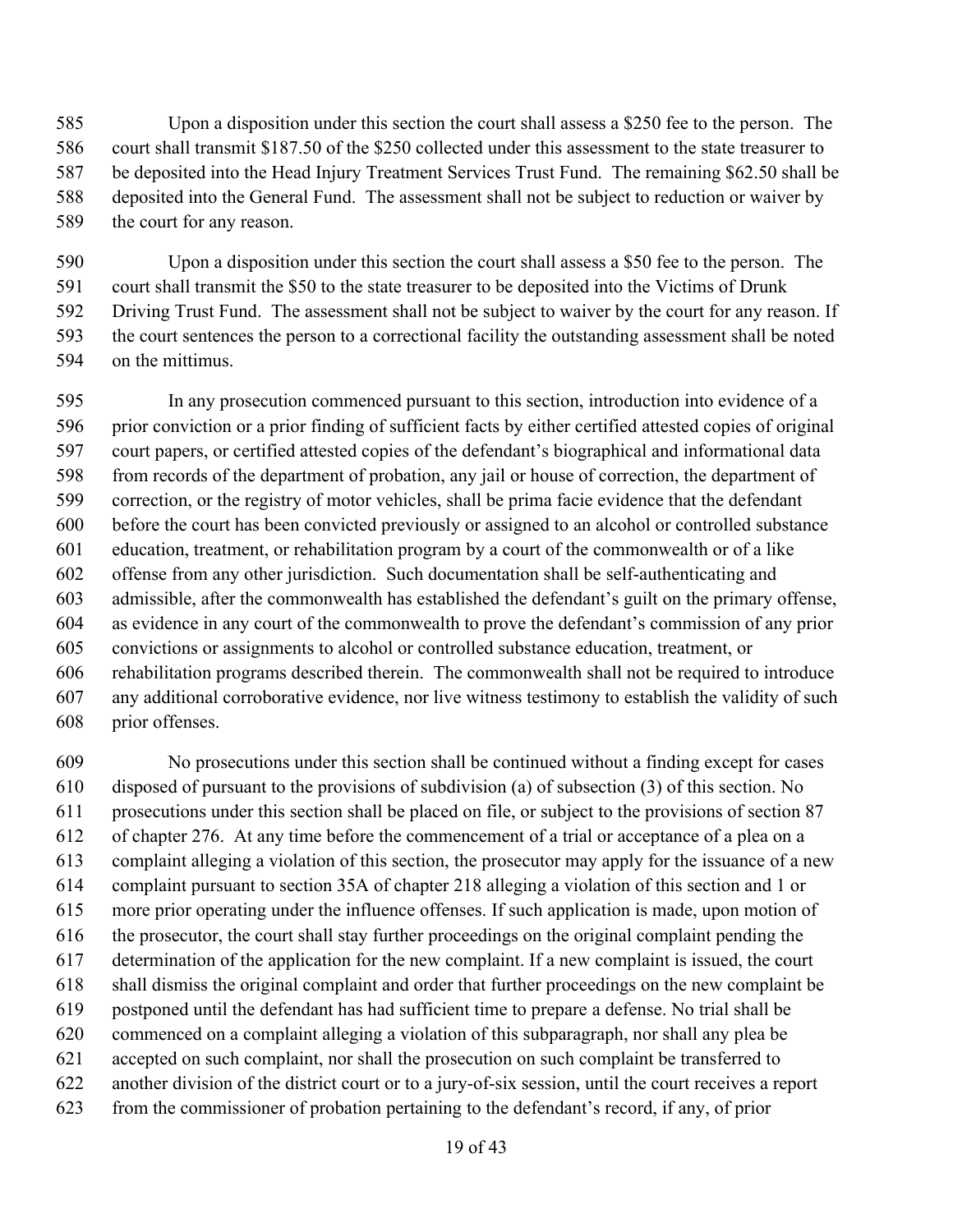- operating under the influence offenses; provided, however, that the provisions of this paragraph
- shall not justify the postponement of any such trial or of the acceptance of any such plea for
- more than five working days after the date of the defendant's arraignment. The commissioner of
- probation shall give priority to requests for such records. Upon any conviction or continuation
- without a finding under this section, the court shall order that any license issued by the
- commonwealth be surrendered to the probation department, and disposed of in a manner
- prescribed by the registrar. The clerk of courts shall notify the registrar forthwith of the
- disposition.

 Upon a disposition for an operating under the influence offense as defined in section (1) of this chapter the probation department, in the court in which the finding was entered, shall provide the defendant a copy of the statutory provisions that apply to any further operating under the influence offense. The statement of statutory provisions shall be prepared by the secretary of public safety.

 Upon a disposition for an operating under the influence offense as defined in section (1) of this chapter the court shall ask the defendant whether he was served alcohol prior to his violation at an establishment licensed to serve alcohol. If the defendant answers in the affirmative, the defendant shall provide the name and address of the establishment. The clerk's office shall provide in writing to the Alcohol Beverage Control Commission the name of the establishment and date of offense given by the defendant. The Alcohol Beverage Control Commission shall inform the named establishment of this incident forthwith. The trial court shall, in conjunction with the Alcohol Beverage Control Commission, promulgate a standard form for reporting and collecting said information. The Alcohol Beverage Control Commission shall provide an annual report including the collected data to the attorney general, each district attorney, and the local liquor licensing authorities.

 The provisions of section 6A of chapter 279 shall not apply to a person with a prior operating under the influence offense as defined in section 1 of chapter 90.

 If a defendant waives his right to a jury trial pursuant to section 26A of chapter 218 on a complaint under this section he shall be deemed to have waived his right to a jury trial on all elements of the complaint.

(3) Alternative Dispositions

 First Offense: If there is no evidence of a prior operating under the influence offense, a person charged or convicted may consent to being placed on probation for not more than 2 years instead of the disposition specified in subdivision (a) of subsection (2) of this section. Offenders with a single prior operating under the influence offense more than 10 years preceding the date of the most recent offense shall be eligible for a disposition under this subdivision. As a condition of this probation, the person shall be ordered to complete an out patient alcohol, drug, or substance abuse program as specified by the court. Offenders who reside out of state, or are a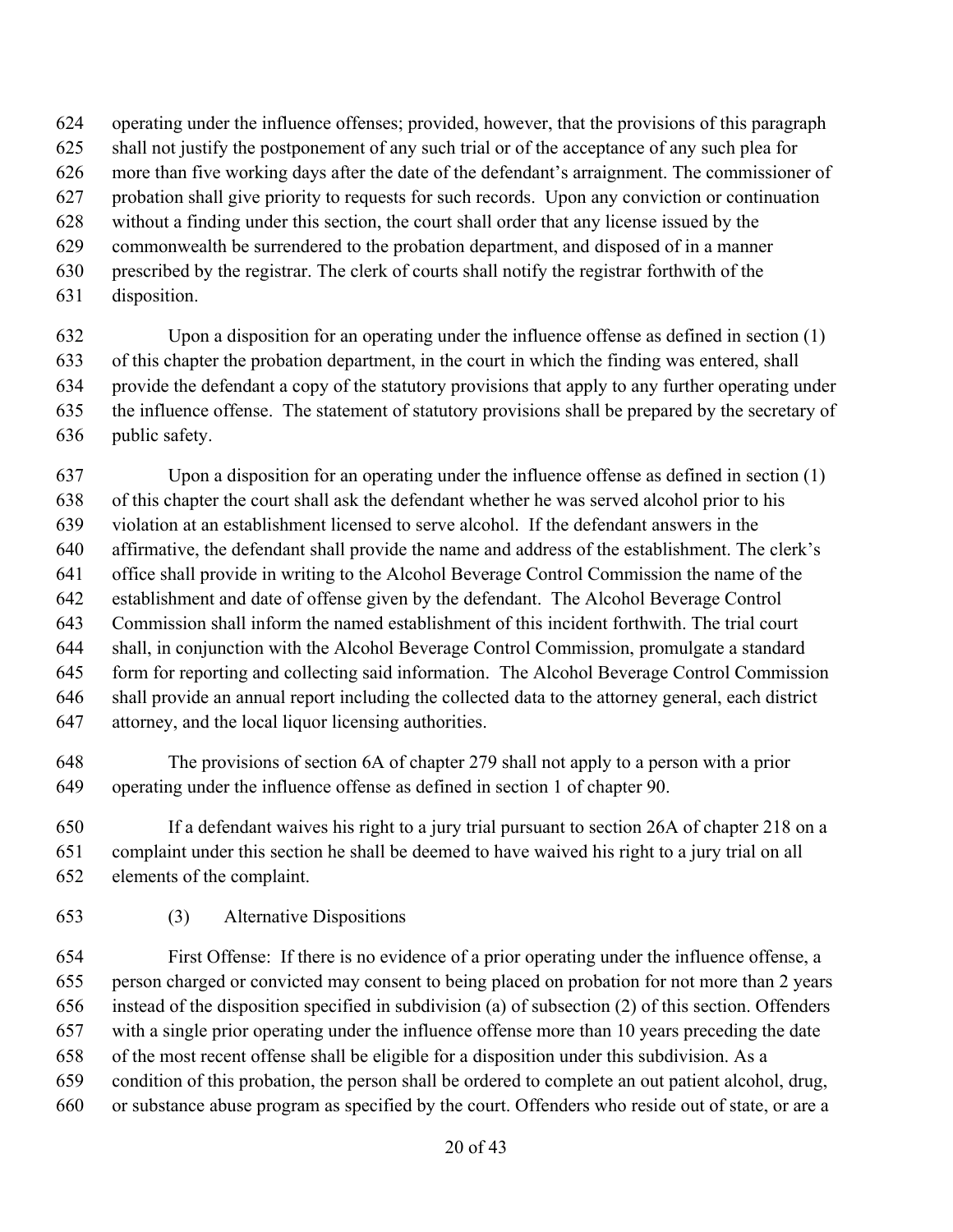full time student out of state, may at the court's discretion complete a licensed first offender's program in that other state, as approved by the Department of Public Health.

 If a person is sentenced to an alternative disposition, notwithstanding the provisions of subsection (5) of this section, the court shall impose a suspension of the defendant's license or right to operate for not less than 45 days nor more than 90 days if said person was over the age of 21 at the time of the offense, or 210 days if said person was under the age of 21 at the time of offense. A person may immediately apply for a hardship license following disposition and enrollment into the treatment program required by this subsection. In all cases where a hardship license is sought, the probation office where the offender is or was on probation will, upon request, furnish the registrar with documentation verifying the person's status with probation. Hardship licenses under this subsection shall be issued under such terms and conditions as the registrar may prescribe, after the registry is convinced that the issues that this offense(s) arose from have been dealt with by the operator and brought under control. Said hardship license shall be issued, subject to the agency's discretion, upon a showing of hardship for work, education, or other purpose the registrar deems valid and significant, and shall be for an identical 12 hour period, 7 days a week. Notwithstanding the above, if the records of the registrar contain additional information regarding operating under the influence offenses, the registrar shall suspend the license in accordance with subsection (5) of this section. A person shall be presumed to be a suitable candidate for this disposition after trial unless otherwise prohibited by this section. In cases where an eligible person is not granted such a disposition should he or she seek it, the court shall make written findings supporting its decision.

 Each person placed in such a program shall pay a program fee as determined by the department of public health. The program fee shall not exceed the cost per client to run the program. The department of public health shall compile a schedule of uniform fees for these programs, which shall be changed only after notice and public hearing. The department shall promulgate rules and regulations regarding the process and methodology of setting these fees. No person shall be denied entry into a program where the court, after review and investigation by the probation department, determines that the defendant is indigent, and has filed such an affidavit with the court. The court may then waive or reduce said fee on a case by case basis. Subject to appropriation, the department of public health shall reimburse each program for the costs of services provided to persons for whom payment of a fee has been waived or reduced on the grounds of indigency.

 In addition to the program fee, the court shall assess a \$250 fee to each person placed in such a program. The court shall transmit the \$250 to the state treasurer for the support of programs operated by the commissioner of public health for the investigation, enforcement, treatment and rehabilitation of persons charged with or convicted of operating under the influence. The assessment may be reduced or waived if the court makes written findings that payment would cause the person severe financial hardship.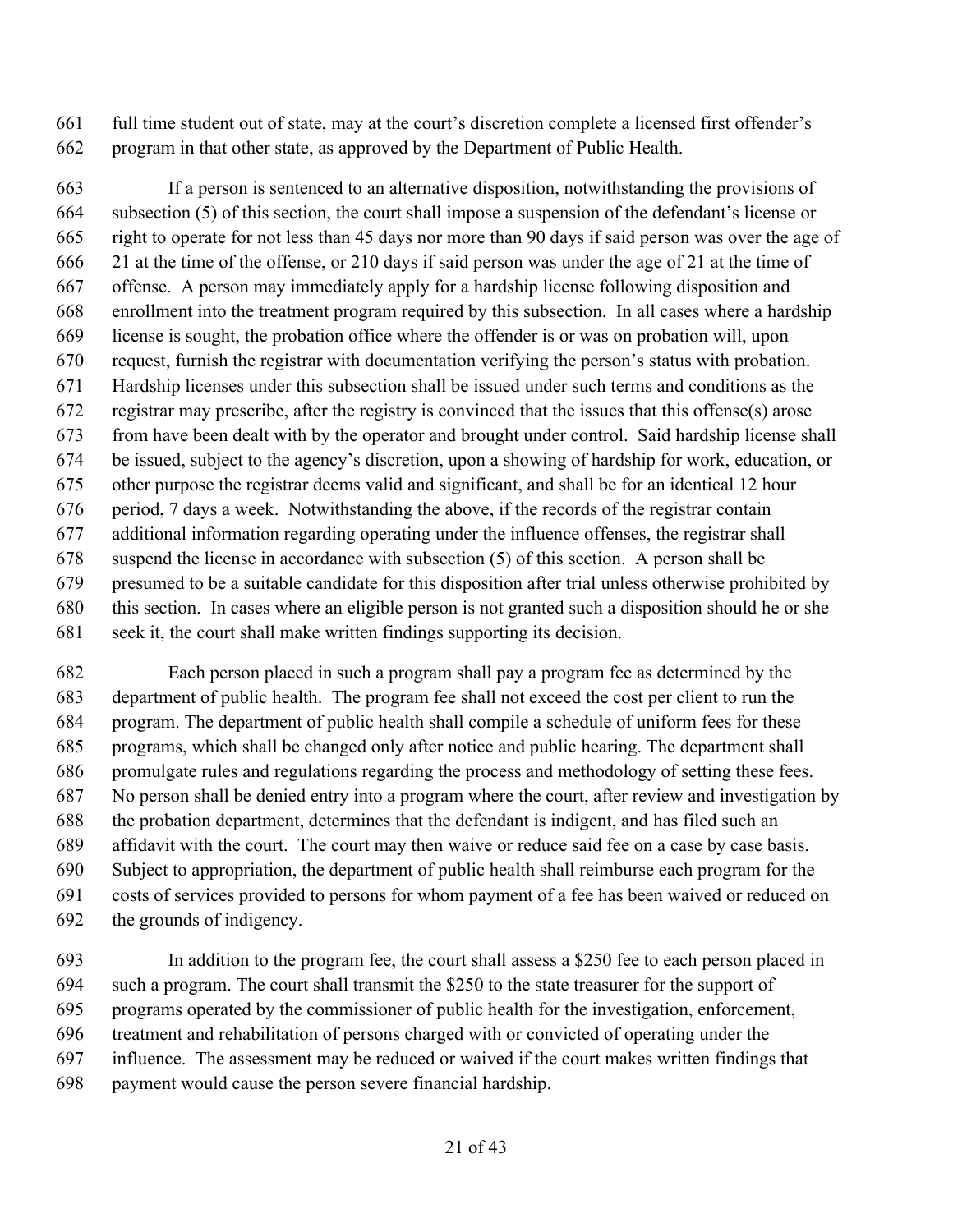- The alternative disposition programs utilized under this subsection shall be established, administered or approved by the department of public health, who shall have authority to promulgate such regulations as is necessary to govern the content, conduct, operation or approval of these programs. The department of public health shall prepare and publish annually a list of all accepted alcohol treatment and rehabilitation programs, make this list available upon request to members of the public, and annually furnish the commissioner of probation, the registrar, and the secretary of public safety with a copy of said list.
- The commissioner of probation shall annually report to the department of public health the number of persons who receive an alternative disposition and the number of persons who have been required by the court to participate in alcohol or controlled substance abuse treatment or rehabilitation programs. In addition, the commissioner of probation, and the chief justice of the district courts and the Boston Municipal Court shall annually report to the department of public health the resources available for alcohol and controlled substance abuse treatment and rehabilitation of alcohol-impaired or controlled substance abuse-impaired drivers. The report shall evaluate the existing resources and shall make recommendations as to any additional resources. The department of public health shall take such reports into consideration in the development, implementation, and review of the state's alcoholism or controlled substance abuse plan and in the preparation of the division's annual budget in a manner consistent with the Alcoholism Treatment and Rehabilitation Law.
- Second Offense: Notwithstanding the provisions of subsection (2) of this section, in cases where a defendant has only one prior operating under the influence offense, the court, in its discretion, may order the defendant to enter and complete a 14 day in patient program and to participate in an outpatient counseling program designed for such offenders in lieu of the required 30 day minimum mandatory term. This program shall be in addition to any probation ordered under section 24D(2)(b).
- The defendant shall pay for the cost of the services provided by the residential alcohol treatment program; provided, however, that no person shall be excluded from said programs for inability to pay; and provided, further, that such person files with the court, an affidavit of indigency or inability to pay and that investigation by the probation officer confirms such indigency or establishes that payment of such fee would cause a grave and serious hardship to such individual or to the family of such individual, and that the court enters a written finding thereof. In lieu of waiver of the entire amount of said fee, the court may direct such individual to make partial or installment payments of the cost of said program.
- The provisions of this subsection shall not apply to any person who causes serious bodily injury or death to another person during the events that gave rise to the complaint or indictment.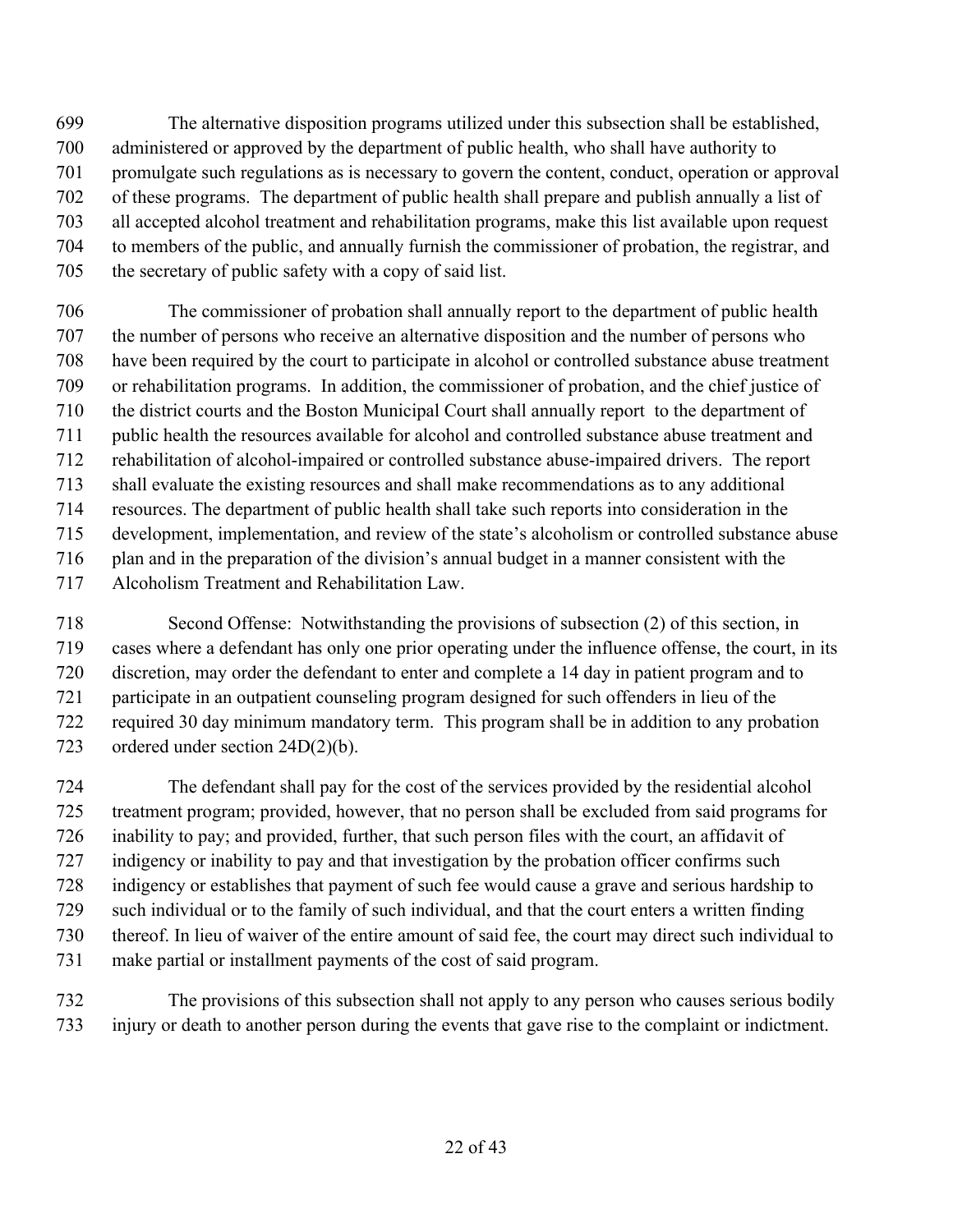(4) The following persons shall complete an alcohol and drug assessment conducted by the department of public health or other court approved program as a mandatory condition of any sentence imposed:

 A person having a percentage, by weight, of alcohol in his blood of .20% or above during an operating under the influence offense; or

A person with a second or subsequent operating under the influence offense.

 The assessment shall include at a minimum an evaluation of the level of the offender's addiction to alcohol and/or drugs and the department's recommended course of treatment. Such assessment and recommendation shall be reported to the offender's probation or parole officer. No person shall be excluded from an assessment for inability to pay if the offender files an affidavit of indigency or inability to pay with the court and an investigation by the probation or parole officer confirms such indigency or establishes that such payment would cause a grave and serious hardship to the offender or his family, and the court enters written findings relative thereto. The commissioner of public health may make such rules and regulations as are necessary or proper to carry out this section.

 (5) Upon conviction the registrar shall suspend the license or right to operate, based on the number of offenses on the agency's records, as follows:

 First offense: 1 year except for persons that have properly received dispositions pursuant to subsection 3 of section 24D of this chapter. The operator may apply for a hardship license 90 days from the date of conviction, absent any other suspensions.

 Second offense: 2 years except for persons that have properly received dispositions pursuant to subsection 3 of section 24D of this chapter. The operator may apply for a hardship license 1 year from the date of conviction, absent any other suspensions.

- Third offense: 8 years. The operator may apply for a hardship license 2 years from the date of conviction, absent any other suspensions.
- Fourth offense: 10 years. The operator may apply for a hardship license 5 years from the date of conviction, absent any other suspensions.
- Fifth or subsequent offense: Lifetime.

 Notwithstanding subdivisions (a) through (e) of this subsection, the registrar shall suspend for life a person's license or right to operate upon an operating under the influence offense if the person has been previously convicted of motor vehicle homicide while under the influence or manslaughter by motor vehicle.

 Hardship licenses under this subsection shall be issued under such terms and conditions as the registrar may prescribe, after the registry is convinced that the issues that this offense(s)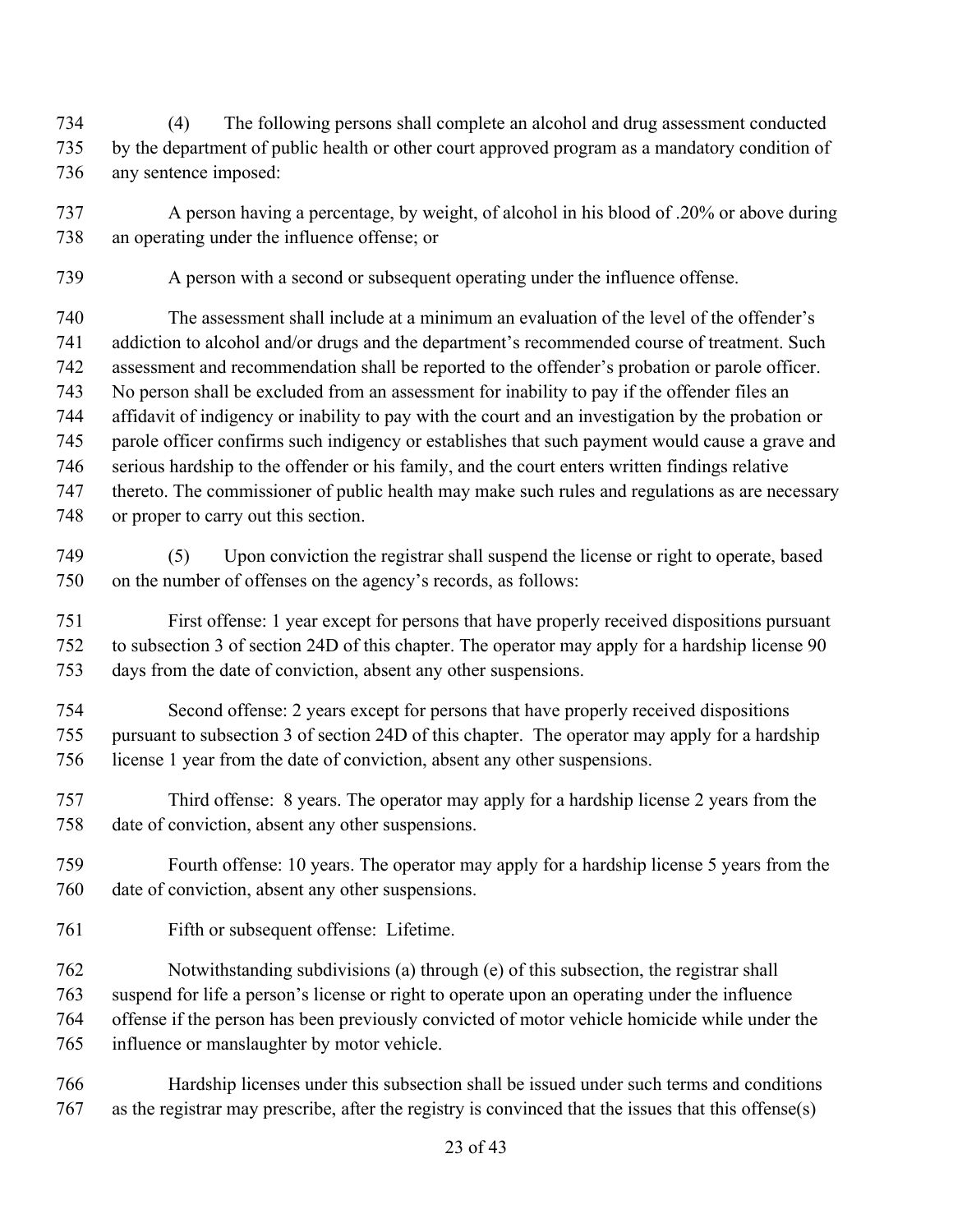arose from have been dealt with by the operator and brought under control. Said hardship license shall be issued, subject to the agency's discretion, upon a showing of hardship for work, education, or other purpose the registrar deems valid and significant, and shall be for an identical 771 12 hour period, 7 days a week.

 If there are 2 prior operating under the influence offenses, the registrar may suspend the registration of a motor vehicle owned by a person for the duration of the suspension of the license or right to operate. No new registration shall be issued to said person during the suspension period.

### Chapter 90, § 24E – Implied Consent

 (1) Whoever operates a motor vehicle on a public way shall be deemed to have consented to a test of his breath or blood in the event he is arrested with operating a motor vehicle while under the influence of intoxicating liquor. A person brought to a police station or place of detention is deemed to have consented to a test of his breath. A valid breath test under this section shall be one adequate breath sample analysis, followed by one calibration standard analysis, and then by a second adequate breath sample analysis. A person is deemed to have consented to a test of his blood only if he has been brought to a medical facility licensed pursuant to the provisions of section 51 of chapter 111, and the blood is drawn by a physician, registered nurse or certified medical technician; provided further that no person inflicted with hemophilia or any other condition requiring the use of anticoagulants shall be deemed to have consented to the withdrawal of blood. Such test shall be administered by or at the direction of a police officer as defined in section 1 of chapter 90C, having reasonable grounds to believe that the defendant was operating under the influence.

 In any prosecution for an operating under the influence offense, evidence of a defendant's blood alcohol content at the time of offense, shown by breath or blood, is relevant and admissible to determine whether the defendant was under the influence of intoxicating liquor as defined in section 1 of this chapter, if test was conducted by or at the direction of a police officer, with the consent of the defendant. Upon the defendant's request the results of said test shall be made available to him. In any case where a test is given, the defendant shall have the right to have another test done at his own expense, by a physician of his choosing.

 Evidence that the defendant refused such test shall not be admissible in a criminal or civil proceeding, but shall be admissible in any action by the registrar in any proceeding provided for in under this section. For purposes of this section, a refusal is either a verbal or written refusal to take a test, or a failure to consent to a test required by this section.

801 If such evidence is that the blood alcohol content was .05% or less, there shall be a permissible inference that the defendant was not under the influence of intoxicating liquor, and he shall be released from custody forthwith, absent any other arrestable charges. The officer(s)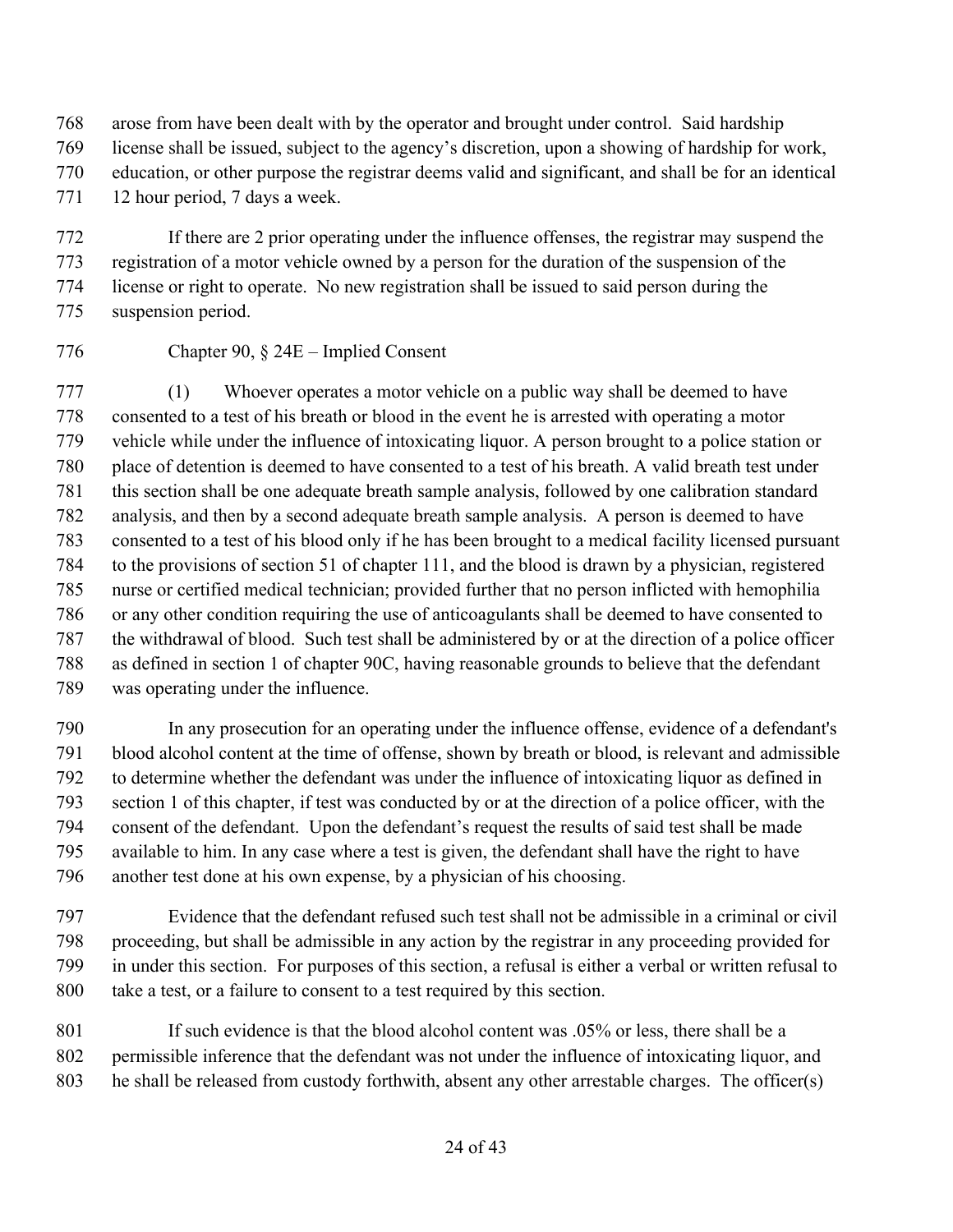- who placed the defendant in custody shall not be liable for false arrest if there were reasonable grounds to believe that he was operating under the influence.
- 806 If the evidence is that such blood alcohol content was more than .05% but less than .08%, there shall be no permissible inference.
- If the evidence is that such blood alcohol content was .08% or more, the defendant is deemed to be under the influence as defined in section 1 of this chapter.
- A certificate, signed and sworn to, by a chemist of the department of the state police or a laboratory certified by the department of public health, which contains the results of an analysis made by such chemist of the blood alcohol content shall be prima facie evidence.
- (2) Upon any refusal by the person arrested of a test required by this section, after the person has been informed that his license or right to operate a motor vehicle shall be suspended for the refusal, the registrar shall immediately suspend the person's license or right to operate as follows:
- If the person was age 21 or over at the time of offense, and has no prior operating under the influence convictions or been assigned to a program for, the suspension shall be for 180 days.
- If the person has 1 prior operating under the influence conviction, or was under age 21 at the time of offense and has no more than 1 prior operating under the influence conviction, the suspension shall be for 3 years.
- If the person has 2 prior operating under the influence convictions, the suspension shall be for 5 years.
- If the person has 3 or more prior operating under the influence convictions, the suspension shall be for life.
- If the person has a prior conviction under sections 24L or 24J of this chapter, the suspension shall be for 10 years.
- If the person has a prior operating under the influence conviction pursuant to section 24K of this chapter or a conviction under section 24L of this chapter the suspension shall be for life.
- No hardship licenses on suspensions for test refusals shall be granted, except for candidates that have properly received dispositions pursuant to subsection 3 of section 24D of this chapter. Any suspensions under this section shall be consecutive with any suspension or suspension for the underlying operation under the influence offense. Notwithstanding that, if the charges against the person are dismissed, or the person is found not guilty, the person may immediately file a motion before the judge that heard the case, for the purpose of seeking restoration of the license or right to operate. At said hearing, if the court finds that the charges were resolved in favor of the defendant, that there are no alcohol related charges pending in any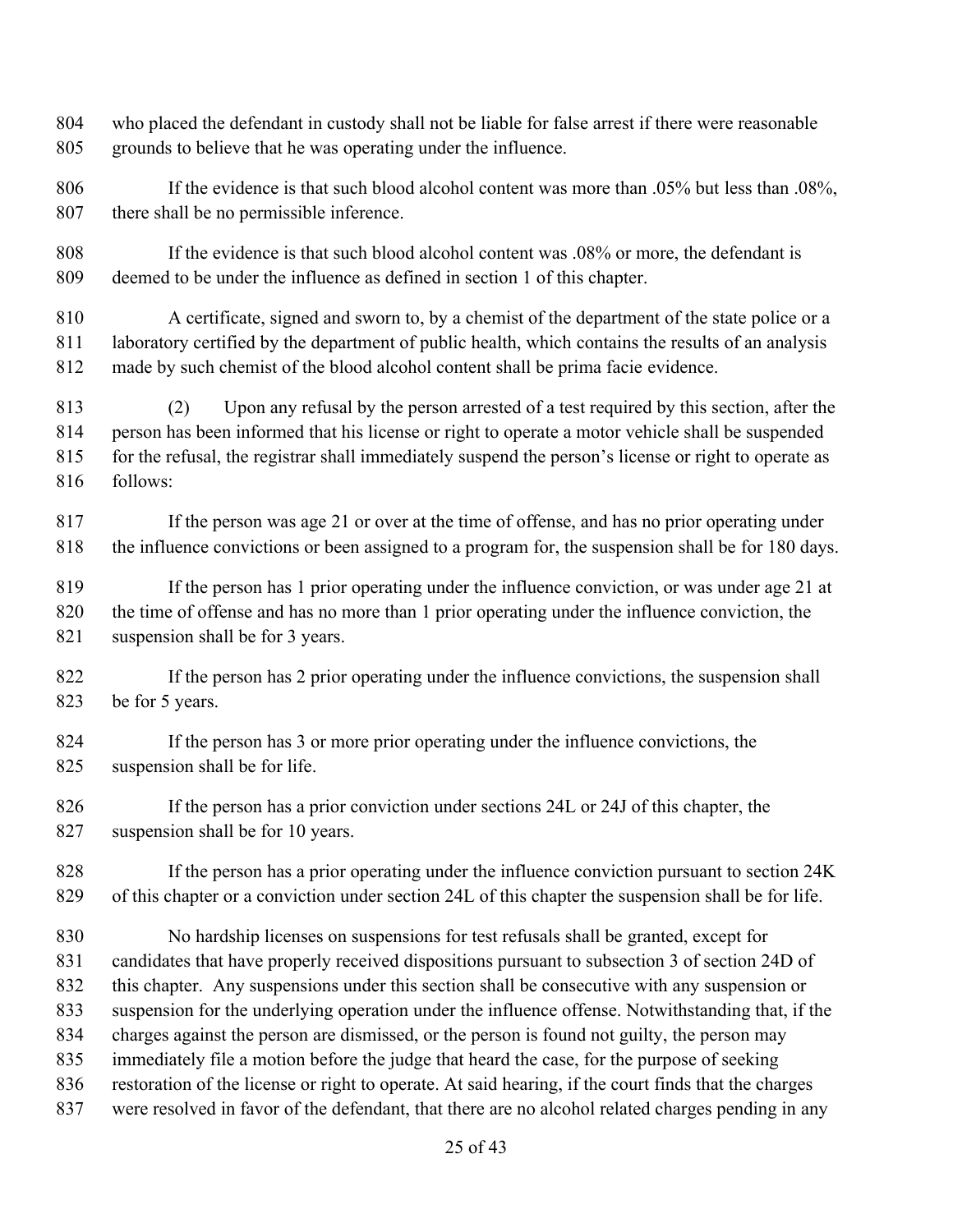court, and that there is no evidence before the court based on a preponderance of the evidence

 that reinstatement of the license or right to operate would endanger the public, there shall be a presumption that the court shall order that this particular suspension be terminated.

 Any person refusing a test under this section shall have a right, at his request, to a hearing before the registrar to determine if grounds exist for the suspension. Any hearing request shall be made within 15 days of the incident giving rise to this suspension. The hearing shall be limited to the issues of whether reasonable grounds exist for the officer's belief that the person placed under arrest was operating under the influence on a public way at the time of the incident, whether the person was advised of the consequences of the refusal, and did the person refuse or fail to consent to such test. The registrar shall compile a record of the hearing. If the ruling is in the person's favor, absent any other reason for suspension, the registrar shall restore the person's license or right to operate. The registrar may promulgate such rules and regulations as is necessary regarding the conduct of these hearings.

 If the registrar rules that the suspension for refusal was proper, the appellant may file a petition for judicial review in the district court having jurisdiction over the underlying operation under the influence charge within 30 days of the registrar's decision. Review by the court shall be on the record established at the hearing before the registrar. If the court finds that the department exceeded its constitutional or statutory authority, made an erroneous interpretation of the law, acted in an arbitrary and capricious manner, or made a determination which is unsupported by the evidence in the record, the court may reverse the registrar's determination.

 If a test indicates that a person was operating with a blood alcohol content of .08% or above, the registrar shall immediately suspend the person's license or right to operate for 30 days, or until the conclusion of the court case, whichever is shorter.

 A person whose license or right to operate is suspended under this subsection may appeal 862 the suspension within 10 days of the arraignment to the court where the charges are pending. The appeal shall be limited to the issues of whether a blood test, taken within a reasonable period of time after the arrest, shows a result of less than .08%, or that the test results were not consistent with the requirements of subsection (1) of this section.

 If the charges against the person are dismissed, or the person is found not guilty, the person may immediately file a motion before the judge that heard the case, for the purpose of seeking restoration of the license or right to operate. At said hearing, if the court finds that the charges were resolved in favor of the defendant, that there are no alcohol related charges pending in any court, and that there is no evidence before the court based on a preponderance of the 871 evidence that reinstatement of the license or right to operate would endanger the public, there shall be a presumption that the court shall order that this particular suspension be terminated.

 (3) Chemical analysis of the breath of a person charged with a violation of this chapter shall not be considered valid under the provisions of this chapter, unless such analysis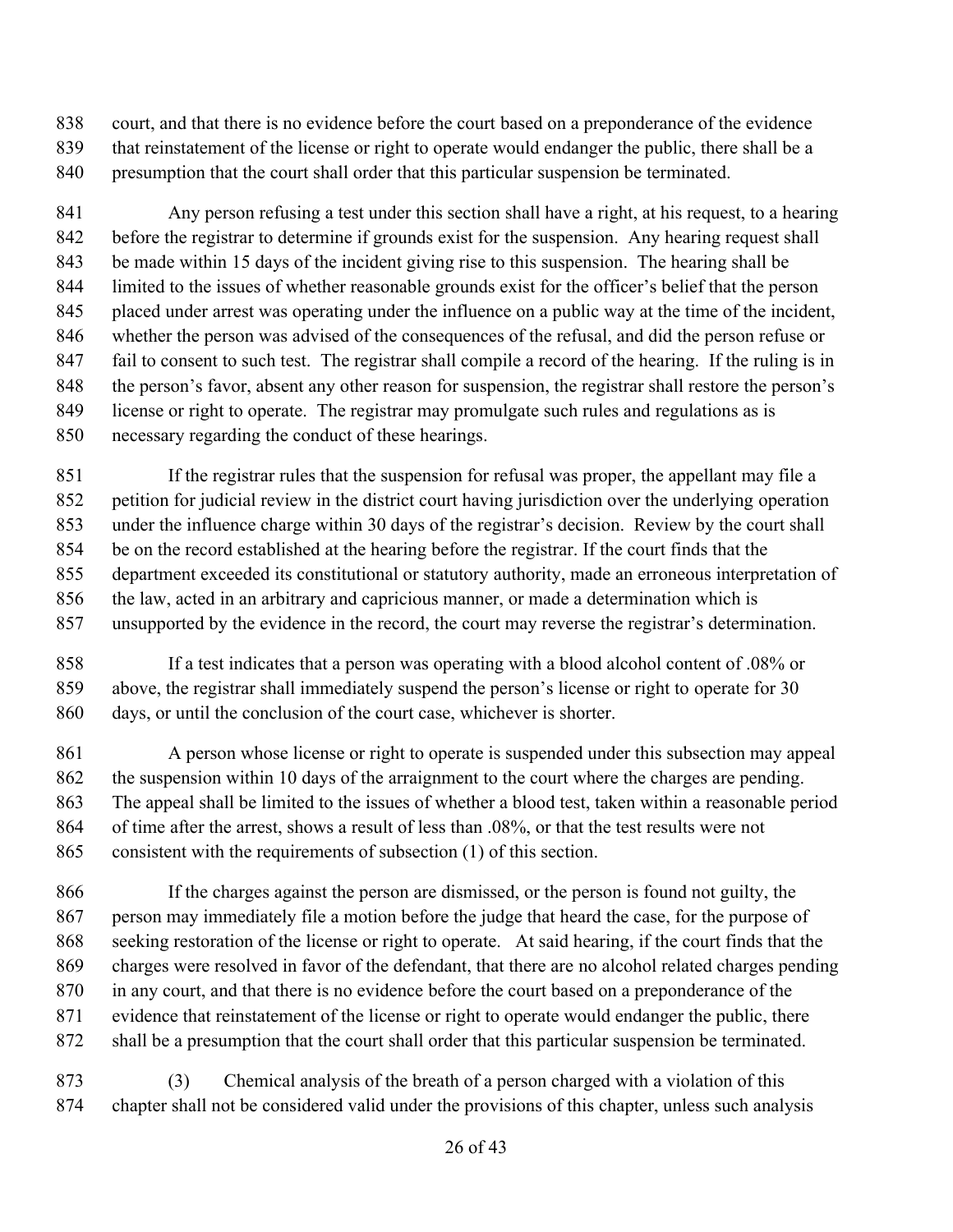- has been performed by a certified operator, using infrared breath-testing devices according to
- methods approved by the secretary of public safety. The secretary of public safety shall
- promulgate rules and regulations regarding satisfactory methods, techniques and criteria for the
- conduct of such tests, and shall establish a statewide training and certification program for all
- operators of such devices and a periodic certification program for such breath testing devices;
- 880 provided, however, that the secretary may terminate or suspend such certification at his
- discretion.
- Said regulations shall include, but shall not be limited to the following:

 The chemical analysis of the breath of a person charged be performed by a certified operator using a certified infrared breath-testing device in the following sequence:

- (1) one adequate breath sample analysis
- (2) one calibration standard analysis
- (3) a second adequate breath sample analysis
- No person shall perform such a test unless certified by the secretary of public safety
- No breath testing device, mouthpiece or tube shall be cleaned with any substance containing alcohol.

 The secretary of public safety shall prescribe uniform formats, electronic or otherwise, for reports of such chemical analysis to be used by law enforcement officers and others acting in accordance with the provisions of this chapter. The reports generated in these formats shall be sequentially numbered. Each chief of police or other officer or official having charge or control of a law enforcement agency shall be responsible for the proper availability of these formats. Each party so responsible shall prepare or cause to be prepared such records and reports relating to such uniform formats and their disposition in such manner and at such times as the secretary of public safety shall prescribe.

 Upon any failed or refused test under this section the police shall confiscate any license or permit issued by the commonwealth in the possession of the defendant, serve the defendant with a notice of suspension on behalf of the registrar, and impound the operator's vehicle for a 12 hour period following the incident. The operator shall be responsible for all costs associated with towing, storage and maintenance of the vehicle. In addition, in each case, the police shall prepare a report to the registrar under the pains and penalties of perjury, indicating the following:

- a) the grounds the arresting officer had to believe that the defendant was operating under the influence on a public way;
- 
- b) the defendant was advised of the consequences of refusing the test;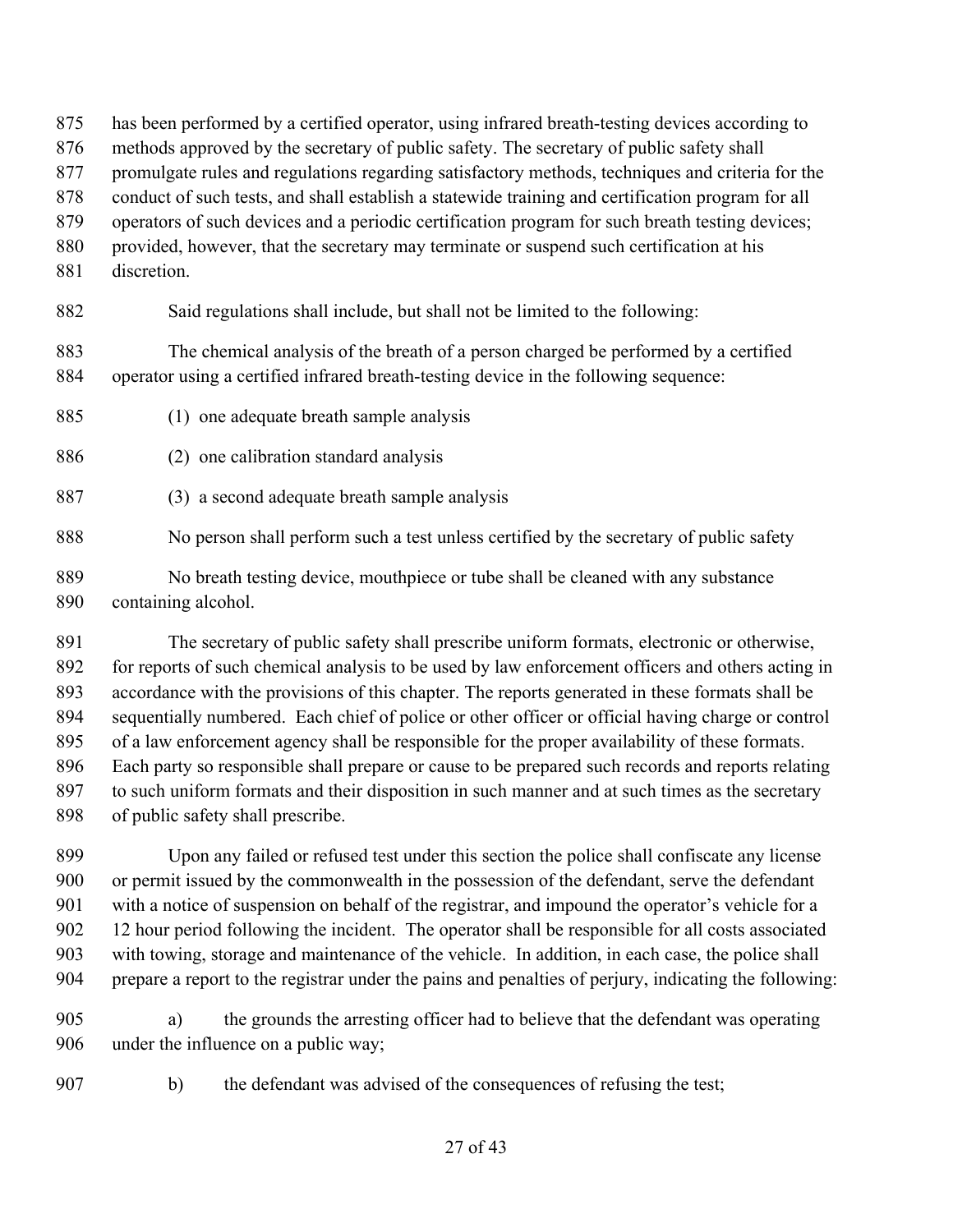| 908                             | $\mathbf{c})$                                                                                                                                                                                                                                                                                                                                                                                                                                                                             | the results of any failed test;                                                                                                                                                                                                                                                                                                                                                                                                                                                                        |
|---------------------------------|-------------------------------------------------------------------------------------------------------------------------------------------------------------------------------------------------------------------------------------------------------------------------------------------------------------------------------------------------------------------------------------------------------------------------------------------------------------------------------------------|--------------------------------------------------------------------------------------------------------------------------------------------------------------------------------------------------------------------------------------------------------------------------------------------------------------------------------------------------------------------------------------------------------------------------------------------------------------------------------------------------------|
| 909                             | d)                                                                                                                                                                                                                                                                                                                                                                                                                                                                                        | whether or not the operator refused or failed to consent to the test;                                                                                                                                                                                                                                                                                                                                                                                                                                  |
| 910                             | e)                                                                                                                                                                                                                                                                                                                                                                                                                                                                                        | the identity of the officer who advised the defendant of his rights;                                                                                                                                                                                                                                                                                                                                                                                                                                   |
| 911                             | f)                                                                                                                                                                                                                                                                                                                                                                                                                                                                                        | the identity and certification of the officer who conducted the breath test;                                                                                                                                                                                                                                                                                                                                                                                                                           |
| 912                             | g)                                                                                                                                                                                                                                                                                                                                                                                                                                                                                        | the identity of any witness to the test or refusal;                                                                                                                                                                                                                                                                                                                                                                                                                                                    |
| 913<br>914                      | h)                                                                                                                                                                                                                                                                                                                                                                                                                                                                                        | that the test was administered in accordance with the regulations and standards<br>promulgated by the secretary of safety; and                                                                                                                                                                                                                                                                                                                                                                         |
| 915<br>916                      | $\ddot{1}$                                                                                                                                                                                                                                                                                                                                                                                                                                                                                | There was every reason to believe the equipment was functioning properly at the<br>time the test was administered.                                                                                                                                                                                                                                                                                                                                                                                     |
| 917<br>918<br>919               | The reports specified in this subsection shall be reported to the registrar forthwith in order<br>to expedite the suspension of the license or right to operate, and shall be admissible as prima<br>facie evidence in any administrative action before the registrar.                                                                                                                                                                                                                    |                                                                                                                                                                                                                                                                                                                                                                                                                                                                                                        |
| 920<br>921<br>922<br>923        | If a test is an analysis of blood rather than breath, in cases where a test indicates a blood<br>alcohol content of .08% or above, or .02% or above if the operator is under age 21 at the time of<br>offense, the police shall report said result to the registrar, who shall suspend the license<br>consistent with the provisions of this section.                                                                                                                                     |                                                                                                                                                                                                                                                                                                                                                                                                                                                                                                        |
| 924<br>925<br>926               | (4)<br>influence offense:                                                                                                                                                                                                                                                                                                                                                                                                                                                                 | Notwithstanding the findings of any charge, the following additional provisions<br>shall apply to persons under age 21 after having been arrested for an operating under the                                                                                                                                                                                                                                                                                                                           |
| 927<br>928<br>929<br>930<br>931 | Upon evidence that a person under the age of 21 had a blood alcohol content of .02% or<br>above or refused to submit to a chemical test or analysis of his breath or blood under this section,<br>shall have his license or right to operate a motor vehicle suspended by the registrar for a period<br>of an additional 180 days. Any person who is less than 18 years of age at the time of such<br>offense shall have his license suspended by the registrar for an additional 1 year. |                                                                                                                                                                                                                                                                                                                                                                                                                                                                                                        |
| 932<br>933<br>934<br>935<br>936 |                                                                                                                                                                                                                                                                                                                                                                                                                                                                                           | If a person has not been previously arrested for or charged with operating under the<br>influence, such person shall, if he consents, be assigned to a program specifically designed by the<br>department of public health for the treatment of underage drinking drivers. Upon entry into a<br>program, authorized by this subsection, or a program required by section 24D of this chapter, the<br>suspension of a license or right to operate as required by this subsection shall be waived by the |

- registrar for a person under 21 years of age and over 18 years of age. The suspension shall be
- reduced to 180 days for a person who was under the age of 18 at the time of such offense. Upon
- the failure of a person who, at the time of offense was under the age of 21, to successfully
- complete such program, the registrar shall forthwith suspend such license or permit to operate for
- 180 days, or for 1 year if the person was under age 18 at the time of offense.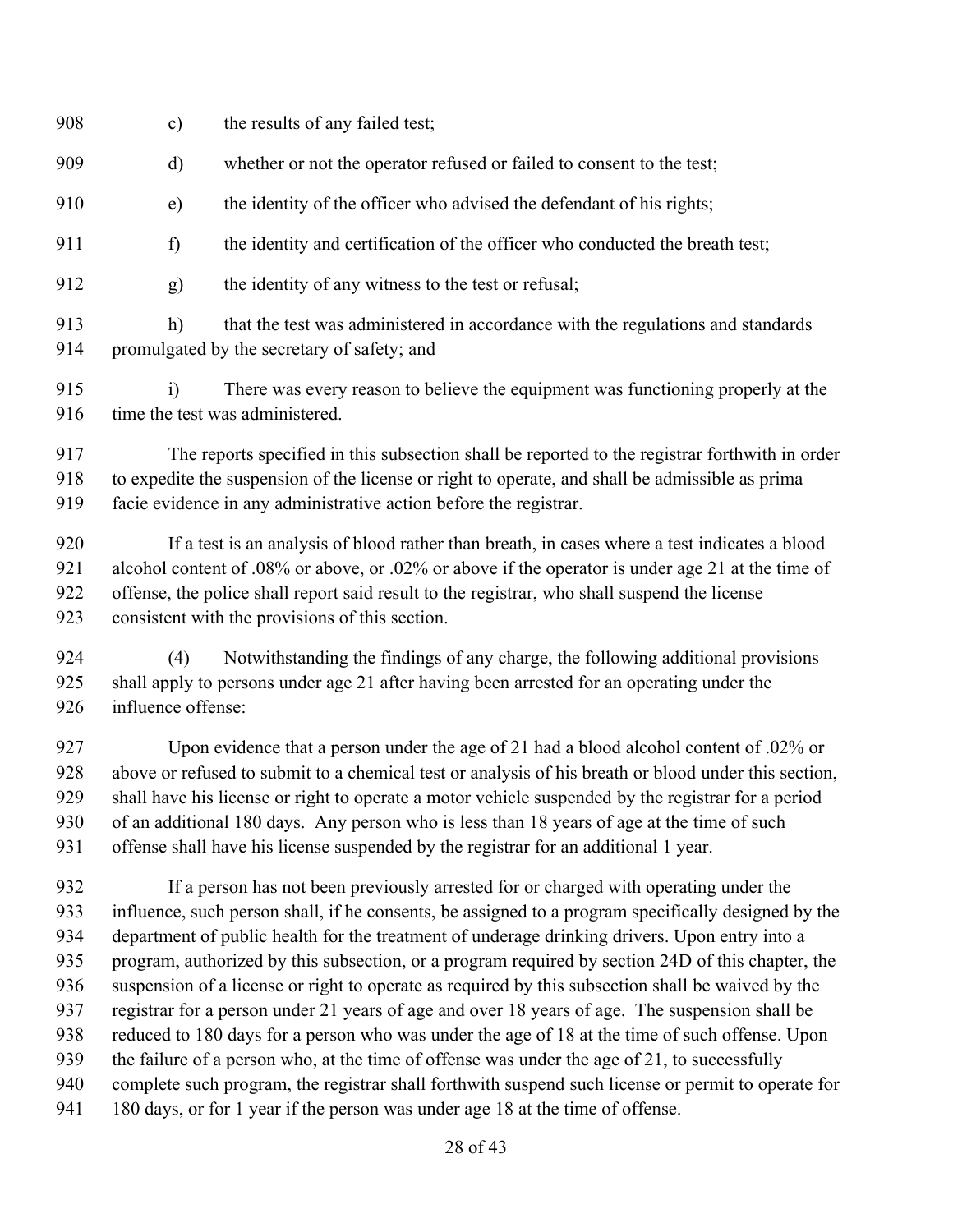The license, permit, or right to operate of a person convicted of any violation under section 24, 24A, 24B, 24C, 24I or 24J of this chapter, who was under the age of 18 at the time of such violation and whose license or permit to operate was not already suspended under this section for failing or refusing a test, shall have such license or right to operate suspended for an additional period of 180 days for a first offense and for a period of 1 year for a second or subsequent offense.

 (5) When a complaint is issued alleging a person has violated section 24D, 24J, or 24K of this chapter, or violated section 8(1) (a), 8A, or 8B of chapter 90B, upon the failure of a police officer to suspend or take custody of the defendant's license or permit, the judge shall immediately suspend and take custody of the defendant's license or right to operate in the following instances:

 (a) If the prosecutor makes a prima facie showing at arraignment that the defendant was operating a motor vehicle with a blood alcohol content of .08 or greater, or if the defendant is under 21 years of age a blood alcohol content of .02 or greater, as shown by a test of his breath or blood; and the prosecutor presents written certification of oral testimony from the person who administered the test that:

958 (1) the defendant was given a test;

 (2) the person administering the test was trained and certified in the administration of 960 the test:

 (3) the test was performed in accordance with regulations and standards promulgated 962 by the secretary of public safety;

(4) the equipment used for the test was regularly serviced and maintained; and

 (5) the person administering the test had every reason to believe the equipment was functioning properly at the time the test was administered.

The written certification shall be prima facie evidence of the facts contained therein.

 Upon a showing of the above facts, the judge shall take immediate physical possession of the license or permit and shall direct the prosecuting officer to immediately notify the Department of Criminal Justice Information Systems and the registrar of such suspension. The defendant's license or right to operate shall be suspended for a period not to exceed 30 days; or

 (b) If the prosecutor makes a prima facie showing at arraignment that the defendant was arrested for operating on any such way or place while under the influence of intoxicating liquor and refused a test of his breath or blood, the judge shall take immediate physical possession of the license or permit and shall direct the prosecuting officer to immediately notify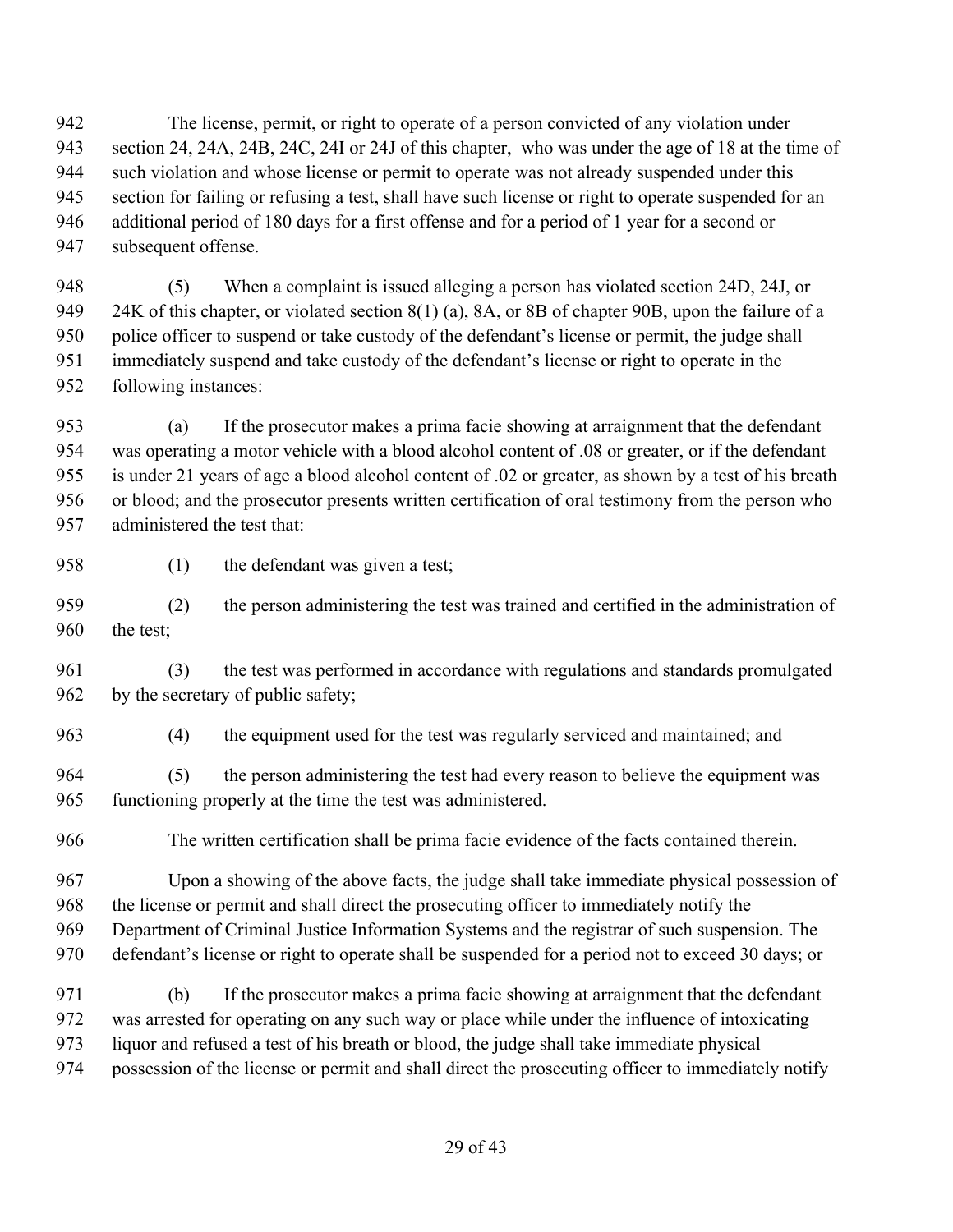- the Department of Criminal Justice Information Systems and the registrar of such suspension. The defendant's license or right to operate shall be suspended as follows:
- If the person was age 21 or over at the time of offense, and has no prior operating under 978 the influence offenses, the suspension shall be for 180 days.

 If the person has one prior operating under the influence offense, or was under the age of 21 at the time of offense and has no more than 1 prior operating under the influence offenses, the 981 suspension shall be for 1 year.

 If the person has 2 prior operating under the influence offenses, the suspension shall be for 18 months.

 No license shall be restored under any circumstances and no restricted or hardship permits shall be issued during the suspension period imposed by this paragraph. If the charges against the person are dismissed, or the person is found not guilty, the person may immediately file a motion before the judge that heard the case, for the purpose of seeking restoration of the license or right to operate. At said hearing, if the court finds that the charges were resolved in favor of the defendant, that there are no alcohol related charges pending in any court, and that there is no evidence before the court based on a preponderance of the evidence that reinstatement of the license or right to operate would endanger the public, there shall be a presumption that the court shall order that this particular suspension be terminated.

 Any person whose license or right to operate has been suspended under this section shall have a right, at his request, to a hearing before the registrar to determine if grounds exist for the suspension. Any hearing request shall be made within 10 days of the incident giving rise to this suspension. The hearing shall be limited to the issues of whether or not a blood test administered 997 pursuant to section 24E of this chapter, within a reasonable period of time after a test of his breath, shows that that the blood alcohol content was less than .08% or less than .02% if the person was under the age of 21 at the time of the offense.

 If, after a hearing, the court finds the defendant's blood alcohol content was less than .08% or less than .02% if the person was under the age of 21 at the time of offense, the court shall restore the defendant's license or right to operate and shall direct the prosecuting officer to immediately notify the Department of Criminal Justice Information Systems and the registrar of 1004 such restoration.

 (6) Any person whose license or right to operate has been suspended because the person refused to submit to a test of his breath or blood under this section shall have the right, at his request, to a hearing before the court in which the underlying charges are pending to determine if grounds exist for the suspension. Any hearing request shall be made within 10 days of the hearing giving rise to this suspension. The hearing shall be limited to the following issues: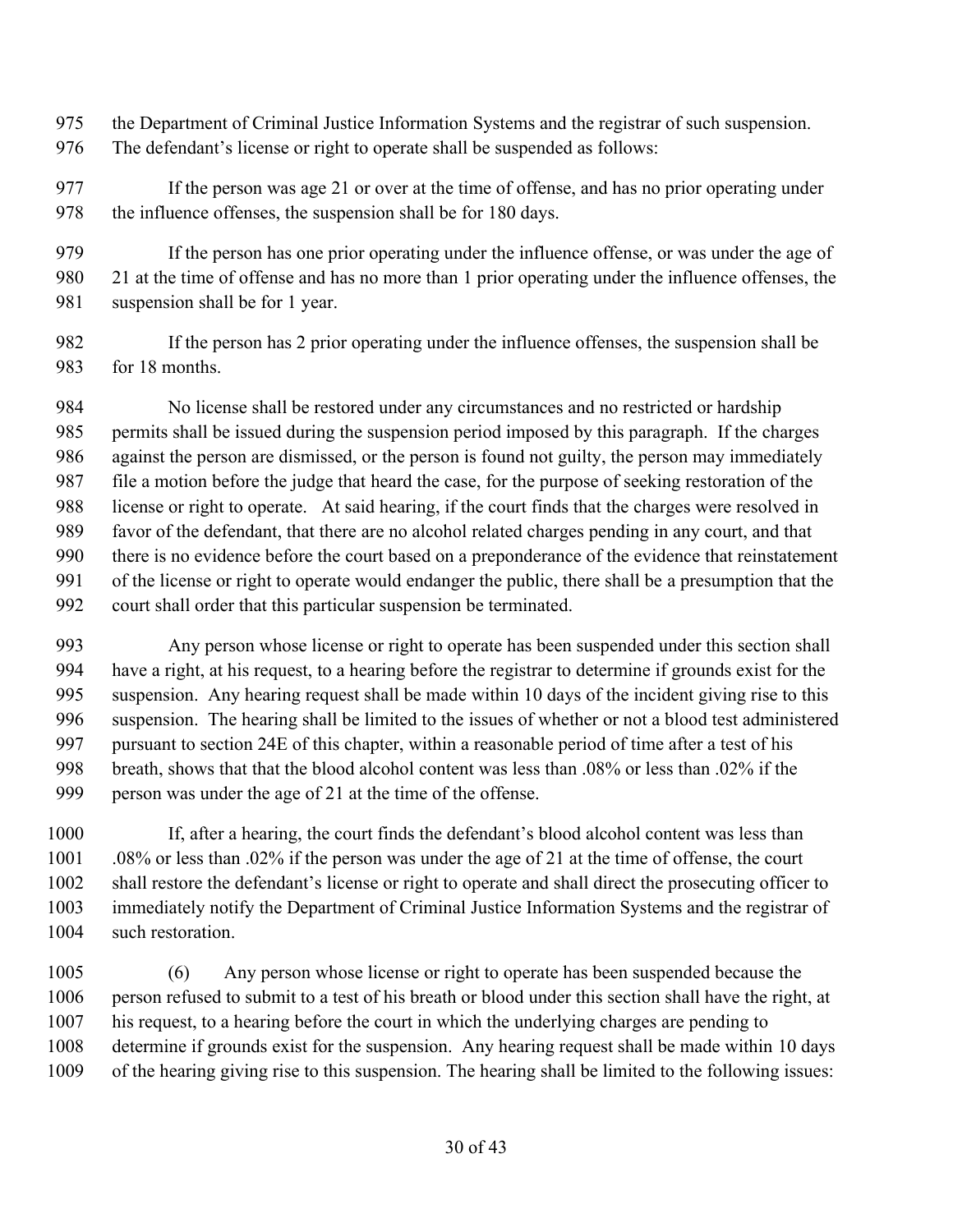(a) whether or not the police officer had reasonable grounds to believe that the person had been operating a motor vehicle while under the influence of intoxicating liquor on a public way;

(b) whether or not the person was placed under arrest; and

(c) whether or not the person refused to submit to a test of his breath or blood.

 If, after a hearing, the court finds in the negative on any one of the issues, the court shall restore the defendant's license or right to operate and shall direct the prosecuting officer to immediately notify the Department of Criminal Justice Information Systems and the registrar of 1018 such restoration.

Chapter 90, § 24F – Ignition Interlock Devices

 (1) Any person whose license or right to operate is suspended for 2 or more operating under the influence offenses, or who is operating on a restricted license for such offenses, shall be required to have an ignition interlock device installed on each vehicle that he may own, lease, or operate as a mandatory condition of issuance of a new license or right to operate. The restriction shall remain on the license during the hardship license period and an additional 2 years upon the full restoration of the license. In cases where the person has not been granted a hardship license, the ignition interlock requirement shall be for a 2 year period following the reinstatement of the license or right to operate.

 Each device shall be subject to inspection, maintenance, and monitoring as the registrar may prescribe. No ignition interlock device utilized under this section shall allow a vehicle to start if a person's blood alcohol content exceeds .02%. The registrar shall promulgate such rules and regulations as deemed necessary regarding this section.

 The registrar may, after hearing, suspend the license or right to operate of any person who:

 (a) removes an ignition interlock device without the written consent of the registrar; or

 (b) who fails to have it inspected, maintained or monitored on at least 2 occasions during the requirement period,

1038 if the licensee has:

 (a) operated a vehicle with a blood alcohol content that caused the certified ignition interlock device to prevent the vehicle from starting on at least 2 occasions; or

(b) recorded a blood alcohol content in excess of .02% on at least 2 occasions.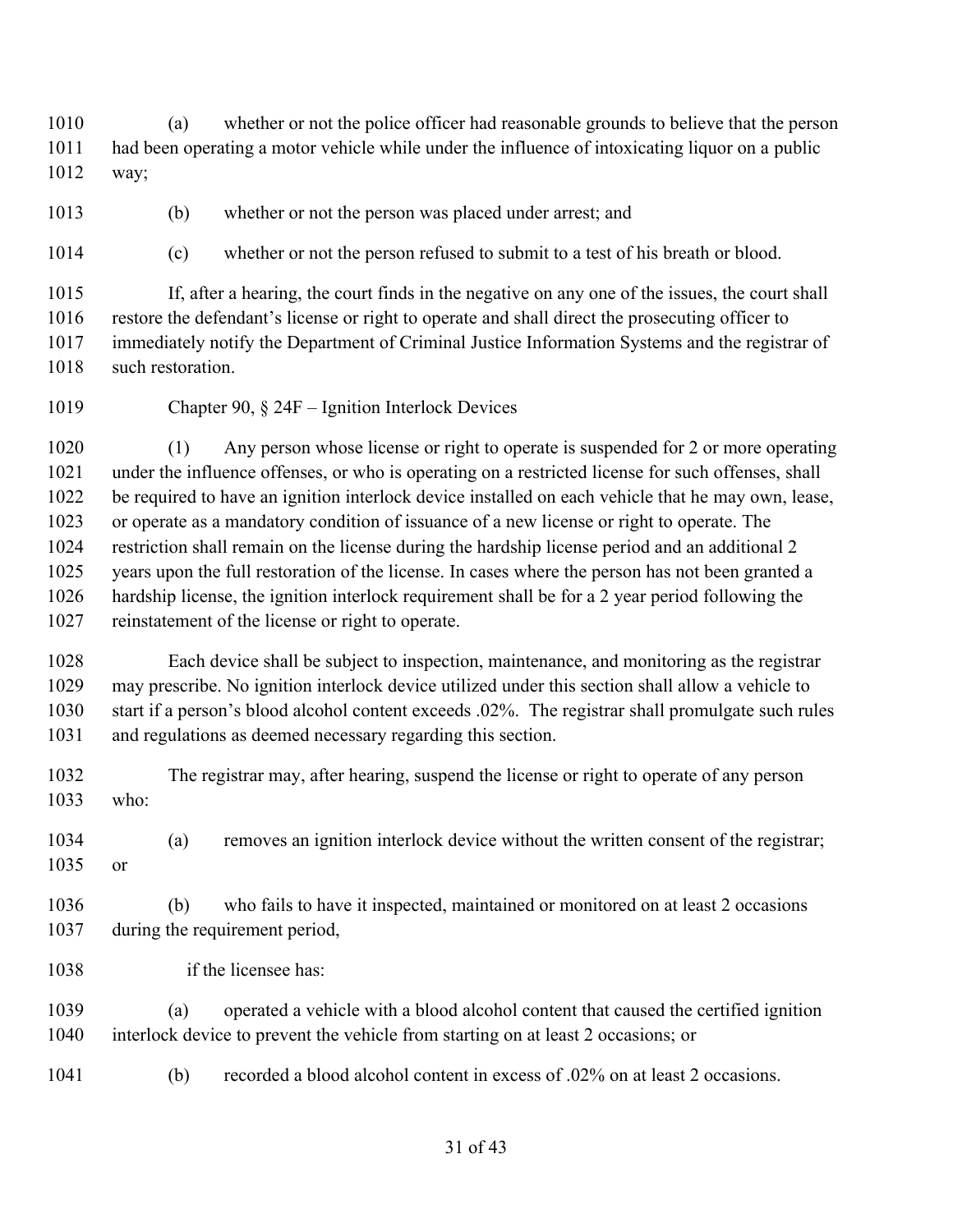The suspension shall be for an extended period or for life. A person aggrieved by the decision of the registrar pursuant to this section may file an appeal in the superior court. If the court determines that the registrar abused his discretion, the court may vacate the suspension or 1045 reduce the period ordered by the registrar.

 (2) No person required to have an ignition interlock device shall operate a motor vehicle without such a device on a public way.

 A person convicted under this subsection shall be imprisoned in a jail or house of 1049 correction for not less than 150 days but not more than 2  $\frac{1}{2}$  years, or the state prison for not less 1050 than 2 <sup>1/2</sup> years but not more than 5 years with a minimum mandatory term of 150 days. A fine of not less than \$1,000 but not more than \$15,000 shall be imposed.

 (3) No person shall interfere with or tamper with an ignition interlock device with the intent to disable such device.

 A person convicted under this subsection shall be punished by imprisonment in a jail or 1055 house of correction for not less than 6 months but not more than 2  $\frac{1}{2}$  years, or state prison for not less than 3 years but not more than 5 years.

 (4) No person shall knowingly breathe into an ignition interlock device, or start a motor vehicle equipped with an ignition interlock device, for the purpose of providing an operable motor vehicle to a person under a license restriction requiring an ignition interlock device.

A person convicted under this subsection shall be punished as follows:

 (a) First offense: The defendant shall be imprisoned in a jail or house of correction 1063 for not less than 6 months but not more than  $2 \frac{1}{2}$  years or punished by a fine of not less than \$1,000 but not more than \$5,000.

 (b) Second or subsequent offense: The defendant shall be imprisoned in state prison 1066 for not less than 3 years but not more than 5 years.

 (5) A certified copy of a signed acknowledgement of the terms and existence of an ignition interlock device restriction, executed by a person alleged to have violated this section, shall be admissible as prima facie evidence to prove the knowledge of the person who executed the document.

Chapter 90, § 24G – Motor Vehicle Forfeitures

 (1) A motor vehicle or vessel owned by a person who has at least 3 prior operating under the influence offenses, as defined in section 1 of chapter 90, may be forfeited to the commonwealth.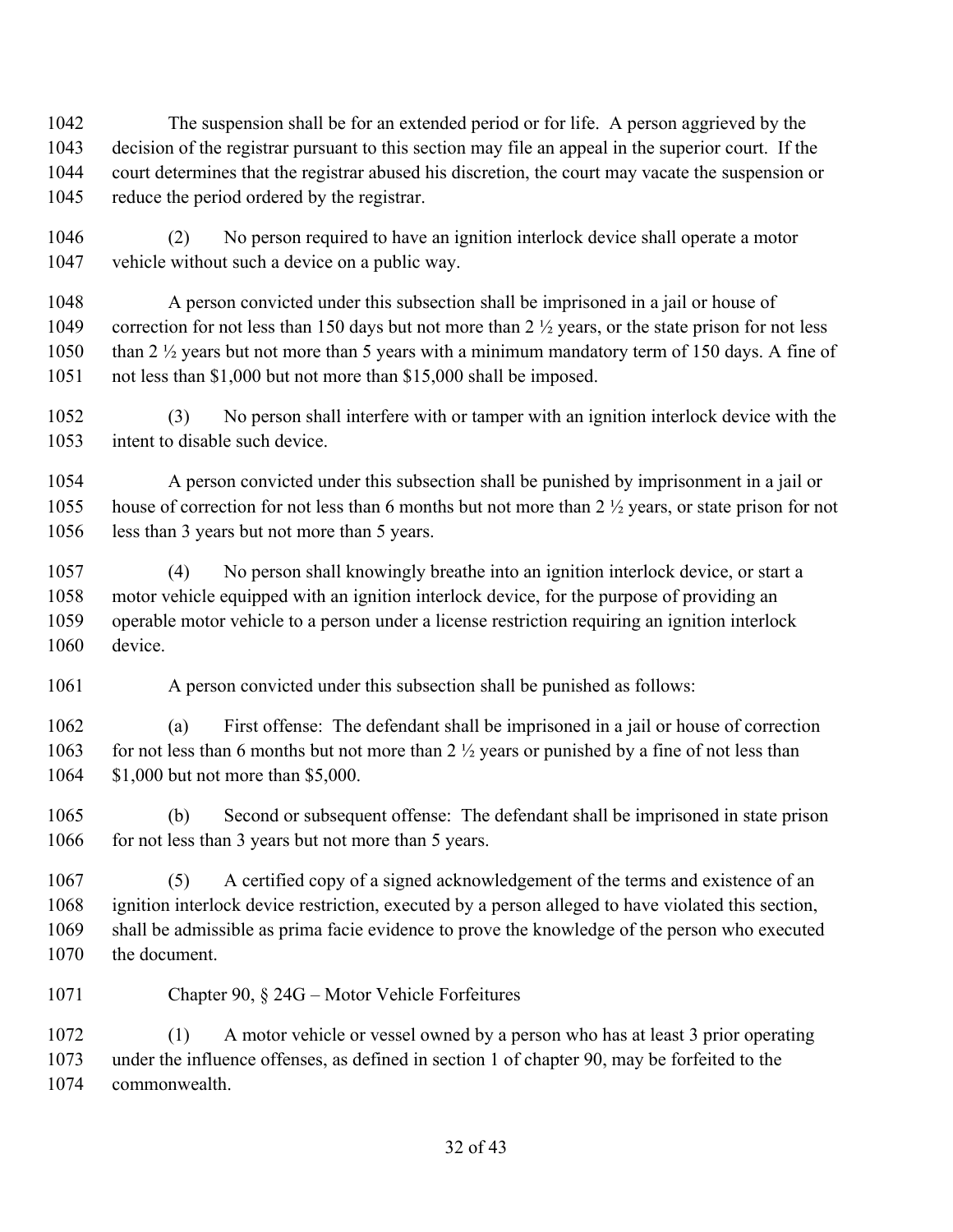(2) A district attorney or the attorney general may petition the superior or district court, in the name of the commonwealth in the nature of a proceeding in rem to order forfeiture of such motor vehicle or vessel. The petition shall be filed in the court having jurisdiction over the criminal proceeding brought under this chapter or chapter 90B. The proceeding shall be deemed a civil suit in equity. In all such actions where the motor vehicle or vessel is jointly owned by either a parent, spouse, child, grandparent, brother, sister, or parent of the spouse living in the defendant's household, before the date of the second or subsequent operating under the influence offense committed by the defendant, the commonwealth shall have the burden of proving the existence of probable cause to institute the action. The claimant shall have the burden of proving that the property is not forfeitable because the claimant is dependent on the motor vehicle or vessel for his livelihood or the maintenance of his family.

 The court shall order the commonwealth to give notice, by certified or registered mail, to the owners of the motor vehicle or vessel and, to such other persons or entities who appear to have an interest therein. The court shall promptly, but not less than 2 weeks after notice, hold a hearing on the petition. Upon the motion of an owner of the motor vehicle or vessel, the court may continue the hearing on the petition pending the outcome of a criminal trial related to a charge of operating under the influence in violation of this chapter or chapter 90B. During the pendency of the proceedings, the court may issue, at the request of the commonwealth, ex parte, any preliminary order or process necessary to seize and secure the property for which forfeiture is sought. Process for seizure of the property shall issue only upon a showing of probable cause. The application, issuance, execution, and return thereof shall be subject to the provisions of chapter 276, as applicable.

 (3) At a hearing under this section, the court shall hear evidence and make findings of fact and conclusions of law, and shall issue a final order. The parties shall have a right of appeal as from a decree in equity. No forfeiture under this section shall extinguish a perfected security interest held by a creditor in the property at the time of the filing of the forfeiture action. In all actions where a proceeding results in forfeiture, the final order shall provide for disposition of the property by the commonwealth in any manner not prohibited by law, including official use by an authorized law enforcement or other agency, or at sale at public auction or by competitive bidding, with such sale being conducted by the office of the district attorney or the attorney general that obtained the final order of forfeiture.

 (4) The final order of the court shall provide that the proceeds of any such sale shall be used to pay the reasonable expenses of the forfeiture proceedings, seizure, storage, maintenance of custody, advertising and notice, and the balance of any such sale shall be distributed equally among the prosecuting district attorney or attorney general, the city, town or state police department involved in the forfeiture and the Victims of Drunk Driving Trust Fund established in section 66 of chapter 10. If more than 1 department was substantially involved in the seizure, the court having jurisdiction over the forfeiture proceeding shall distribute the portion for law enforcement equitably among the departments.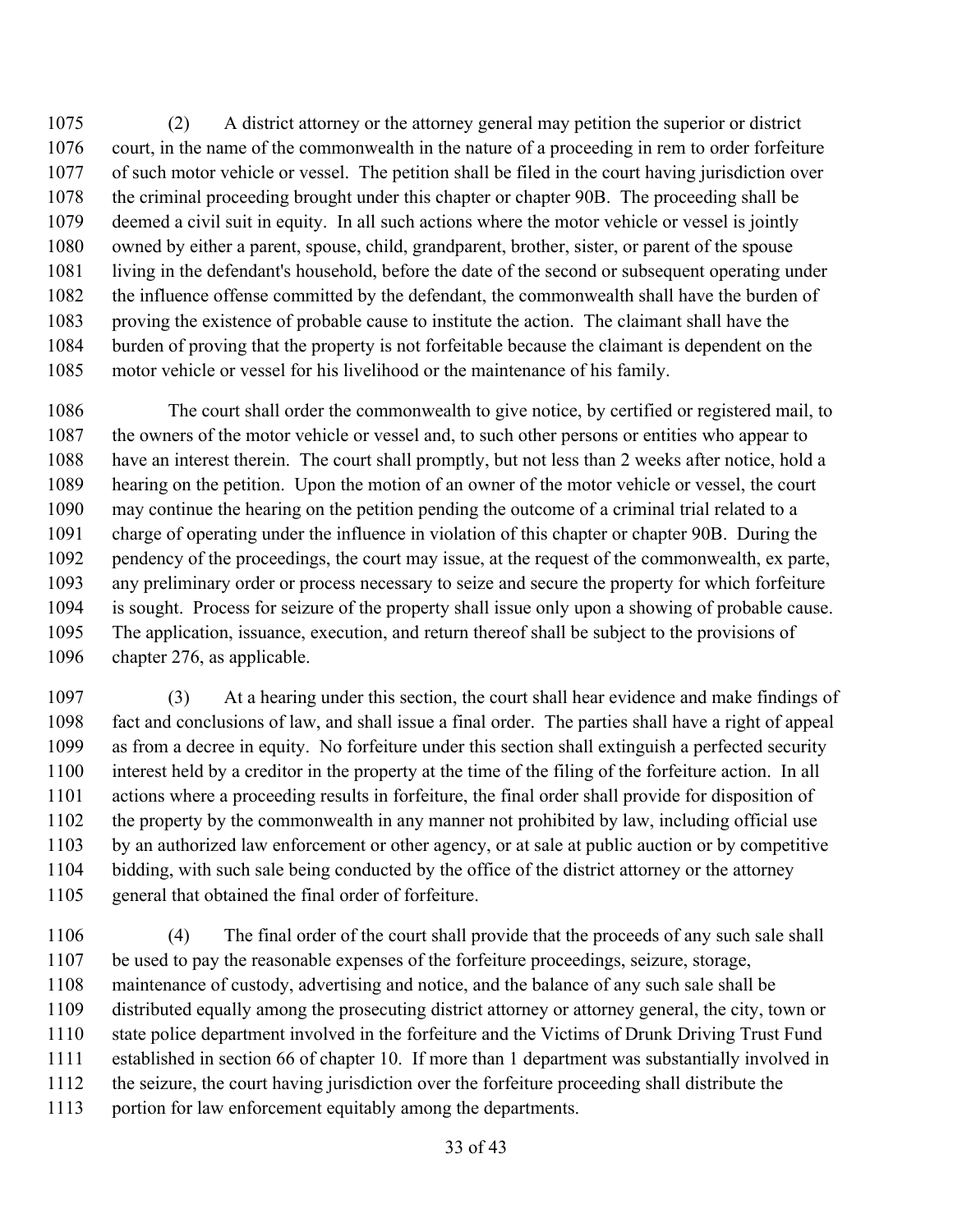(5) There shall be established within the office of the state treasurer a separate Operating Under the Influence Deterrent Trust Fund for each district attorney and for the attorney general. All monies and proceeds received by a prosecuting district attorney or attorney general pursuant to this section shall be deposited in the fund and shall be expended without further appropriation to defray the costs of investigations, to provide additional technical equipment or expertise, to provide matching funds to obtain federal grants, or for such other law enforcement purposes as the district attorney or attorney general deems appropriate. Any program seeking to be an eligible recipient of the funds shall file an annual audit report with the local district attorney and attorney general. Such report shall include, but not be limited to, a listing of the assets, liabilities, itemized expenditures and board of directors of the program. Within 90 days of the close of the fiscal year, each district attorney and the attorney general shall file an annual report with the house and senate committees on ways and means on the use of the monies in the trust fund for the purposes of deterring operating under the influence programs.

 (6) All moneys and proceeds received by a police department shall be deposited into the fund and shall be expended without further appropriation to defray the costs of investigations, to provide additional technical equipment or expertise, to provide matching funds to obtain federal grants, or to accomplish such other law enforcement purposes as the chief of police of such city or town, or the colonel of state police deem appropriate, but such funds shall not be considered a source of revenue to meet the operating needs of such department.

Chapter 90, § 24H - Aggravated OUI

 (1) Any person aged 17 to 21 years, inclusive, who commits an operating under the influence offense, and who has a blood alcohol content of .20% or above, shall also be guilty of aggravated operating under the influence, and in addition to the penalties mandated in section 24D of this chapter, shall also be required to enter and complete a 14 day residential treatment program as described in subdivision (b) of subsection (3) of that section. In cases where the person is otherwise qualified for a disposition under subdivision (a) of subsection (3), the person shall be required to complete the 14 day residential program in lieu of the outpatient program specified therein.

Chapter 90, § 24I - Child Endangerment

 (1) No person shall operate a motor vehicle on a public way while under the influence of intoxicating liquor, drugs, or other substance with a child 14 years of age or younger in the vehicle.

A person convicted under this section shall be punished as follows:

 (a) First offense: The defendant shall be imprisoned in a jail or house of correction 1148 for not less than 90 days but not more than  $2\frac{1}{2}$  years and fined not less than \$1,000 but not more than \$5,000.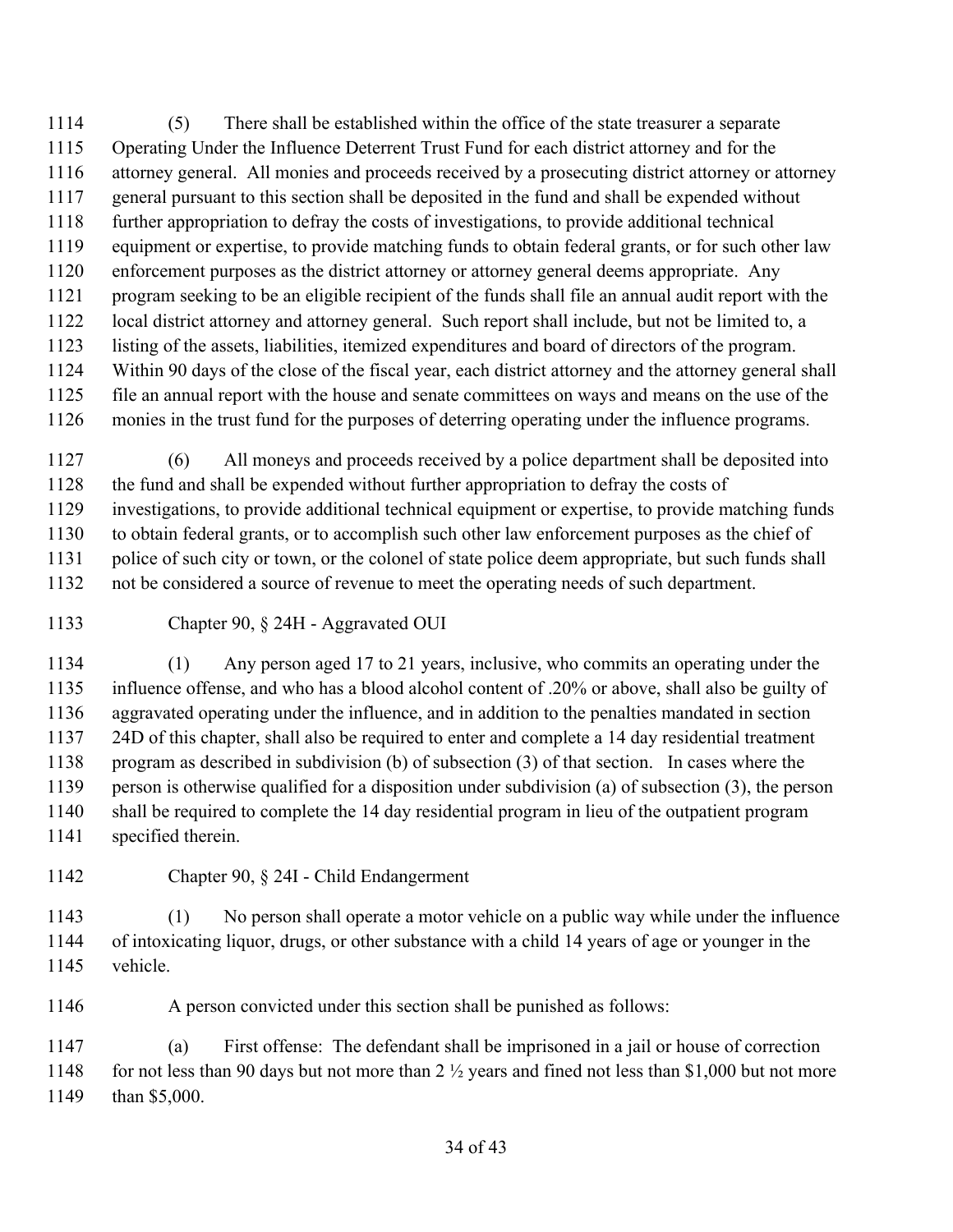(b) Subsequent offense: If there is a prior conviction for a violation of this subsection or a like offense in another jurisdiction the defendant shall be imprisoned in a jail or house of 1152 correction for a minimum mandatory term of 6 months but not more than 2  $\frac{1}{2}$  years, or state prison for not less than 3 years but not more than 5 years with a minimum mandatory term of 6 months and fined not less than \$5,000 but not more than \$10,000.

- Upon a conviction under this section the registrar shall suspend the license or right to operate for an additional period as follows:
- (a) First offense: 1 year
- (b) Subsequent offense: 3 years
- No appeal or motion for a new trial shall stay the suspension of the license or right to operate.

 A sentence imposed under this subsection shall be served consecutively to and not concurrently with the underlying operating under the influence offense. No case commenced under this section shall be continued without a finding, or placed on file, or subject to the provisions of section 87 of chapter 276.

Chapter 90, § 24J - Operating under the influence causing serious bodily injury

 (1) No person shall operate a motor vehicle on a public way while under the influence of intoxicating liquor, drugs, or other substances and by such operation cause serious bodily 1168 injury to another person.

 A person convicted under this subsection shall be imprisoned in a jail or house of 1170 correction for not more than 2  $\frac{1}{2}$  years or fined not more than \$3,000, or both.

 (2) No person shall operate a motor vehicle while under the influence of intoxicating liquor, drugs, or other substances on a public way negligently or recklessly so that the lives or safety of the public might be endangered and by such operation cause serious bodily injury to another person.

 A person convicted under this subsection shall be imprisoned in a jail or house of 1176 correction for a minimum mandatory term of 6 months but not more than  $2\frac{1}{2}$  years, or state 1177 prison for not less than 2  $\frac{1}{2}$  years but not more than 10 years with a minimum mandatory term of 6 months and fined not more than \$5,000. No case commenced under this section shall be continued without a finding, or placed on file, or subject to the provisions of section 87 of chapter 276.

 (3) Upon a conviction under this section the registrar shall suspend the license or right to operate for 2 years after the date of conviction. No appeal or motion for a new trial shall stay the suspension of the license or right to operate, provided; however, if the charges against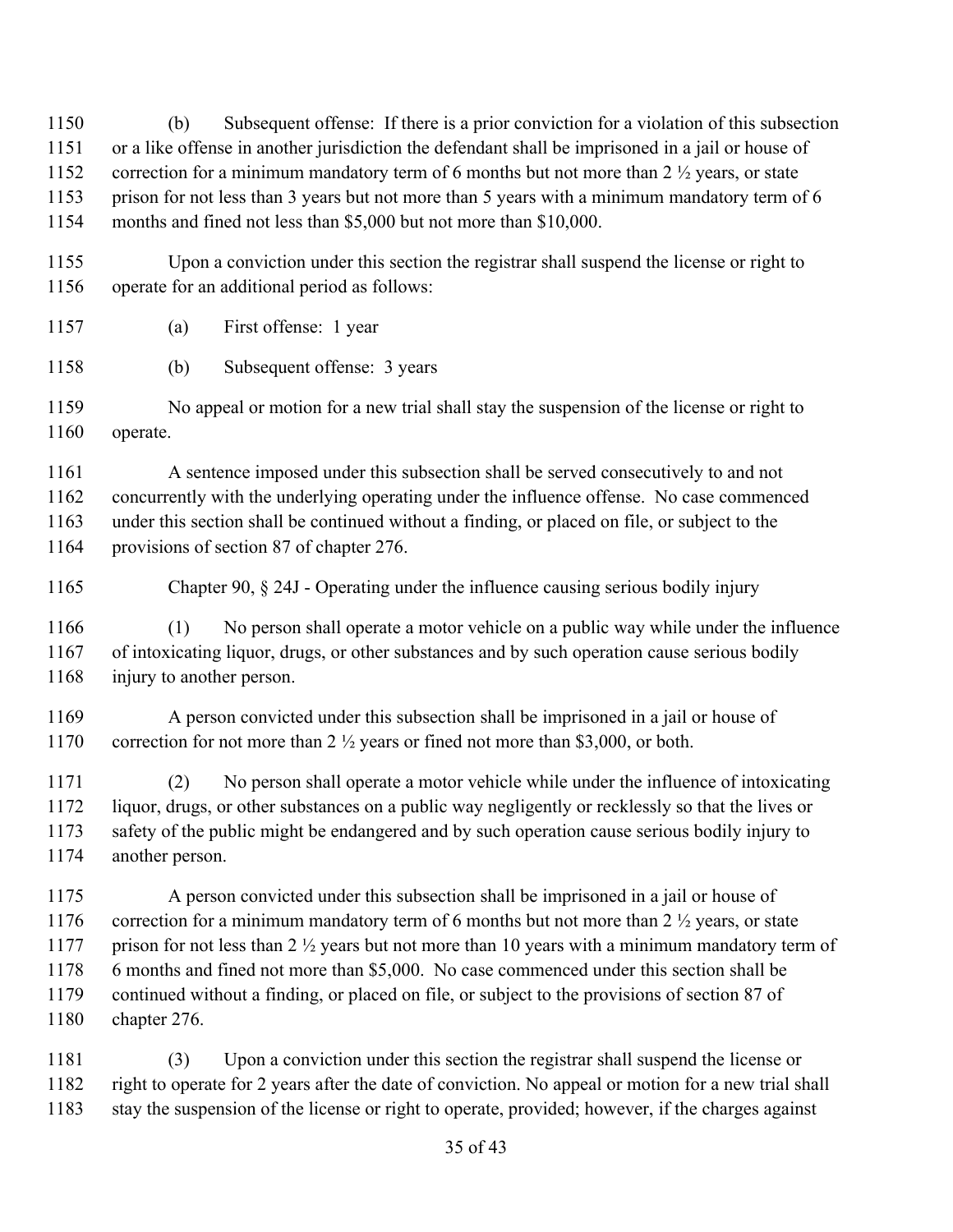the person are dismissed, or the person is found not guilty, the person may immediately file a

- motion before the judge that heard the case, for the purpose of seeking restoration of the license
- or right to operate. At said hearing, if the court finds that the charges were resolved in favor of

the defendant, that there are no alcohol related charges pending in any court, and that there is no

- evidence before the court based on a preponderance of the evidence that reinstatement of the
- license or right to operate would endanger the public, there shall be a presumption that the court shall order that this particular suspension be terminated.
- (4) Notwithstanding the provisions of subdivision (3) above, if a person license or right to operate for life.

 (5) Upon a disposition under this section the court shall assess a \$50 fee to the person. The court shall transmit the \$50 to the state treasurer to be deposited into the Victims of Drunk Driving Trust Fund. The assessment shall not be subject to waiver by the court for any reason. If the court sentences the person to a correctional facility the outstanding assessment shall be noted on the mittimus.

 (6) For purposes of this section "serious bodily injury" shall mean bodily injury which creates a substantial risk of death or involves either total disability or the loss or substantial impairment of some bodily function for a substantial period of time.

Chapter 90, § 24K (1) – Misdemeanor motor vehicle homicide – negligently or recklessly

 (1) No person shall operate a motor vehicle on a public way negligently or recklessly so that the lives or safety of the public might be endangered and by such operation cause the death of another person.

 A person convicted under this subsection shall be imprisoned in a jail or house of 1206 correction for not less than 30 days but not more than 2 <sup>1</sup>/<sub>2</sub> years or fined not less than \$300 but not more than \$3,000, or both. No case commenced under this subsection shall be continued without a finding or placed on file.

 Upon a conviction under this subsection the registrar shall suspend the license or right to operate as follows:

- (a) First offense: 15 years after the date of conviction
- (b) Subsequent offense: Lifetime

 No appeal or motion for a new trial shall stay the suspension of the license or right to operate, provided; however, if the charges against the person are dismissed, or the person is found not guilty, the person may immediately file a motion before the judge that heard the case, 1216 for the purpose of seeking restoration of the license or right to operate. At said hearing, if the court finds that the charges were resolved in favor of the defendant, that there are no alcohol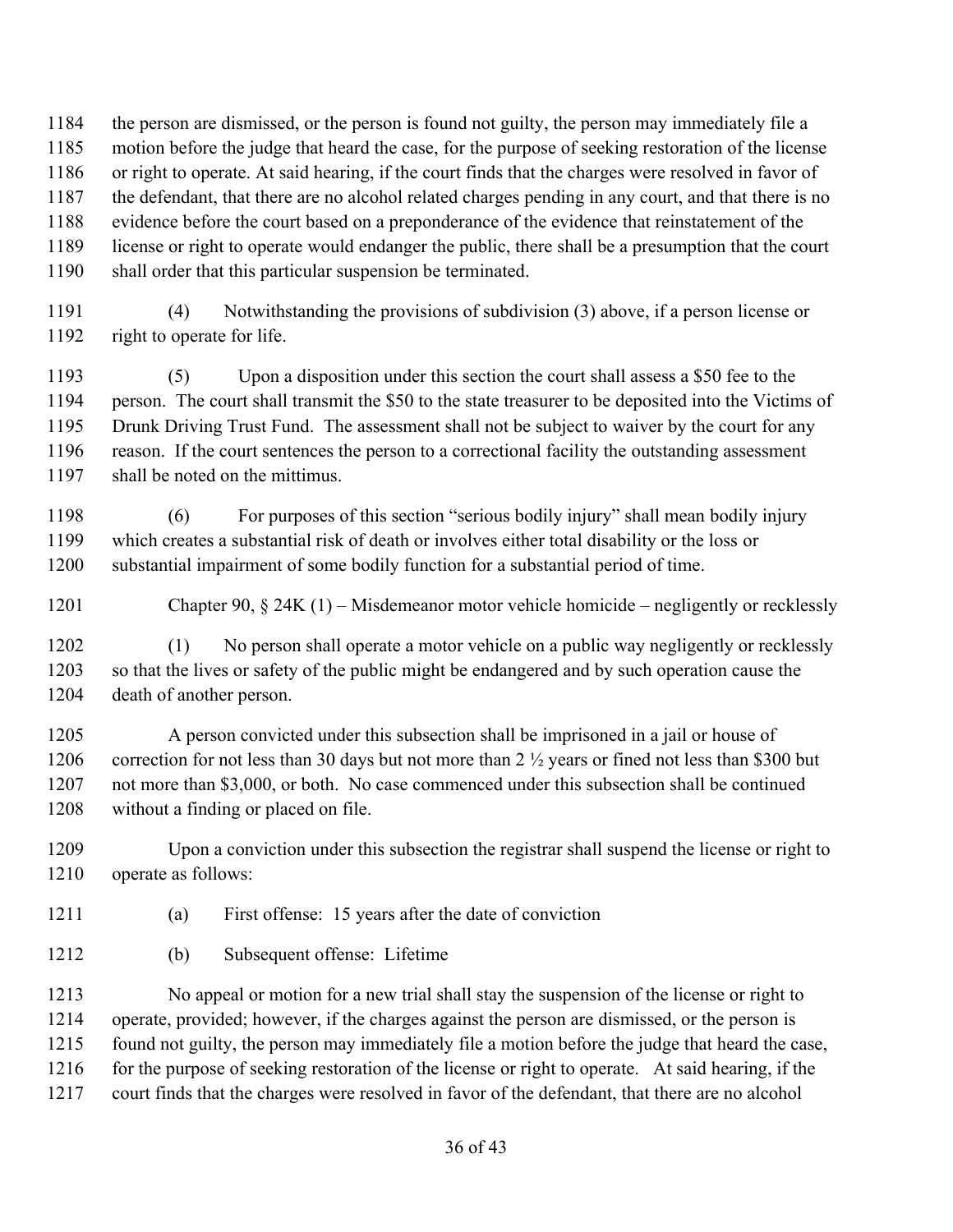related charges pending in any court, and that there is no evidence before the court based on a

- preponderance of the evidence that reinstatement of the license or right to operate would endanger the public, there shall be a presumption that the court shall order that this particular
- suspension be terminated.

 Upon a disposition under this section the court shall assess a \$50 fee to the person. The court shall transmit the \$50 to the state treasurer to be deposited into the Victim's of Drunk Driving Trust Fund. The assessment shall not be subjected to waiver by the court for any reason. If the court sentences the person to a correctional facility the outstanding assessment shall be noted on the mittimus.

Chapter 90, § 24K (2) – Misdemeanor motor vehicle homicide - under the influence

 (2) No person shall operate a motor vehicle on a public way under the influence of intoxicating liquor, drugs, or other substances and by such operation cause the death of another person.

 A person convicted under this subsection shall be imprisoned in the jail or house of 1232 correction for not less than 30 days but not more than 2  $\frac{1}{2}$  years or fined not less than \$300 but not more than \$3,000, or both. No case commenced under this subsection shall be continued without a finding or placed on file.

 Upon a conviction under this subsection the registrar shall suspend the license or right to operate as follows:

- (a) First offense: 15 years after the date of conviction
- (b) Subsequent offense: Lifetime

 Notwithstanding the provisions of subdivision (b) above, if a person is convicted under this subsection and has a prior operating under the influence offense, the registrar shall suspend his license or right to operate for life.

 No appeal or motion for a new trial shall stay the suspension of the license or right to operate, provided; however, if the charges against the person are dismissed, or the person is found not guilty, the person may immediately file a motion before the judge that heard the case, 1245 for the purpose of seeking restoration of the license or right to operate. At said hearing, if the court finds that the charges were resolved in favor of the defendant, that there are no alcohol related charges pending in any court, and that there is no evidence before the court based on a 1248 preponderance of the evidence that reinstatement of the license or right to operate would endanger the public, there shall be a presumption that the court shall order that this particular suspension be terminated.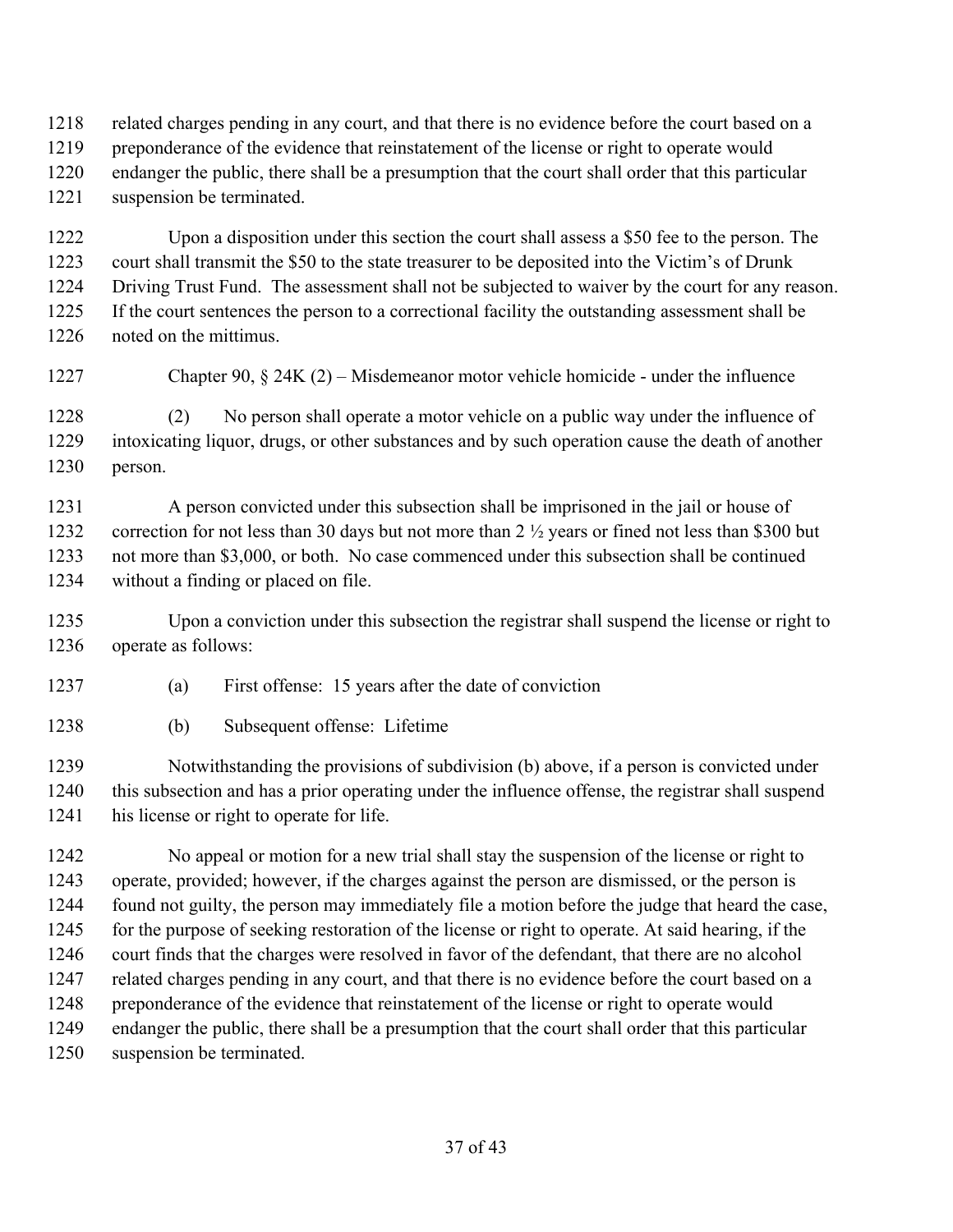Upon a disposition under this section the court shall assess a \$50 fee to the person. The court shall transmit the \$50 to the state treasurer to be deposited into the Victims of Drunk Driving Trust Fund. The assessment shall not be subject to waiver by the court for any reason. If the court sentences the person to a correctional facility the outstanding assessment shall be noted on the mittimus.

Chapter 90, § 24K (3) – Felony motor vehicle homicide

 (3) No person shall operate a motor vehicle negligently or recklessly on a public way so that the lives or safety of the public might be endangered while under the influence of intoxicating liquor, drugs, or other substances and by such operation cause the death of another person.

 A person convicted under this subsection shall be imprisoned in a jail or house of 1262 correction for a minimum mandatory term of 1 year but not more than 2  $\frac{1}{2}$  years, or state prison 1263 for not less than  $2 \frac{1}{2}$  years but not more than 15 years with a minimum mandatory term of 1 year and fined not more than \$5,000. No case commenced under this subsection shall be continued without a finding or placed on file.

 Upon a conviction under this subsection the registrar shall suspend the license or right to operate as follows:

- (a) First offense: 15 years after the date of conviction
- (b) Subsequent offense: Lifetime

 No appeal or motion for a new trial shall stay the suspension of the licenseor right to operate, provided; however, if the charges against the person are dismissed, or the person is found not guilty, the person may immediately file a motion before the judge that heard the case, for the purpose of seeking restoration of the license or right to operate. At said hearing, if the court finds that the charges were resolved in favor of the defendant, that there are no alcohol related charges pending in any court, and that there is no evidence before the court based on a 1276 preponderance of the evidence that reinstatement of the license or right to operate would endanger the public, there shall be a presumption that the court shall order that this particular suspension be terminated.

 Notwithstanding the provisions of subdivision (b) above, if a person is convicted under this subsection and has a prior operating under the influence offense, the registrar shall suspend his license or right to operate for life.

 Upon a disposition under this section the court shall assess a \$50 fee to the person. The court shall transmit the \$50 to the state treasurer to be deposited into the Victims of Drunk Driving Trust Fund. The assessment shall not be subject to waiver by the court for any reason.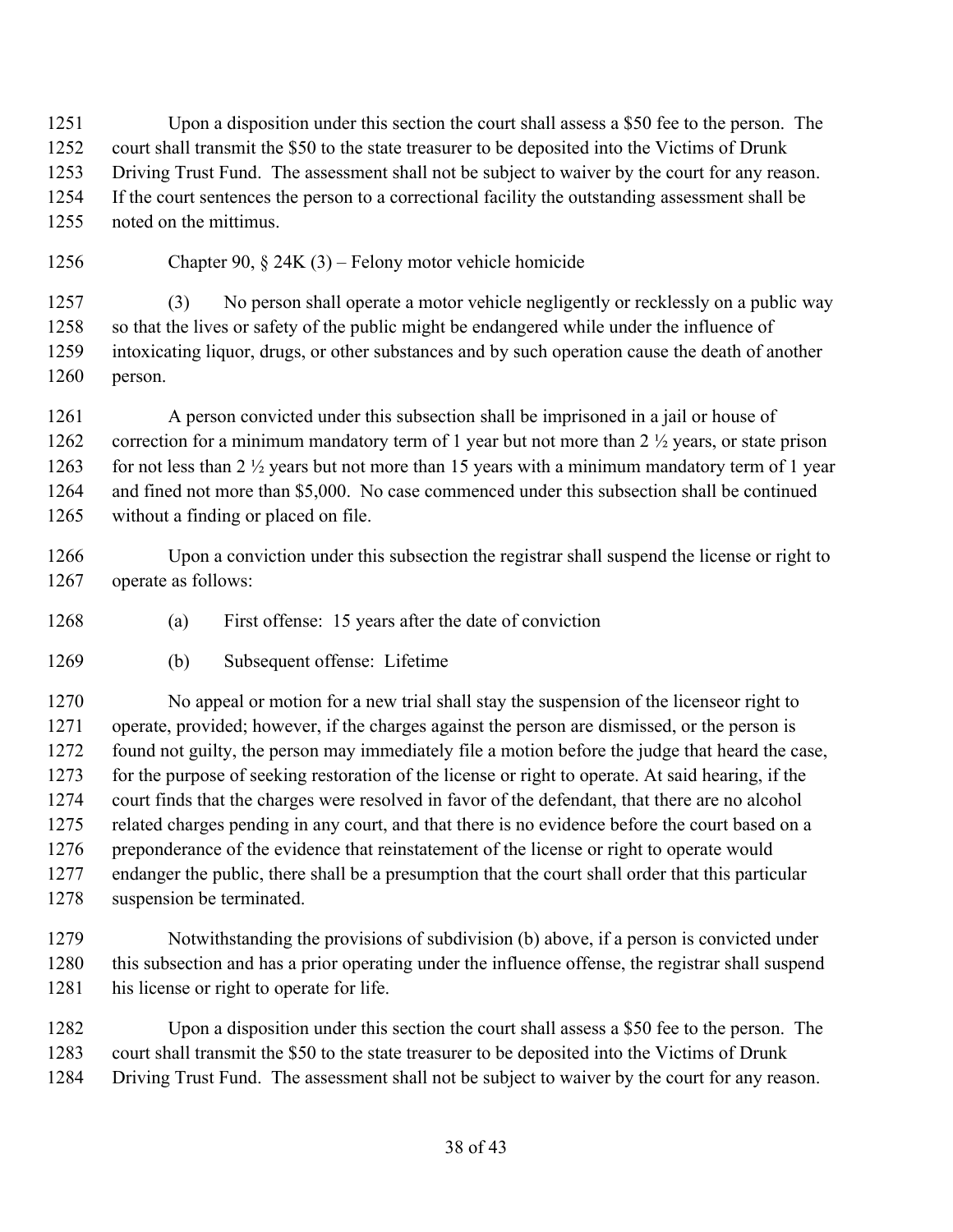If the court sentences the person to a correctional facility the outstanding assessment shall be noted on the mittimus.

Chapter 90, § 24L - Manslaughter by motor vehicle

 (1) No person shall operate a motor vehicle wantonly and recklessly on a public way while under the influence of intoxicating liquor, drugs, or other substances and by such operation cause the death of another person.

 A person convicted under this section shall be imprisoned in state prison for a minimum mandatory term of 5 years but not more than 20 years and fined not more than \$25,000.

 (b) Upon a conviction of this section the registrar shall suspend the license or right to operate for 15 years to life. Any person aggrieved by the registrar's decision may file an appeal in the superior court. If the court determines that the registrar abused his discretion, the 1296 court may vacate and reduce the suspension of the license or the right to operate as ordered by the registrar. In no case shall the suspension period be less than 15 years.

 No appeal or motion for a new trial shall stay the suspension of the license or right to operate, provided; however, if the charges against the person are dismissed, or the person is found not guilty, the person may immediately file a motion before the judge that heard the case, 1301 for the purpose of seeking restoration of the license or right to operate. At said hearing, if the court finds that the charges were resolved in favor of the defendant, that there are no alcohol related charges pending in any court, and that there is no evidence before the court based on a preponderance of the evidence that reinstatement of the license or right to operate would endanger the public, there shall be a presumption that the court shall order that this particular suspension be terminated.

 (c) Notwithstanding the provisions of paragraph (b) above, if a person convicted under this section has a prior operating under the influence offense, the registrar shall suspend his license or right to operate for life.

 Chapter 90, § 24M - Alcohol education for law enforcement personnel; duties of officials and agencies

 The officials and agencies designated in this section are hereby directed to perform the duties in this section and any other action within their authority in order to ensure effective enforcement of chapter 90 section 24 to 24M, inclusive.

 (1) The municipal police training committee established in section 116 of chapter 6 shall provide training, including but not limited to, education concerning the aforesaid sections to all law enforcement personnel throughout the commonwealth.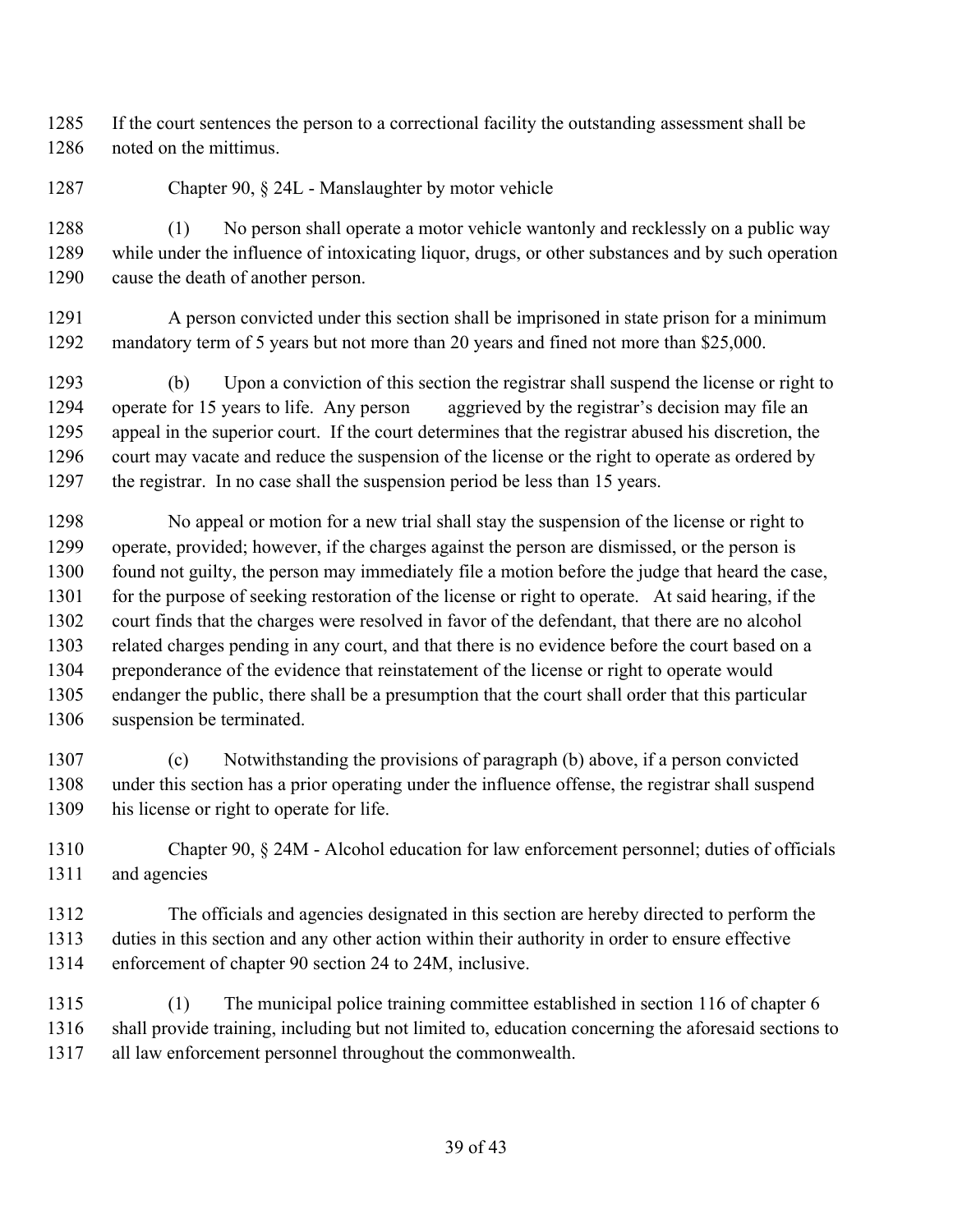(2) The chief administrative justice of the trial court department shall provide training, including but not limited to education concerning the aforesaid sections to all appropriate court personnel throughout the commonwealth, including but not limited to, judges, district attorneys and probation officers.

- (3) The courts of the Commonwealth shall give priority to the speedy and effective disposition of all matters under the aforesaid sections.
- (4) The executive office of public safety shall establish and implement an alcohol sensitive selective traffic enforcement program.
- SECTION 4. Chapter 90B of the General Laws is hereby amended by adding the following:-
- Section 8B ½ -

 (5) No person shall operate a vessel on the waters of the commonwealth wantonly and recklessly while under the influence of intoxicating liquor, drugs, or other substances and by such operation cause the death of another person.

1332 A person convicted under this section shall be imprisoned in state prison for a minimum mandatory term of 5 years but not more than 20 years and fined not more than \$25,000.

 Upon a conviction of this section the registrar shall suspend the person's license or right to operate for 15 years to life. Any person aggrieved by the registrar's decision may file an appeal in the superior court. If the court determines that the registrar abused his discretion, the court may vacate and reduce the suspension of the license or suspension of the right to operate as ordered by the registrar. In no case shall the suspension or suspension period be less than 15 years.

 No appeal or motion for a new trial shall stay the suspension of the license or right to operate, provided; however, if the charges against the person are dismissed, or the person is found not guilty, the person may immediately file a motion before the judge that heard the case, for the purpose of seeking restoration of the license or right to operate. At said hearing, if the court finds that the charges were resolved in favor of the defendant, that there are no alcohol related charges pending in any court, and that there is no evidence before the court based on a preponderance of the evidence that reinstatement of the license or right to operate would endanger the public, there shall be a presumption that the court shall order that this particular suspension be terminated.

 Notwithstanding the provisions of paragraph (b) above, if a person convicted under this section has a prior operating under the influence offense, the registrar shall suspend his license or right to operate for life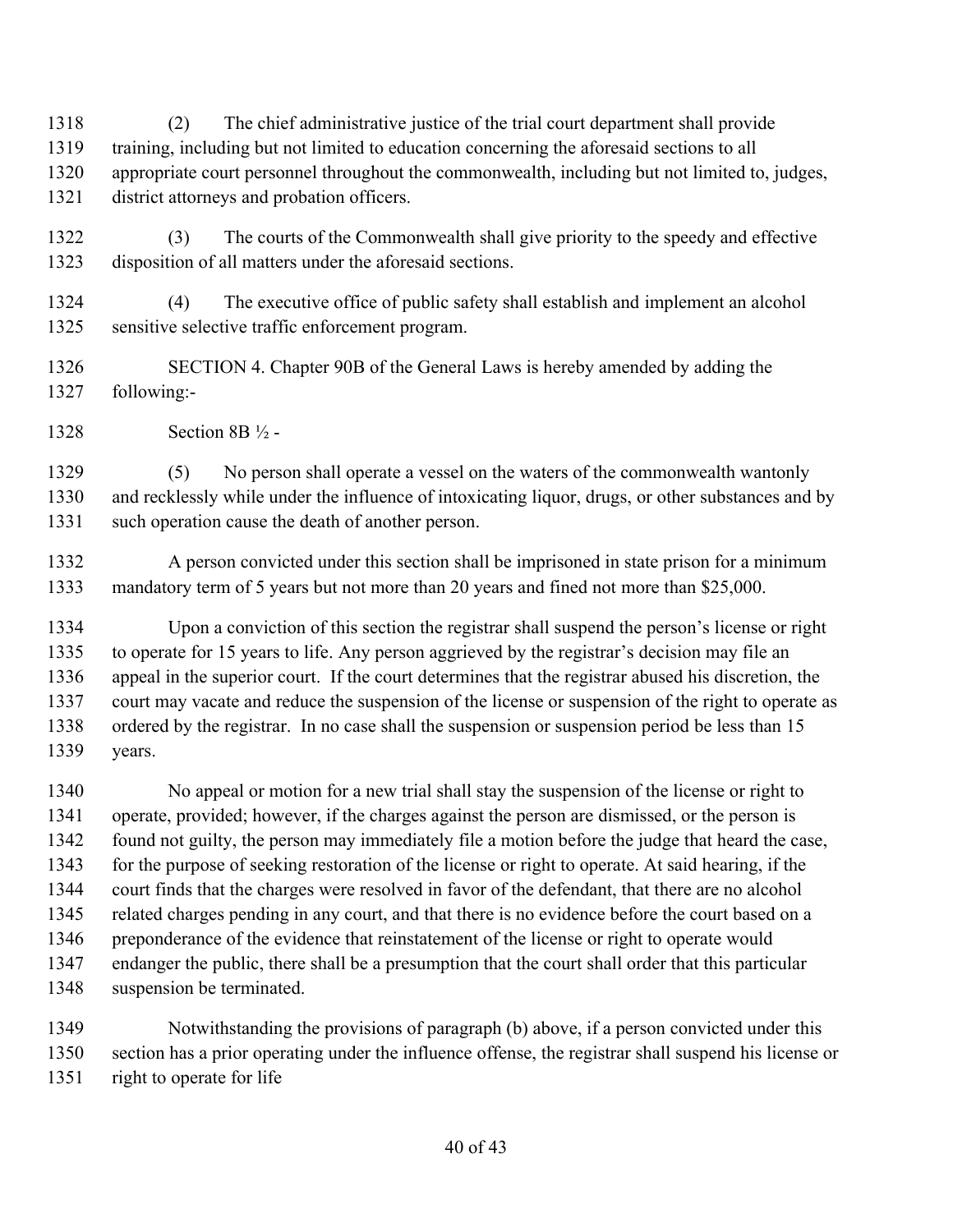- 1352 SECTION 5. Section 13 <sup>1</sup>/<sub>2</sub> of chapter 265 of the General Laws is hereby repealed.
- SECTION 6. Section 28 of chapter 266 is hereby amended by inserting at the end:-
- (a) Whoever knowingly uses a motor vehicle without authority shall be punished as follows:
- (1) First offense: The defendant shall be imprisoned in the jail or house of correction 1357 for not less than 30 days but not more than 2 years, or fined not less than \$50 but not more than \$500 or both.
- (2) Second offense: The defendant shall be imprisoned in jail or house of correction 1360 for not less than 30 days but not more than 2  $\frac{1}{2}$  years, or state prison for not more than 5 years, 1361 or fined not less than \$1000, or both.
- (3) Third offense within 5 years: The defendant shall be imprisoned in jail or house of 1363 correction for not less than 6 months but not more than 2  $\frac{1}{2}$  years, or state prison for not less than 2 ½ years but not more than 5 years, or a fine of not less than \$200 but not more than \$1,000, or both.
- Upon a conviction of this subsection the registrar shall, unless the court or magistrate recommends otherwise, suspend the license or right to operate as follows:
- (a) First offense: 1 year
- (b) Subsequent offense: 3 years

 No appeal or motion for a new trial shall stay the suspension of the license or right to operate, provided; however, that if the prosecution against such person has terminated in his favor, the registrar shall immediately reinstate his license or right to operate provided; however, if the charges against the person are dismissed, or the person is found not guilty, the person may immediately file a motion before the judge that heard the case, for the purpose of seeking restoration of the license or right to operate. At said hearing, if the court finds that the charges were resolved in favor of the defendant, that there are no alcohol related charges pending in any court, and that there is no evidence before the court based on a preponderance of the evidence that reinstatement of the license or right to operate would endanger the public, there shall be a presumption that the court shall order that this particular suspension be terminated.

- (4)Upon a conviction of this section, if it appears from the records of the registrar that the person convicted is the owner of the motor vehicle or has exclusive control of any motor vehicle as a manufacturer or dealer or otherwise, the registrar may suspend the certificate of registration of any or all motor vehicles owned or exclusively controlled by the person.
- (5) A summons may be issued instead of a warrant for arrest upon a complaint for a violation of this section if there is reason to believe the defendant will appear before the court.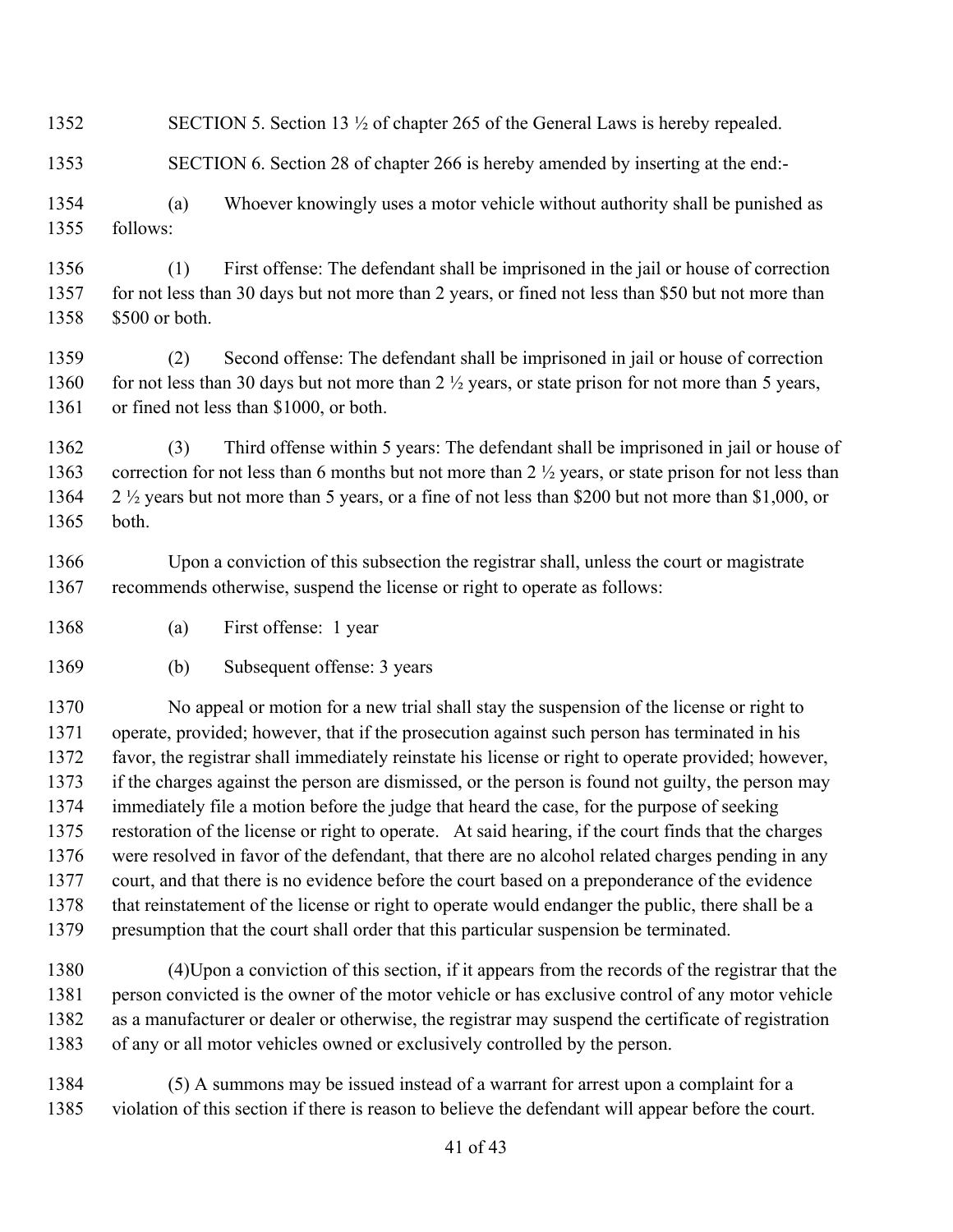- If a motor vehicle is used in connection with the commission of a felony, of any larceny, or of any offense punishable under any provision of sections 22, 113 to 117, inclusive, and 120 of chapter 266, or sections 13 of 269, of which a person is convicted, the material facts relative to such use, including the registration number of the vehicle, so far as disclosed in the proceedings, shall be reported forthwith to the registrar by the clerk of the court in which the underlying conviction occurs.
- SECTION 7. Section 28(a) of chapter 266 is hereby amended by inserting subsection (d) as follows:-

 (d) Persons convicted of using a motor vehicle without authority under the provisions of paragraph (a) of section 28 shall be liable in a civil action to the owner of such vehicle, if it is recovered, for all towing and storage charges necessitated and all property damage caused to said vehicle by such use without authority.

 SECTION 8. Section 24(2) (a) of chapter 90 is hereby amended by striking from lines 720, 721, 722, and 723 the following:- or upon a bet or wager or in a race, or whoever operates a motor vehicle for the purpose of making a record and thereby violates any provision of section seventeen or any regulation under section eighteen

 SECTION 9. Chapter 90 of the General Laws is hereby amended after section 17B by adding the following:-

 Section 17B ½. No person shall operate a motor vehicle on a public way upon a bet or wager or in a race, or whoever operates a motor vehicle for the purpose of making a record and thereby violates any provision of section seventeen or any regulation under section eighteen. Whoever violates this section shall be punished by imprisonment for not less than 2 weeks but not more than 2 years or a fine of not less than twenty dollar nor more than two hundred dollars, or both.

- SECTION 10. Chapter 266 of the General Laws is hereby amended by adding the following:-
- Section 29A -

 (6) No person shall remove an abandoned or stolen motor vehicle on a public way as defined in section 1 of chapter 90 without the express consent of the owner of such vehicle or without the written permission of the police department. The owner or operator of a motor vehicle that is designed to carry or tow another vehicle shall be licensed for that specific purpose 1417 or as a towing service.

 The owner of any machine that is designed to crush, mutilate or destroy a motor vehicle, whether the machine be mobile or affixed permanently, shall have that machine listed with the registry of motor vehicles.